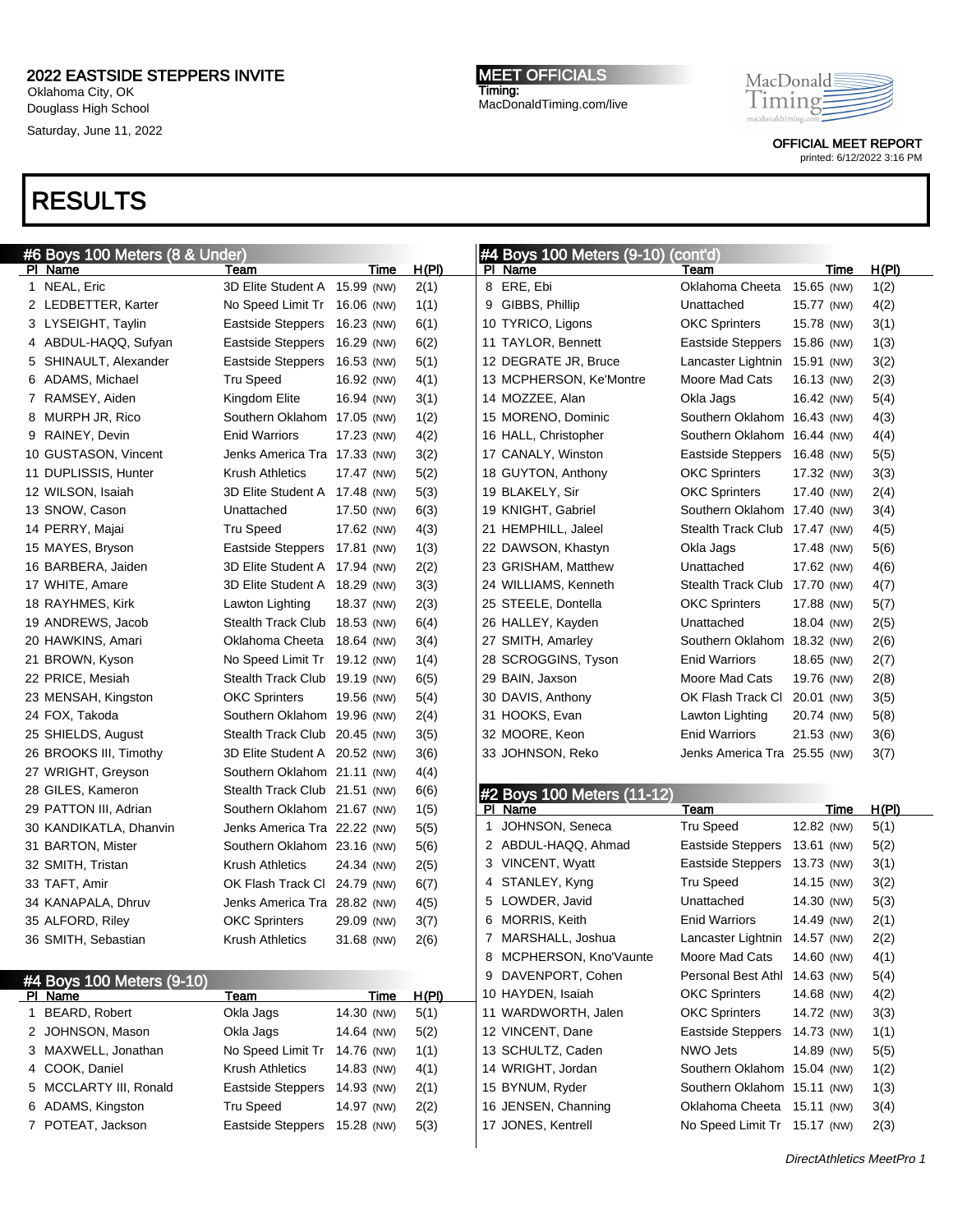Oklahoma City, OK Douglass High School

Saturday, June 11, 2022

#### MEET OFFICIALS Timing: MacDonaldTiming.com/live

OFFICIAL MEET REPORT printed: 6/12/2022 3:16 PM

MacDonald Timing:

RESULTS

### #2 Boys 100 Meters (11-12) (cont'd)

| Name<br>PI.              | Team                     | Time       | H(PI) |
|--------------------------|--------------------------|------------|-------|
| 18 MARZETT JR, Donterrio | Oklahoma Cheeta          | 15.36 (NW) | 1(4)  |
| 19 SHAW, Titus           | <b>OKC Sprinters</b>     | 15.39 (NW) | 2(4)  |
| 20 FAIRLEY, Elijah       | <b>OKC Sprinters</b>     | 15.79 (NW) | 3(5)  |
| 21 ROBINSON, Freddie     | <b>Enid Warriors</b>     | 15.83 (NW) | 4(3)  |
| 22 GRAY, Deion           | Kingdom Elite            | 16.18 (NW) | 3(6)  |
| 23 COPELAND, Cameron     | <b>OKC Sprinters</b>     | 16.24 (NW) | 1(5)  |
| 24 GRAYSON, Kellen       | No Speed Limit Tr        | 16.29 (NW) | 3(7)  |
| 25 YOUNG JR, Jamelle     | <b>Eastside Steppers</b> | 16.69 (NW) | 2(5)  |
| 26 SHOEMAKER, Dayd       | <b>Enid Warriors</b>     | 16.95 (NW) | 4(4)  |

### #5 Boys 100 Meters (13-14)

| PI | Name                      | Team                      | Time       | H(PI) |
|----|---------------------------|---------------------------|------------|-------|
| 1  | <b>TROTTER, Kadarrius</b> | Stealth Track Club        | 12.10 (NW) | 5(1)  |
| 2  | ROGERS, Ben               | Racer Track Club          | 12.26 (NW) | 5(2)  |
| 3  | YANCEY, Trenton           | Stealth Track Club        | 12.29 (NW) | 5(3)  |
| 4  | CAMPBELL, Princeton       | <b>Stealth Track Club</b> | 12.30 (NW) | 5(4)  |
| 5  | DEWBERRY, Brighton        | Oklahoma Cheeta           | 12.33 (NW) | 2(1)  |
| 6  | WESTLY, Jordan            | Okla Jags                 | 12.40 (NW) | 1(1)  |
| 7  | COLE JR, Xavier           | <b>Stealth Track Club</b> | 12.55 (NW) | 5(5)  |
| 8  | COMPTON, Jaymian          | 3D Elite Student A        | 12.55 (NW) | 2(2)  |
| 9  | COY JR, Bernard           | <b>Stealth Track Club</b> | 12.59 (NW) | 5(6)  |
|    | 10 SMITH, Jordan          | 3D Elite Student A        | 12.68 (NW) | 3(1)  |
|    | 11 SCOTT, Dawson          | NWO Jets                  | 12.74 (NW) | 5(7)  |
|    | 12 COBB, Tristan          | Tru Speed                 | 12.86 (NW) | 3(2)  |
|    | 13 GRANT, Khali           | <b>OKC Sprinters</b>      | 12.95 (NW) | 2(3)  |
|    | 14 LEE, Ja'Jaun           | Southern Oklahom          | 13.33 (NW) | 4(1)  |
|    | 15 WRIGHT, Jadence        | Southern Oklahom          | 13.47 (NW) | 4(2)  |
|    | 16 BYNUM, Houston         | Southern Oklahom          | 13.54 (NW) | 4(3)  |
|    | 17 SMITH, Kevyn           | Lancaster Lightnin        | 13.55 (NW) | 3(3)  |
|    | 18 TAYLOR, Morris         | Unattached                | 13.57 (NW) | 2(4)  |
|    | 19 MCGEE, Kyson           | Southern Oklahom          | 13.58 (NW) | 4(4)  |
|    | 20 CLARK, Owynn           | Oklahoma Cheeta           | 13.73 (NW) | 1(2)  |
|    | 21 MILLER, Jacentos       | No Speed Limit Tr         | 13.81 (NW) | 2(5)  |
|    | 22 WILLIAMS, Makyhi       | Lancaster Lightnin        | 13.82 (NW) | 5(8)  |
|    | 23 GEE, Devon             | Tru Speed                 | 13.84 (NW) | 3(4)  |
|    | 24 BURKHALTER, Demarquan  | 3D Elite Student A        | 13.88 (NW) | 1(3)  |
|    | 25 SMITH, Justin          | <b>Krush Athletics</b>    | 14.01 (NW) | 2(6)  |
|    | 26 NEWTON, Dominique      | Kingdom Elite             | 14.28 (NW) | 3(5)  |
|    | 27 DAVIS, Zahrek          | Lancaster Lightnin        | 14.36 (NW) | 2(7)  |
|    | 27 EDWARDS, Gavin         | <b>Krush Athletics</b>    | 14.36 (NW) | 4(5)  |
|    | 29 HUNT, London           | 3D Elite Student A        | 14.46 (NW) | 2(8)  |
|    | 30 EVANS, Carlton         | Moore Mad Cats            | 14.55 (NW) | 1(4)  |
|    | 31 CONLEY, Micah          | Lancaster Lightnin        | 17.95 (NW) | 3(6)  |
|    |                           |                           |            |       |

### #3 Boys 100 Meters (15-16)

|   | PI Name               | Team                          | Time       | H(PI) |
|---|-----------------------|-------------------------------|------------|-------|
|   | 1 ALLEN, James        | Unattached                    | 11.56 (NW) | 2(1)  |
|   | 2 YOUNG, Kenneth      | Stealth Track Club 11.64 (NW) |            | 2(2)  |
|   | 3 KNIGHT, Jordan      | Southern Oklahom 11.90 (NW)   |            | 2(3)  |
| 4 | WATSON, Amare         | Eastside Steppers             | 12.10 (NW) | 1(1)  |
|   | 5 HARRISON, Ivan      | Lancaster Lightnin            | 12.11 (NW) | 2(4)  |
|   | 6 YOUNGBLOOD, Keyonte | Okla Jags                     | 12.14 (NW) | 1(2)  |
|   | 7 WEAVER, Talon       | Unattached                    | 12.15 (NW) | 2(5)  |
|   | 8 SCHULTZ, Caleb      | NWO Jets                      | 12.48 (NW) | 2(6)  |
|   | 9 MCARTHUR, Tristan   | Unattached                    | 12.49 (NW) | 2(7)  |
|   | 10 MARSHALL, Kendric  | Eastside Steppers             | 12.68 (NW) | 2(8)  |
|   | 11 RUSSELL, Gary      | Eastside Steppers             | 13.47 (NW) | 1(3)  |
|   | 12 WASHINGTON, Dustin | Jenks America Tra 15.19 (NW)  |            | 1(4)  |
|   |                       |                               |            |       |

### #1 Boys 100 Meters (17-18)

| PI | Name                       | Team                      | <b>Time</b> | H(PI) |
|----|----------------------------|---------------------------|-------------|-------|
| 1  | THOMPSON, Braylon          | Oklahoma Cheeta           | 11.02 (NW)  | 2(1)  |
| 2  | <b>BRAZILLE JR, Steven</b> | <b>OKC Sprinters</b>      | 11.08 (NW)  | 2(2)  |
| 3  | HALL, Davian               | Tru Speed                 | 11.27 (NW)  | 3(1)  |
| 4  | ARMSTRONG, Elijah          | <b>Stealth Track Club</b> | 11.31 (NW)  | 3(2)  |
| 5  | ELDRIDGE, Christian        | Flytime Performan         | 11.35 (NW)  | 3(3)  |
| 6  | JORDAN, Daylin             | Lancaster Lightnin        | 11.50 (NW)  | 3(4)  |
| 7  | THOMPSON, Robert           | <b>OKC Sprinters</b>      | 11.59 (NW)  | 1(1)  |
| 8  | ORTIZ JR, Jose             | Southern Oklahom          | 11.60 (NW)  | 2(4)  |
| 8  | REYNOLDS, Cedrick          | <b>Tru Speed</b>          | 11.60 (NW)  | 3(5)  |
|    | 10 HARPER, Xavier          | OK Flash Track Cl         | 11.60 (NW)  | 3(6)  |
|    | 11 MIDDLETON, Dorein       | Unattached                | 11.67 (NW)  | 3(7)  |
|    | 12 HOLT, Jace              | <b>OKC Sprinters</b>      | 11.83 (NW)  | 2(5)  |
|    | 13 SHAHAN, Bode            | Flytime Performan         | 12.32 (NW)  | 2(6)  |
|    | 14 KENNEDY, Timothy        | <b>OKC Sprinters</b>      | 12.34 (NW)  | 2(1)  |
|    | 15 WILSONGARDNER, Exzavior | Moore Mad Cats            | 15.65 (NW)  | 1(2)  |

### #426 Men's 100 Meters (Open)

|                   |                   | Wind: $(+0.0)$ |
|-------------------|-------------------|----------------|
| Name              | Team              | Time           |
| 1 HAMILTON, Amari | OK Flash Track CI | 11.77          |
| 2 HAMILTON, Amon  | OK Flash Track Cl | 12.01          |
|                   |                   |                |

### #7 Men's 100 Meters (Masters)

|                                                         |                              |       | Wind: (+0.0)         |  |
|---------------------------------------------------------|------------------------------|-------|----------------------|--|
| Name                                                    | Team                         | Time  |                      |  |
| BREWER, Dameko                                          | <b>JenksAmericaTrac</b>      | 14.12 |                      |  |
| 2 KANAPALA, Raja                                        | Jenks America Tra            | 14.28 |                      |  |
|                                                         |                              |       |                      |  |
| #13 Boys 200 Meters (8 & Under)                         |                              |       |                      |  |
| Name                                                    | Team                         | Time  | H(PI)                |  |
| ABDUL-HAQQ, Sufyan                                      | Eastside Steppers 34.31 (NW) |       | 5(1)                 |  |
| $\sim$ $\sim$ $\sim$ $\sim$ $\sim$ $\sim$ $\sim$ $\sim$ |                              |       | $\sim$ $\sim$ $\sim$ |  |

 LYSEIGHT, Taylin Eastside Steppers 34.36 (NW) 5(2) DirectAthletics MeetPro 2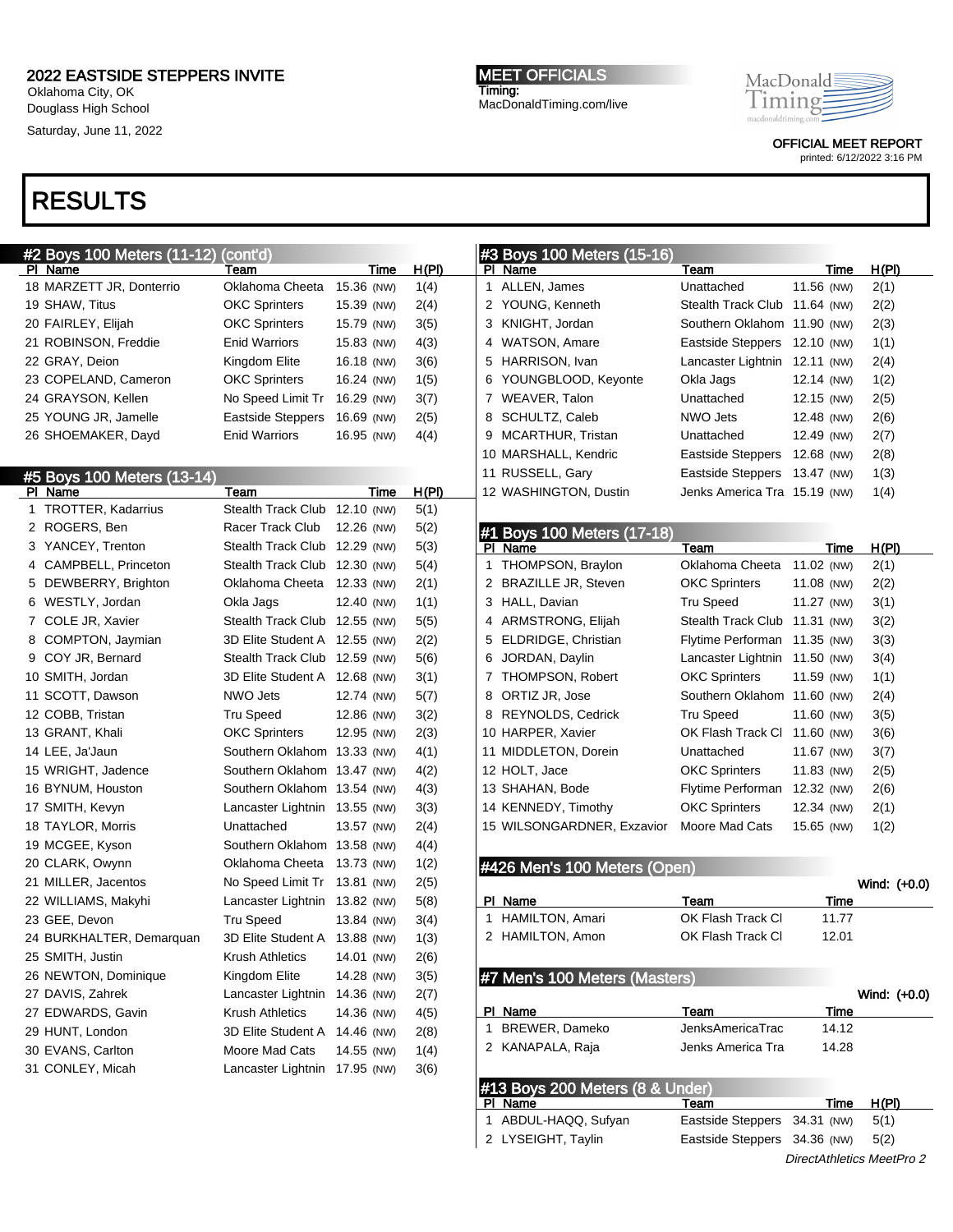Oklahoma City, OK Douglass High School Saturday, June 11, 2022

MEET OFFICIALS

MacDonaldTiming.com/live

Timing:

OFFICIAL MEET REPORT

MacDonald Timing

printed: 6/12/2022 3:16 PM

| <u>#13 Boys 200 Meters (8 &amp; Under) (contˈd</u> ) |                               |            |       |   | #19 Boys 200 Meters (9-10)             | <u>(cont'd)</u>               |            |         |       |
|------------------------------------------------------|-------------------------------|------------|-------|---|----------------------------------------|-------------------------------|------------|---------|-------|
| PI Name                                              | Team                          | Time       | H(PI) |   | PI Name                                | Team                          |            | Time    | H(PI) |
| 3 SHINAULT, Alexander                                | Eastside Steppers 34.85 (NW)  |            | 2(1)  |   | 18 GRAYSON, Kameron                    | No Speed Limit Tr 42.25 (NW)  |            |         | 3(5)  |
| 4 GUSTASON, Vincent                                  | Jenks America Tra 35.79 (NW)  |            | 3(1)  |   | HALLEY, Kayden                         | Unattached                    |            | NT (NW) | 3     |
| 5 MURPH JR, Rico                                     | Southern Oklahom 36.08 (NW)   |            | 5(3)  |   | <b>SCROGGINS, Tyson</b>                | <b>Enid Warriors</b>          |            | NT (NW) | 3     |
| 6 ADAMS, Michael                                     | <b>Tru Speed</b>              | 36.24 (NW) | 2(2)  |   | THOMPSON, Jonah                        | OK Flash Track CI             |            | NT (NW) | 3     |
| 7 RAMSEY, Aiden                                      | Kingdom Elite                 | 37.14 (NW) | 3(2)  |   |                                        |                               |            |         |       |
| 8 WILSON, Isaiah                                     | 3D Elite Student A 37.76 (NW) |            | 1(1)  |   | #18 Boys 200 Meters (11-12)            |                               |            |         |       |
| 9 SHIELDS, August                                    | Stealth Track Club 38.11 (NW) |            | 1(2)  |   | PI Name                                | Team                          |            | Time    | H(PI) |
| 10 DAWSON, Ivy                                       | Okla Jags                     | 38.52 (NW) | 1(3)  |   | 1 JOHNSON, Seneca                      | <b>Tru Speed</b>              | 26.43 (NW) |         | 5(1)  |
| 11 RAINEY, Devin                                     | <b>Enid Warriors</b>          | 38.84 (NW) | 3(3)  |   | 2 SOUTHERN, Kemari                     | Krush Athletics               | 28.46 (NW) |         | 5(2)  |
| 12 PERRY, Majai                                      | <b>Tru Speed</b>              | 38.88 (NW) | 3(4)  |   | 3 ABDUL-HAQQ, Ahmad                    | Eastside Steppers 28.58 (NW)  |            |         | 5(3)  |
| 13 LOVE, Zayvion                                     | Okla Jags                     | 38.97 (NW) | 1(4)  |   | 4 STUBBLEFIELD, Jamane                 | Southern Oklahom 29.19 (NW)   |            |         | 1(1)  |
| 14 BARBERA, Jaiden                                   | 3D Elite Student A            | 40.57 (NW) | 4(1)  |   | 5 MILLER, Jonah                        | <b>NWO Jets</b>               | 29.38 (NW) |         | 5(4)  |
| 15 SNOW, Cason                                       | Unattached                    | 40.88 (NW) | 5(4)  |   | 6 VINCENT, Wyatt                       | Eastside Steppers 29.87 (NW)  |            |         | 3(1)  |
| 16 HAWKINS, Amari                                    | Oklahoma Cheeta               | 41.30 (NW) | 2(3)  |   | 7 STANLEY, Kyng                        | <b>Tru Speed</b>              | 29.89 (NW) |         | 2(1)  |
| 17 PRICE, Mesiah                                     | Stealth Track Club            | 41.82 (NW) | 4(2)  |   | 8 MCPHERSON, Kno'Vaunte                | Moore Mad Cats                | 29.97 (NW) |         | 2(2)  |
| 18 MENSAH, Kingston                                  | <b>OKC Sprinters</b>          | 43.69 (NW) | 4(3)  |   | 9 HAYDEN, Isaiah                       | <b>OKC Sprinters</b>          | 30.40 (NW) |         | 4(1)  |
| 19 MAYES, Bryson                                     | Eastside Steppers             | 44.33 (NW) | 3(5)  |   | 10 MORRIS, Keith                       | <b>Enid Warriors</b>          | 31.09 (NW) |         | 4(2)  |
| 20 SCROGGINS, Tyson                                  | <b>Enid Warriors</b>          | 46.03 (NW) | 1(5)  |   | 11 THREATT, Cordell                    | Moore Mad Cats                | 31.42 (NW) |         | 3(2)  |
| 21 COTTNER, Kyree                                    | <b>Enid Warriors</b>          | 46.48 (NW) | 2(4)  |   | 12 WARDWORTH, Jalen                    | <b>OKC Sprinters</b>          | 31.72 (NW) |         | 4(3)  |
| 22 VEDUVAKA, Rishith                                 | JenksAmericaTrac 47.41 (NW)   |            | 3(6)  |   | 13 ADAMS, Jayden                       | Stealth Track Club 32.06 (NW) |            |         | 2(3)  |
| 23 WRIGHT, Greyson                                   | Southern Oklahom 48.31 (NW)   |            | 4(4)  |   | 14 MARSHALL, Joshua                    | Lancaster Lightnin 32.32 (NW) |            |         | 4(4)  |
| 24 PATTON III, Adrian                                | Southern Oklahom 49.60 (NW)   |            | 2(5)  |   | 15 VINCENT, Dane                       | Eastside Steppers 32.44 (NW)  |            |         | 4(5)  |
| 25 DUPLISSIS, Hunter                                 | Krush Athletics               | 49.97 (NW) | 3(7)  |   | 16 FAIRLEY, Elijah                     | <b>OKC Sprinters</b>          | 33.55 (NW) |         | 2(4)  |
| 26 BREWER, Jacob                                     | JenksAmericaTrac 54.15 (NW)   |            | 1(6)  |   | 17 JONES III, Karl                     | Krush Athletics               | 34.38 (NW) |         | 4(6)  |
| 27 TAFT, Amir                                        | OK Flash Track CI 55.31 (NW)  |            | 5(5)  |   | 18 YOUNG JR, Jamelle                   | Eastside Steppers 34.39 (NW)  |            |         | 4(7)  |
| 28 SMITH, Sebastian                                  | Krush Athletics               | 1:15.27    | 3(8)  |   | 19 HAYES-SHELLEY, Kyran                | Eastside Steppers 35.42 (NW)  |            |         | 5(5)  |
|                                                      |                               |            |       |   | 20 SHOEMAKER, Dayd                     | <b>Enid Warriors</b>          | 35.51 (NW) |         | 1(2)  |
|                                                      |                               |            |       |   | 21 MARZETT JR, Donterrio               | Oklahoma Cheeta 35.54 (NW)    |            |         | 3(3)  |
| #19 Boys 200 Meters (9-10)<br>PI Name                | Team                          | Time       | H(PI) |   | 22 STEELE, Dontella                    | <b>OKC Sprinters</b>          | 37.61 (NW) |         | 3(4)  |
| 1 BEARD, Robert                                      | Okla Jags                     | 31.08 (NW) | 1(1)  |   | 23 STEELE, Cerventes                   | <b>OKC Sprinters</b>          | 39.18 (NW) |         | 3(5)  |
| 2 MAXWELL, Jonathan                                  | No Speed Limit Tr 32.13 (NW)  |            | 4(1)  |   |                                        |                               |            |         |       |
| 3 POTEETE, Jackson                                   | Eastside Steppers 32.33 (NW)  |            | 1(2)  |   |                                        |                               |            |         |       |
| 4 MCCLARTY III, Ronald                               | Eastside Steppers 32.87 (NW)  |            | 3(1)  |   | #16 Boys 200 Meters (13-14)<br>PI Name | Team                          |            | Time    | H(PI) |
| 5 DEGRATE JR, Bruce                                  | Lancaster Lightnin 33.06 (NW) |            | 3(2)  |   | 1 YANCEY, Trenton                      | Stealth Track Club 24.89 (NW) |            |         | 5(1)  |
| 6 GRAYSON, K'Brione                                  | No Speed Limit Tr 33.29 (NW)  |            | 3(3)  |   | 2 WESTLY, Jordan                       | Okla Jags                     | 25.01 (NW) |         | 1(1)  |
| 7 ADAMS, Kingston                                    | <b>Tru Speed</b>              | 33.88 (NW) | 2(1)  |   | 3 TROTTER, Kadarrius                   | Stealth Track Club 25.11 (NW) |            |         | 5(2)  |
| 8 ERE, Ebi                                           | Oklahoma Cheeta               | 33.99 (NW) | 2(2)  |   | 4 COLE JR, Xavier                      | Stealth Track Club 25.31 (NW) |            |         | 5(3)  |
| 9 JOSEPH, Savon                                      | <b>Krush Athletics</b>        | 34.78 (NW) |       |   | 5 DEWBERRY, Brighton                   | Oklahoma Cheeta               | 25.51 (NW) |         | 1(2)  |
|                                                      |                               |            | 4(2)  |   | 6 WHITE, Tylen                         | Okla Jags                     | 25.68 (NW) |         | 1(3)  |
| 10 MOZZEE, Alan                                      | Okla Jags                     | 35.57 (NW) | 1(3)  |   | 7 COY JR, Bernard                      | Stealth Track Club 26.18 (NW) |            |         | 5(4)  |
| 11 KNIGHT, Gabriel                                   | Southern Oklahom              | 37.83 (NW) | 2(3)  | 8 | COMPTON, Jaymian                       | 3D Elite Student A 26.58 (NW) |            |         |       |
| 12 GUYTON, Anthony                                   | <b>OKC Sprinters</b>          | 37.85 (NW) | 2(4)  |   |                                        | NWO Jets                      |            |         | 3(1)  |
| 13 JOHNSON, Mason                                    | Okla Jags                     | 38.00 (NW) | 1(4)  | 9 | SCOTT, Dawson                          |                               | 26.67 (NW) |         | 4(1)  |
| 14 HEMPHILL, Jaleel                                  | Stealth Track Club            | 38.20 (NW) | 3(4)  |   | 10 GRANT, Khali                        | <b>OKC Sprinters</b>          | 27.10 (NW) |         | 2(1)  |
| 15 MCPHERSON, Ke'Montre                              | Moore Mad Cats                | 38.26 (NW) | 1(5)  |   | 11 CAMPBELL, Princeton                 | Stealth Track Club 27.24 (NW) |            |         | 5(5)  |
| 16 PREAR, James                                      | Okla Jags                     | 38.80 (NW) | 1(6)  |   | 12 WYATT II, Ervin                     | Eastside Steppers 27.55 (NW)  |            |         | 5(6)  |
| 17 WILLIAMS, Kenneth                                 | Stealth Track Club 39.19 (NW) |            | 1(7)  |   | 13 SMITH, Jordan                       | 3D Elite Student A 27.66 (NW) |            |         | 3(2)  |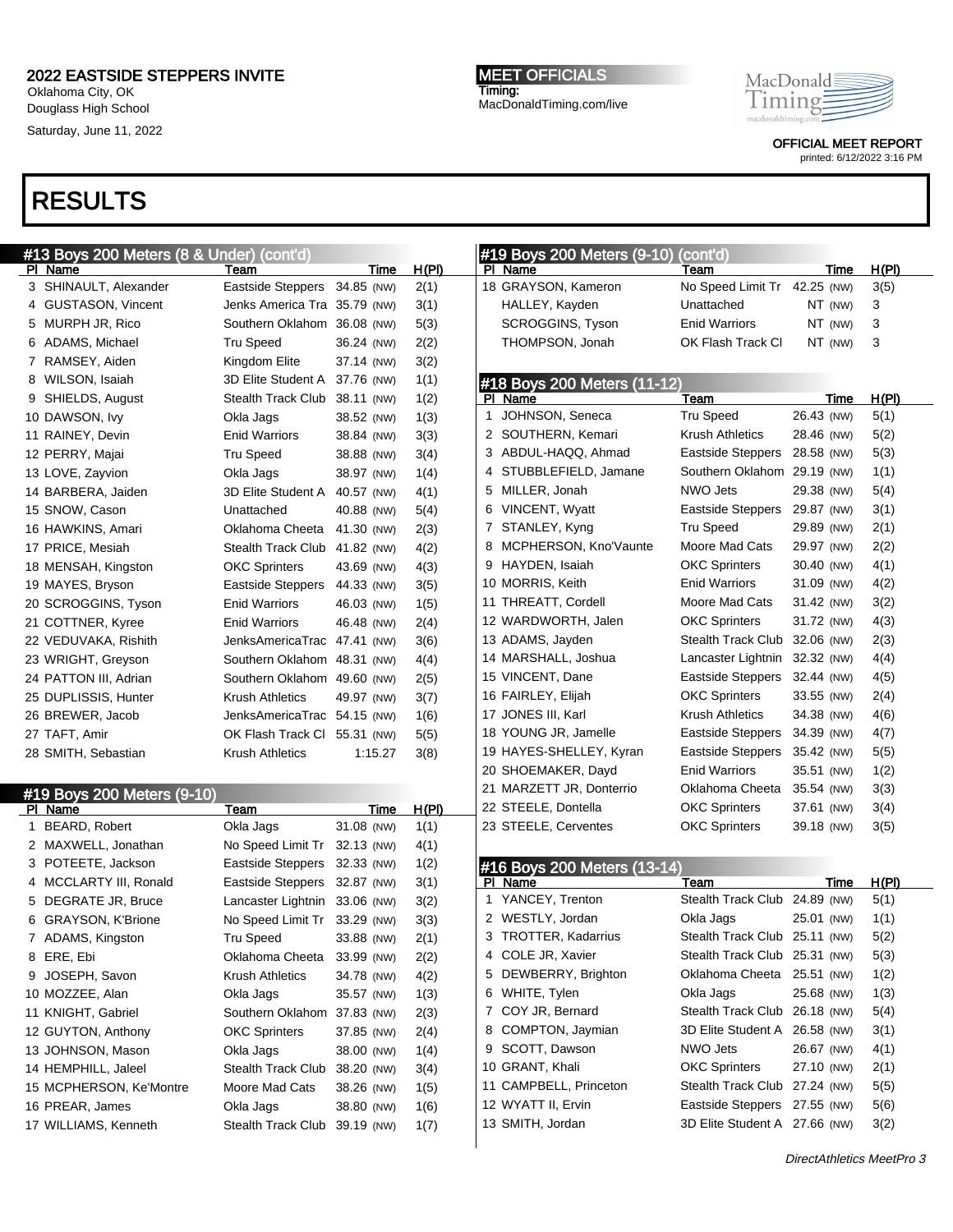Oklahoma City, OK Douglass High School

Saturday, June 11, 2022

MEET OFFICIALS Timing: MacDonaldTiming.com/live MacDonald macdonaldtim

> OFFICIAL MEET REPORT printed: 6/12/2022 3:16 PM

| #16 Boys 200 Meters (13-14) | (cont'd)                      |            |              | #14 Boys 200 Meters (17-18)     | (cont'd)                     |            |                           |
|-----------------------------|-------------------------------|------------|--------------|---------------------------------|------------------------------|------------|---------------------------|
| PI Name                     | Team                          | Time       | <u>H(PI)</u> | PI Name                         | Team                         | Time       | H(PI)                     |
| 14 SMITH, Kevyn             | Lancaster Lightnin 28.12 (NW) |            | 3(3)         | 7 ORTIZ JR, Jose                | Southern Oklahom 23.32 (NW)  |            | 2(1)                      |
| 15 WILLIAMS, Makyhi         | Lancaster Lightnin 28.12 (NW) |            | 5(7)         | 8 JAGGERS, Tk                   | <b>OKC Sprinters</b>         | 23.53 (NW) | 2(2)                      |
| 16 WRIGHT, Jadence          | Southern Oklahom 28.20 (NW)   |            | 4(2)         | 9 WILLIAMS, Malachi             | OK Flash Track Cl 23.67 (NW) |            | 3(1)                      |
| 17 TAYLOR, Morris           | Unattached                    | 28.81 (NW) | 4(3)         | 10 JOHNSON, Devontae            | <b>Tru Speed</b>             | 23.89 (NW) | 4(6)                      |
| 18 BURKHALTER, Demarquan    | 3D Elite Student A 29.02 (NW) |            | 2(2)         | 11 HARPER, Xavier               | OK Flash Track CI 23.93 (NW) |            | 4(7)                      |
| 19 CLAYBROOK, Kaden         | Oklahoma Cheeta               | 29.07 (NW) | 3(4)         | 12 MUNOZ, Mateo                 | Okla Jags                    | 24.21 (NW) | 1(2)                      |
| 20 CLARK, Owynn             | Oklahoma Cheeta               | 29.13 (NW) | 3(5)         | 13 SCHULTZ, Landon              | NWO Jets                     | 24.44 (NW) | 3(2)                      |
| 21 EDWARDS, Gavin           | Krush Athletics               | 29.68 (NW) | 4(4)         | 14 KENNEDY, Timothy             | <b>OKC Sprinters</b>         | 24.72 (NW) | 1(3)                      |
| 22 SMITH, Justin            | Krush Athletics               | 29.92 (NW) | 4(5)         | 15 DEVEAU, Brock                | <b>Boat Crew</b>             | 24.82 (NW) | 3(3)                      |
| 23 MCGEE, Tyson             | Unattached                    | 30.02 (NW) | 5(8)         | 16 SHAHAN, Bode                 | Flytime Performan            | 25.33 (NW) | 3(4)                      |
| 24 DAVIS, Zahrek            | Lancaster Lightnin 30.95 (NW) |            | 3(6)         | 17 WHITEFIELD, Collin           | <b>Boat Crew</b>             | 25.70 (NW) | 3(5)                      |
| 25 GEE, Devon               | Tru Speed                     | 32.93 (NW) | 4(6)         | 18 WILSONGARDNER, Exzavior      | Moore Mad Cats               | 33.79 (NW) | 1(4)                      |
| 26 MILLER, Jacentos         | No Speed Limit Tr 36.45 (NW)  |            | 2(3)         |                                 |                              |            |                           |
| YOUNG, Nathan               | Stealth Track Club            | NT (NW)    | 4            | #437 Men's 200 Meters (Open)    |                              |            |                           |
| CONLEY, Micah               | Lancaster Lightnin            | NT (NW)    | 4            |                                 |                              |            | Wind: (+0.0)              |
| MCGEE, Kyson                | Southern Oklahom              | NT (NW)    | 5            | PI Name                         | Team                         | Time       |                           |
|                             |                               |            |              | 1 HAMILTON, Amon                | OK Flash Track Cl            | 24.12      |                           |
| #15 Boys 200 Meters (15-16) |                               |            |              |                                 |                              |            |                           |
| PI Name                     | Team                          | Time       | H(PI)        | #17 Men's 200 Meters (Masters)  |                              |            |                           |
| 1 YOUNG, Kenneth            | Stealth Track Club 23.90 (NW) |            | 3(1)         |                                 |                              |            | Wind: (+0.0)              |
| 2 ALLEN, James              | Unattached                    | 23.98 (NW) | 3(2)         | PI Name                         | Team                         | Time       |                           |
| 3 YOUNG, Zachari            | OK Flash Track Cl 24.42 (NW)  |            | 3(3)         | 1 JOHNSON, Airick               | Unattached                   | 24.95      |                           |
| 4 KNIGHT, Jordan            | Southern Oklahom 24.51 (NW)   |            | 2(1)         | 2 FIKES, Miles                  | Unattached                   | 28.73      |                           |
| 5 JOHNSON, Josiah           | <b>OKC Sprinters</b>          | 24.62 (NW) | 2(2)         | 3 KANAPALA, Raja                | Jenks America Tra            | 32.33      |                           |
| 6 MARSHALL, Kendric         | Eastside Steppers 24.76 (NW)  |            | 3(4)         |                                 |                              |            |                           |
| 7 WEAVER, Talon             | Unattached                    | 24.92 (NW) | 3(5)         | #31 Boys 400 Meters (8 & Under) |                              |            |                           |
| 8 EDDY, Garrett             | Moore Mad Cats                | 25.00 (NW) | 2(3)         | PI Name                         | Team                         | Time       | H(PI)                     |
| 9 YOUNGBLOOD, Keyonte       | Okla Jags                     | 25.13 (NW) | 1(1)         | 1 LYSEIGHT, Taylin              | <b>Eastside Steppers</b>     | 1:15.76    | 3(1)                      |
| 10 BERLINER, Desmyn         | Lancaster Lightnin 25.62 (NW) |            | 3(6)         | 2 ABDUL-HAQQ, Sufyan            | <b>Eastside Steppers</b>     | 1:16.73    | 3(2)                      |
| 11 SCHULTZ, Caleb           | NWO Jets                      | 25.98 (NW) | 3(7)         | 3 COTTNER, Kyree                | <b>Enid Warriors</b>         | 1:20.79    | 3(3)                      |
| 12 RUSSELL, Gary            | Eastside Steppers 26.13 (NW)  |            | 1(2)         | 4 SNOW, Cason                   | Unattached                   | 1:22.85    | 3(4)                      |
| 13 RIDEAUX, Hubert          | <b>OKC Sprinters</b>          | 26.25 (NW) | 2(4)         | 5 SHINAULT, Alexander           | <b>Eastside Steppers</b>     | 1:23.18    | 3(5)                      |
| 14 HARRISON, Ivan           | Lancaster Lightnin 26.76 (NW) |            | 2(5)         | 6 SHAW, Kole                    | Unattached                   | 1:25.64    | 2(1)                      |
| 15 DODOO, Braydon           | <b>OKC Sprinters</b>          | 26.87 (NW) | 2(6)         | 7 SMITH, Sebastian              | <b>Krush Athletics</b>       | 1:28.38    | 3(2)                      |
| 16 JACKSON, Robert          | Stealth Track Club 27.15 (NW) |            | 2(7)         | 8 RAINEY, Devin                 | <b>Enid Warriors</b>         | 1:28.44    | 2(1)                      |
| 17 ALLEN, Conner            | Lancaster Lightnin 27.63 (NW) |            | 1(3)         | 9 SMITH, Tristan                | <b>Krush Athletics</b>       | 1:32.39    | 1(3)                      |
| SHAW, Derek                 | Unattached                    | NT (NW)    | 3            | 10 DAWSON, Ivy                  | Okla Jags                    | 1:33.05    | 1(2)                      |
|                             |                               |            |              | 11 RAYHMES, Kirk                | Lawton Lighting              | 1:37.06    | 2(4)                      |
| #14 Boys 200 Meters (17-18) |                               |            |              | 12 BROOKS III, Timothy          | 3D Elite Student A           | 1:37.49    | 2(3)                      |
| PI Name                     | Team                          | Time       | H(PI)        | 13 LOVE, Zayvion                | Okla Jags                    | 1:37.54    | 1(4)                      |
| 1 HALL, Davian              | <b>Tru Speed</b>              | 22.85 (NW) | 4(1)         | 14 RAMSEY, Aiden                | Kingdom Elite                | 1:38.26    | 2(5)                      |
| 2 ELDRIDGE, Christian       | Flytime Performan 22.87 (NW)  |            | 4(2)         | 15 HAWKINS, Amari               | Oklahoma Cheeta              | 1:40.20    | 1(6)                      |
| 3 THOMPSON, Braylon         | Oklahoma Cheeta 22.93 (NW)    |            | 1(1)         | 16 SMITH, Jaquari               | Lawton Lighting              | 1:41.91    | 2(6)                      |
| 4 ARMSTRONG, Elijah         | Stealth Track Club 23.05 (NW) |            | 4(3)         | 17 DUPLISSIS, Hunter            | Krush Athletics              | 1:42.19    | 1(7)                      |
| 5 REYNOLDS, Cedrick         | <b>Tru Speed</b>              | 23.07 (NW) | 4(4)         | 18 BREWER, Jacob                | JenksAmericaTrac             | 1:44.36    | 1(7)                      |
| 6 PENHALL, Foster           | Eastside Steppers 23.23 (NW)  |            | 4(5)         | 19 HOOKS, Evan                  | Lawton Lighting              | 1:44.87    | 1(5)                      |
|                             |                               |            |              | 20 SCROGGINS, Tyson             | <b>Enid Warriors</b>         | 1:49.76    | 1(6)                      |
|                             |                               |            |              |                                 |                              |            | DirectAthletics MeetPro 4 |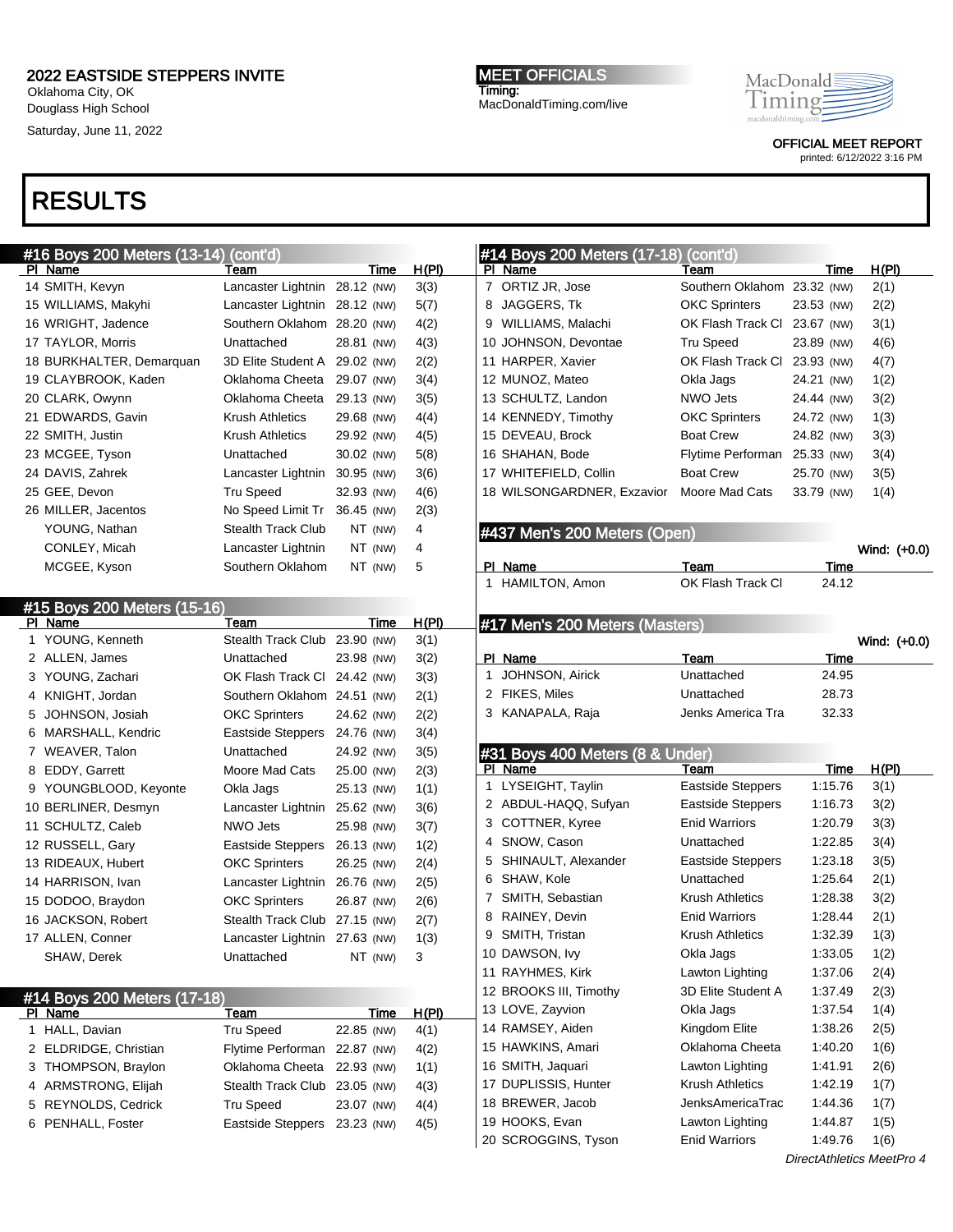Oklahoma City, OK Douglass High School Saturday, June 11, 2022 MEET OFFICIALS Timing: MacDonaldTiming.com/live MacDonald macdonaldtir

#### OFFICIAL MEET REPORT printed: 6/12/2022 3:16 PM

|                                                             | #31 Boys 400 Meters (8 & Under) (cont'd) |             |       | #30 Boys 400 Meters (11-12)            | (cont'd)                     |         |              |
|-------------------------------------------------------------|------------------------------------------|-------------|-------|----------------------------------------|------------------------------|---------|--------------|
| PI Name                                                     | Team                                     | <b>Time</b> | H(PI) | PI Name                                | Team                         | Time    | H(PI)        |
| 21 HOLLAND, D'Andre                                         | Lawton Lighting                          | 1:51.38     | 2(7)  | 13 JENSEN, Channing                    | Oklahoma Cheeta              | 1:13.25 | 2(5)         |
| 22 FOX, Takoda                                              | Southern Oklahom                         | 2:01.61     | 3(8)  | 14 MARSHALL, Joshua                    | Lancaster Lightnin           | 1:14.19 | 2(6)         |
| 23 BENNETT, Evan                                            | <b>Krush Athletics</b>                   | 2:39.69     | 2(8)  | 15 HAYES-SHELLEY, Kyran                | Eastside Steppers            | 1:14.38 | 4(6)         |
|                                                             |                                          |             |       | 16 JONES III, Karl                     | <b>Krush Athletics</b>       | 1:17.91 | 4(7)         |
| #26 Boys 400 Meters (9-10)                                  |                                          |             |       | 17 YOUNG JR, Jamelle                   | Eastside Steppers            | 1:19.39 | 3(2)         |
| PI Name                                                     | Team                                     | Time        | H(PI) | 18 JONES, Kentrell                     | No Speed Limit Tr            | 1:20.05 | 2(7)         |
| 1 THREATT, Corraye                                          | Moore Mad Cats                           | 1:06.71     | 3(1)  | 19 GRAYSON, Kellen                     | No Speed Limit Tr            | 1:23.95 | 3(3)         |
| 2 POTEAT, Jackson                                           | <b>Eastside Steppers</b>                 | 1:08.96     | 3(2)  | 20 SANDERS, Braelon                    | Eastside Steppers            | 1:24.48 | 2(8)         |
| 3 BEARD, Robert                                             | Okla Jags                                | 1:12.34     | 4(1)  | 21 WALLACE, Ryion                      | <b>Tru Speed</b>             | 1:25.66 | 1(3)         |
| 4 ADAMS, Kingston                                           | Tru Speed                                | 1:14.53     | 1(1)  | 22 STEELE, Cerventes                   | <b>OKC Sprinters</b>         | 1:27.24 | 3(4)         |
| 5 MCCLARTY III, Ronald                                      | Eastside Steppers                        | 1:15.45     | 1(2)  |                                        |                              |         |              |
| 6 MIDDLETON, Cullen                                         | <b>Stealth Track Club</b>                | 1:15.49     | 3(3)  |                                        |                              |         |              |
| 7 ERE, Ebi                                                  | Oklahoma Cheeta                          | 1:15.73     | 2(1)  | #28 Boys 400 Meters (13-14)<br>PI Name | Team                         | Time    | H(PI)        |
| 8 JOSEPH, Savon                                             | <b>Krush Athletics</b>                   | 1:16.38     | 3(4)  | WYATT II, Ervin<br>1                   | <b>Eastside Steppers</b>     | 54.14   | 4(1)         |
| 9 LEEMASTER, Luke                                           | Unattached                               | 1:17.14     | 2(2)  | 2 DAVIS, Samajai                       | <b>Stealth Track Club</b>    | 54.99   | 4(2)         |
| 10 BROWN, Kaidon                                            | <b>OKC Sprinters</b>                     | 1:17.43     | 2(3)  | 3 EVANS, Marquis                       | Flytime Performan            | 55.43   | 4(3)         |
| 11 KING, Keshawn                                            | Okla Jags                                | 1:17.50     | 4(2)  | 4 WHITE, Tylen                         | Okla Jags                    | 56.28   | 1(1)         |
|                                                             |                                          |             |       | 5 WESTLY, Jordan                       |                              | 56.42   |              |
| 12 CANALY, Winston<br>13 GRAYSON, Kayne                     | Eastside Steppers                        | 1:18.34     | 4(3)  | 6 DEWBERRY, Brighton                   | Okla Jags<br>Oklahoma Cheeta | 58.66   | 1(2)         |
|                                                             | No Speed Limit Tr                        | 1:18.45     | 1(3)  |                                        |                              |         | 1(3)         |
| 14 DEGRATE JR, Bruce                                        | Lancaster Lightnin                       | 1:19.49     | 2(4)  | 7 LEE, Ja'Jaun                         | Southern Oklahom             | 1:00.34 | 4(4)         |
| 15 MORENO, Dominic                                          | Southern Oklahom                         | 1:20.96     | 3(5)  | 8 YOUNG, Nathan                        | <b>Stealth Track Club</b>    | 1:00.97 | 2(1)         |
| 16 MOZZEE, Alan                                             | Okla Jags                                | 1:21.44     | 4(4)  | 9 COBB, Tristan                        | <b>Tru Speed</b>             | 1:01.34 | 3(1)         |
| 17 CONWRIGHT, Christian                                     | Eastside Steppers                        | 1:22.19     | 1(4)  | 10 DAVIS, Caleb                        | Stealth Track Club           | 1:02.06 | 4(5)         |
| 18 COX, Emerson                                             | <b>Eastside Steppers</b>                 | 1:23.10     | 3(6)  | 11 TAYLOR, Morris                      | Unattached                   | 1:02.45 | 2(2)         |
| 19 DE TRINIDAD, Gabriel                                     | Unattached                               | 1:26.34     | 1(5)  | 12 COMBES, Jonah                       | Jenks America Tra            | 1:04.19 | 4(6)         |
| 20 JOHNSON, Mason                                           | Okla Jags                                | 1:26.80     | 4(5)  | 13 SMITH, Justin                       | <b>Krush Athletics</b>       | 1:04.53 | 2(3)         |
| 21 PORTER, Izacc                                            | No Speed Limit Tr                        | 1:29.51     | 2(5)  | 14 JONES, Maliki                       | <b>OKC Sprinters</b>         | 1:04.65 | 3(2)         |
| 22 GRAYSON, Kameron                                         | No Speed Limit Tr                        | 1:41.10     | 4(6)  | 15 MERGERSON, Gabriel                  | Southern Oklahom             | 1:05.81 | 3(3)         |
| 23 BAIN, Jaxson                                             | Moore Mad Cats                           | 1:43.34     | 1(6)  | 16 MCGEE, Kyson                        | Southern Oklahom             | 1:05.85 | 3(4)         |
| 24 MEEK, Klayton                                            | Flytime Performan                        | 1:54.00     | 2(6)  | 17 SMITH, Kevyn                        | Lancaster Lightnin           | 1:06.79 | 2(4)         |
| 25 DAWSON, Khastyn                                          | Okla Jags                                | 1:56.17     | 4(7)  | 18 NEWTON, Dominique                   | Kingdom Elite                | 1:07.75 | 2(5)         |
|                                                             |                                          |             |       | 19 MILLER, Jacentos                    | No Speed Limit Tr            | 1:09.40 | 3(5)         |
| #30 Boys 400 Meters (11-12)                                 |                                          |             |       | 20 HALL, Judd                          | Western OK Track             | 1:24.05 | 1(4)         |
| PI Name                                                     | Team                                     | Time        | H(PI) | 21 CONLEY, Micah                       | Lancaster Lightnin           | 1:27.30 | 2(6)         |
| 1 JOHNSON, Seneca                                           | <b>Tru Speed</b>                         | 1:01.04     | 4(1)  | 22 BARKER, Devonte                     | Lawton Lighting              | 1:41.21 | 3(6)         |
| 2 SOUTHERN, Kemari                                          | <b>Krush Athletics</b>                   | 1:03.95     | 4(2)  |                                        |                              |         |              |
| 3 LADD, Gavin                                               | Lawton Lighting                          | 1:05.31     | 2(1)  | #32 Boys 400 Meters (15-16)            |                              |         |              |
| 4 JENKINS, Octavious                                        | <b>Stealth Track Club</b>                | 1:07.62     | 4(3)  | PI Name                                | Team                         | Time    | <u>H(PI)</u> |
| 5 ADAMS, Jalan                                              | Lawton Lighting                          | 1:09.85     | 1(1)  | 1 YOUNG, Zachari                       | OK Flash Track CI            | 52.95   | 2(1)         |
| 6 SCHULTZ, Caden                                            | <b>NWO Jets</b>                          | 1:10.70     | 4(4)  | 2 MOHAMMAD, Sarih                      | <b>Stealth Track Club</b>    | 53.30   | 2(2)         |
| 7 DAVENPORT, Cohen                                          | <b>Personal Best Athl</b>                | 1:10.92     | 4(5)  | 3 SCHULTZ, Caleb                       | <b>NWO Jets</b>              | 53.55   | 2(3)         |
| 8 MCPHERSON, Kno'Vaunte                                     | Moore Mad Cats                           | 1:11.34     | 2(2)  | 4 EDDY, Garrett                        | Moore Mad Cats               | 54.59   | 2(4)         |
|                                                             | <b>Tru Speed</b>                         | 1:11.40     | 1(2)  | 5 JOHNSON, Josiah                      | <b>OKC Sprinters</b>         | 54.91   | 1(1)         |
|                                                             |                                          | 1:11.47     | 2(3)  | 6 YOUNGBLOOD, Keyonte                  | Okla Jags                    | 56.74   | 1(2)         |
|                                                             | <b>Enid Warriors</b>                     |             |       |                                        |                              |         |              |
| 9 STANLEY, Kyng<br>10 MORRIS, Keith<br>11 GARROTT, Benjamin | Oklahoma Cheeta                          | 1:11.85     | 2(4)  | 7 BERLINER, Desmyn                     | Lancaster Lightnin           | 56.83   | 2(5)         |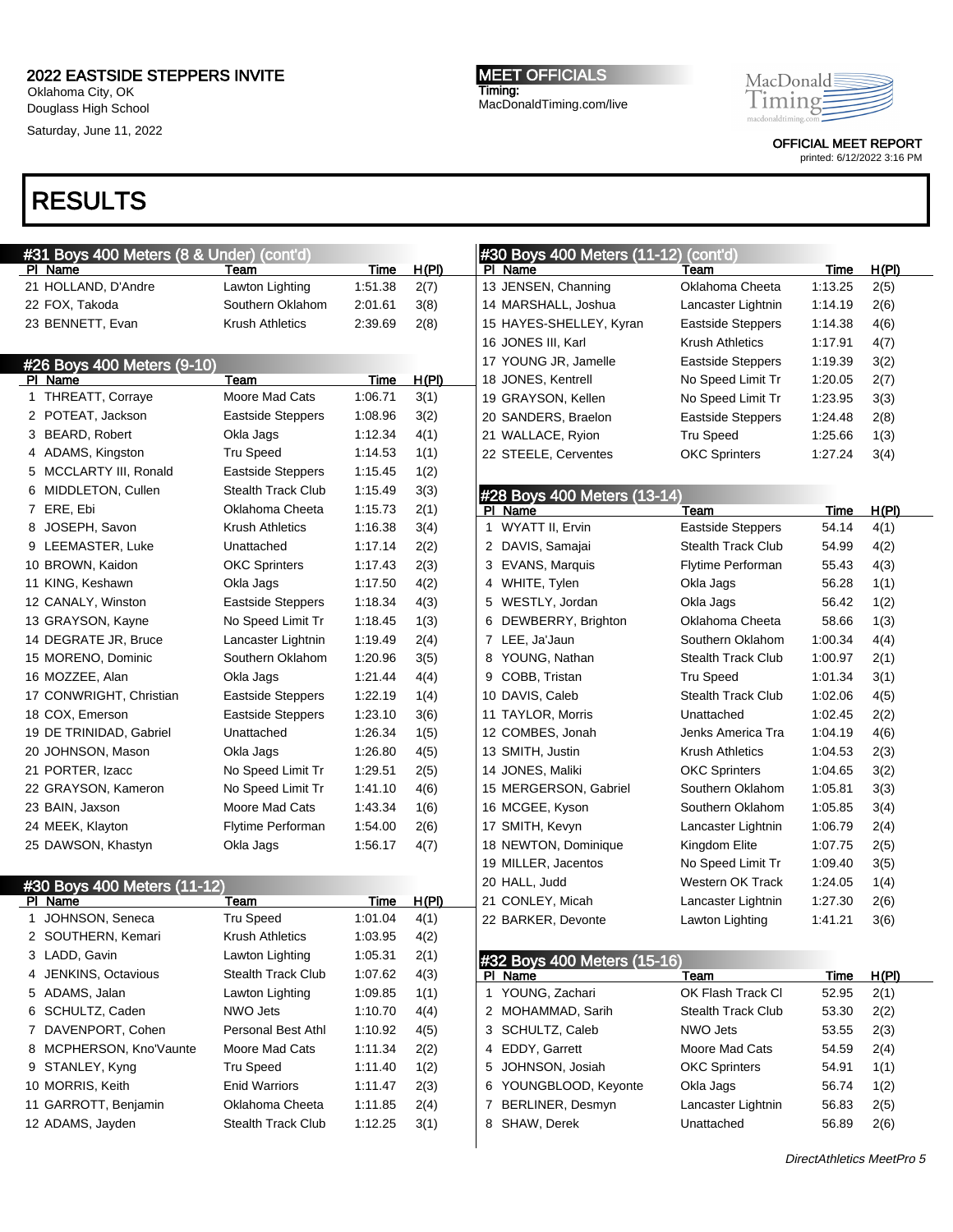Oklahoma City, OK Douglass High School

Saturday, June 11, 2022

MEET OFFICIALS Timing: MacDonaldTiming.com/live MacDonald macdonaldri

> OFFICIAL MEET REPORT printed: 6/12/2022 3:16 PM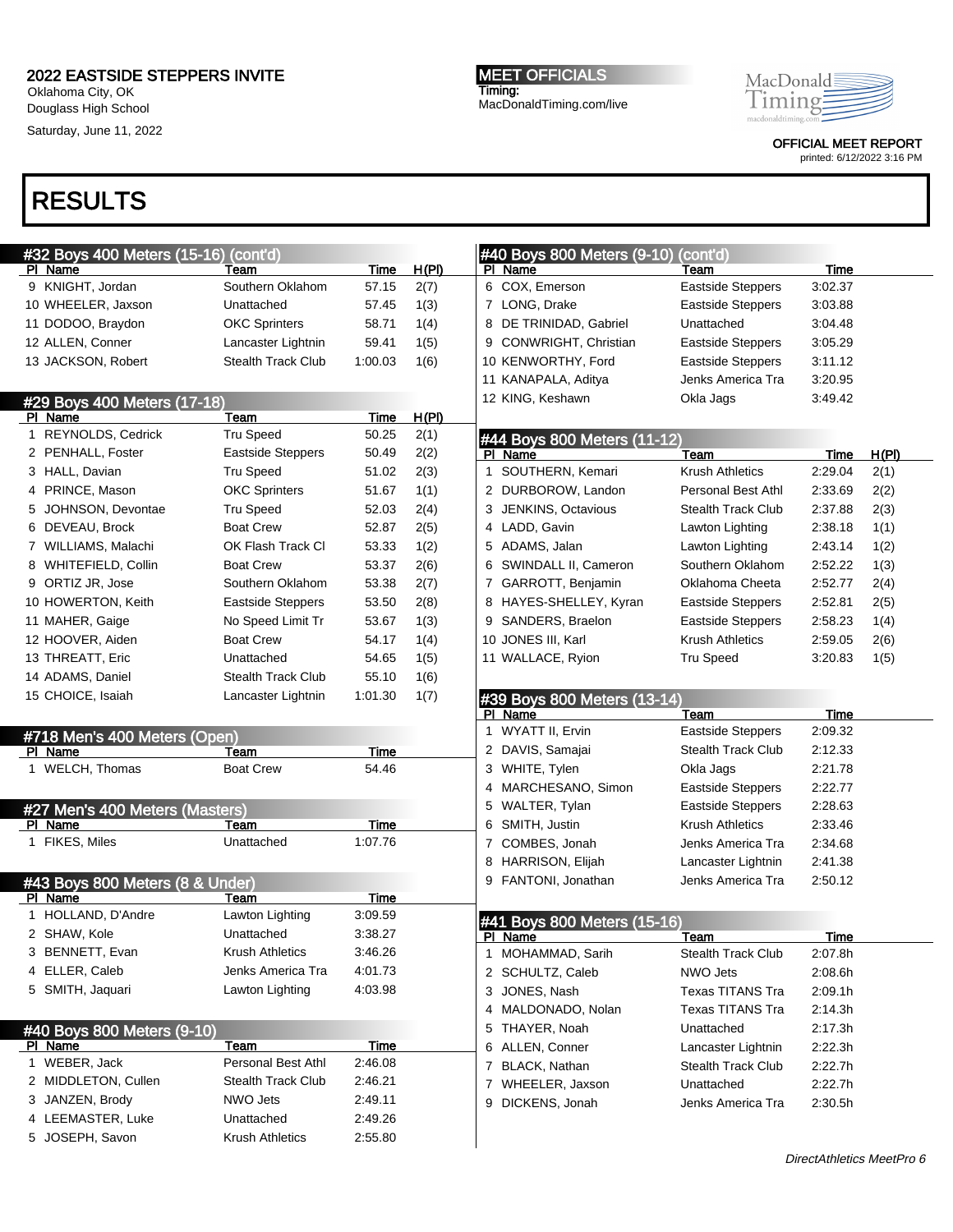Oklahoma City, OK Douglass High School Saturday, June 11, 2022 MEET OFFICIALS Timing: MacDonaldTiming.com/live MacDonald macdonaldri

> OFFICIAL MEET REPORT printed: 6/12/2022 3:16 PM

| #42 Boys 800 Meters (17-18)                  |                                  |                    |              | #52 Boys 1500 Meters (17-18)  |                          |          |              |
|----------------------------------------------|----------------------------------|--------------------|--------------|-------------------------------|--------------------------|----------|--------------|
| PI Name                                      | Team                             | Time               | <u>H(PI)</u> | PI Name                       | Team                     | Time     |              |
| 1 HOOVER, Aiden                              | <b>Boat Crew</b>                 | 2:01.37            | 2(1)         | 1 ROHMAN, Connor              | <b>Texas TITANS Tra</b>  | 4:27.52  |              |
| 2 ROHMAN, Connor                             | <b>Texas TITANS Tra</b>          | 2:01.72            | 2(2)         | 2 NEVAREZ, Braden             | Texas TITANS Tra         | 4:28.34  |              |
| 3 WHITEFIELD, Collin                         | <b>Boat Crew</b>                 | 2:02.15            | 2(3)         | 3 STEPHENS, Tyler             | Flytime Performan        | 4:30.53  |              |
| 4 NEVAREZ, Braden                            | <b>Texas TITANS Tra</b>          | 2:05.07            | 2(4)         | 4 VILLALVA, Alejandro         | Texas TITANS Tra         | 4:32.95  |              |
| 5 CARNEY, Isaac                              | Unattached                       | 2:07.31            | 2(5)         | 5 JONES, Gabriel              | NWO Jets                 | 4:34.66  |              |
| 6 MAHER, Gaige                               | No Speed Limit Tr                | 2:07.46            | 1(1)         | 6 GITANGA, Victor             | <b>Eastside Steppers</b> | 4:35.98  |              |
| 7 HERNANDEZ, Eric                            | <b>Texas TITANS Tra</b>          | 2:09.71            | 2(6)         | 7 HERNANDEZ, Eric             | <b>Texas TITANS Tra</b>  | 4:40.74  |              |
| 8 MUNOZ, Mateo                               | Okla Jags                        | 2:12.93            | 2(7)         | 8 WILBURN, Xailen             | Okla Jags                | 4:48.32  |              |
| 9 WILBURN, Xailen                            | Okla Jags                        | 2:13.71            | 1(2)         | 9 LOVITT, Lane                | Okla Jags                | 4:53.57  |              |
| 10 CHOICE, Isaiah                            | Lancaster Lightnin               | 2:14.08            | 1(3)         | 10 SALINAS, Saul              | Texas TITANS Tra         | 4:55.84  |              |
| 11 LOVITT, Lane                              | Okla Jags                        | 2:19.09            | 1(4)         | 11 GONZALEZ, Nicolas          | Texas TITANS Tra         | 5:06.73  |              |
| 12 SALINAS, Saul                             | <b>Texas TITANS Tra</b>          | 2:19.16            | 1(5)         | 12 WILSON, bryce              | Jenks America Tra        | 5:14.34  |              |
| 13 FIELDS, Elijah                            | Unattached                       | 2:43.13            | 1(6)         |                               |                          |          |              |
|                                              |                                  |                    |              | #743 Men's 1500 Meters (Open) |                          |          |              |
| #731 Men's 800 Meters (Open)                 |                                  |                    |              |                               |                          |          |              |
|                                              |                                  |                    |              | #61 Boys 3000 Meters (11-12)  |                          |          |              |
| #480 Boys 1500 Meters (8 & Under)<br>PI Name | Team                             | <b>Time</b>        |              | #62 Boys 3000 Meters (13-14)  |                          |          |              |
| 1 HOLLAND, D'Andre                           | Lawton Lighting                  | 6:26.09            |              | PI Name                       | Team                     | Time     |              |
|                                              |                                  |                    |              | 1 PEPPER, Elias               | Eastside Steppers        | 11:08.87 |              |
| #50 Boys 1500 Meters (9-10)                  |                                  |                    |              | 2 FANTONI, Jonathan           | Jenks America Tra        | 12:10.61 |              |
| PI Name                                      | Team                             | Time               |              | 3 PETERS, William             | <b>Eastside Steppers</b> | 12:58.49 |              |
| 1 WEBER, Jack                                | <b>Personal Best Athl</b>        | 5:41.27            |              |                               |                          |          |              |
| 2 JANZEN, Brody                              | NWO Jets                         | 5:42.89            |              | #63 Boys 3000 Meters (15-16)  |                          |          |              |
|                                              |                                  |                    |              | PI Name                       | Team                     |          |              |
|                                              |                                  |                    |              |                               |                          | Time     |              |
| 3 LEEMASTER, Luke                            | Unattached                       | 5:48.96            |              | 1 BARRON, Cristian            | <b>Texas TITANS Tra</b>  | 9:32.97  |              |
| 4 LONG, Drake                                | <b>Eastside Steppers</b>         | 6:21.31            |              | 2 DICKENS, Jonah              | Jenks America Tra        | 10:47.36 |              |
| 5 COX, Emerson                               | <b>Eastside Steppers</b>         | 6:24.63            |              | 3 THAYER, Noah                | Unattached               | 11:30.00 |              |
| 6 VEDUVAKA, Aashrith                         | JenksAmericaTrac                 | 6:36.12            |              |                               |                          |          |              |
| 7 KENWORTHY, Ford                            | <b>Eastside Steppers</b>         | 6:45.92            |              | #65 Boys 3000 Meters (17-18)  |                          |          |              |
| 8 DE TRINIDAD, Gabriel                       | Unattached                       | 7:20.10            |              | PI Name                       | Team                     | Time     |              |
|                                              |                                  |                    |              | 1 HOPKINS, Eli                | Personal Best Athl       | 9:28.59  |              |
| #54 Boys 1500 Meters (11-12)                 |                                  |                    |              | 2 VILLALVA, Alejandro         | <b>Texas TITANS Tra</b>  | 10:10.41 |              |
| PI Name                                      | Team                             | Time               |              | 3 WILSON, bryce               | Jenks America Tra        | 10:37.72 |              |
| 1 LADD, Gavin                                | Lawton Lighting                  | 5:12.89            |              | JONES, Gabriel<br>4           | NWO Jets                 | 11:18.90 |              |
| 2 DURBOROW, Landon                           | Personal Best Athl               | 5:14.57            |              | GONZALEZ, Nicolas<br>5        | <b>Texas TITANS Tra</b>  | 11:31.46 |              |
|                                              |                                  |                    |              |                               |                          |          |              |
| #51 Boys 1500 Meters (13-14)                 |                                  |                    |              | #206 Boys 80m Hurdles (11-12) |                          |          |              |
| PI Name<br>1 WALTER, Tylan                   | <u>Team</u><br>Eastside Steppers | <b>Time</b>        |              |                               |                          |          | Wind: (+0.0) |
| 2 PETERS, William                            | Eastside Steppers                | 5:27.71<br>6:27.75 |              | PI Name                       | Team                     | Time     |              |
|                                              |                                  |                    |              | 1 MILLER, Jonah               | NWO Jets                 | 14.95    |              |
|                                              |                                  |                    |              | 2 PEARSON, Jeremiah           | Okla Jags                | 15.91    |              |
| #53 Boys 1500 Meters (15-16)<br>PI Name      | Team                             | Time               |              | 3 SMITH, Kaiden               | 3D Elite Student A       | 16.86    |              |
| 1 BARRON, Cristian                           | Texas TITANS Tra                 | 4:25.43            |              | SHOEMAKER, Dayd<br>4          | <b>Enid Warriors</b>     | 17.56    |              |
| 2 JONES, Nash                                | <b>Texas TITANS Tra</b>          | 4:43.54            |              | 5 PAYNE, Nikiea               | <b>Enid Warriors</b>     | 19.35    |              |
| 3 MALDONADO, Nolan                           | <b>Texas TITANS Tra</b>          | 4:45.12            |              | 6 VAUGHAN, Elijah             | Jenks America Tra        | 30.33    |              |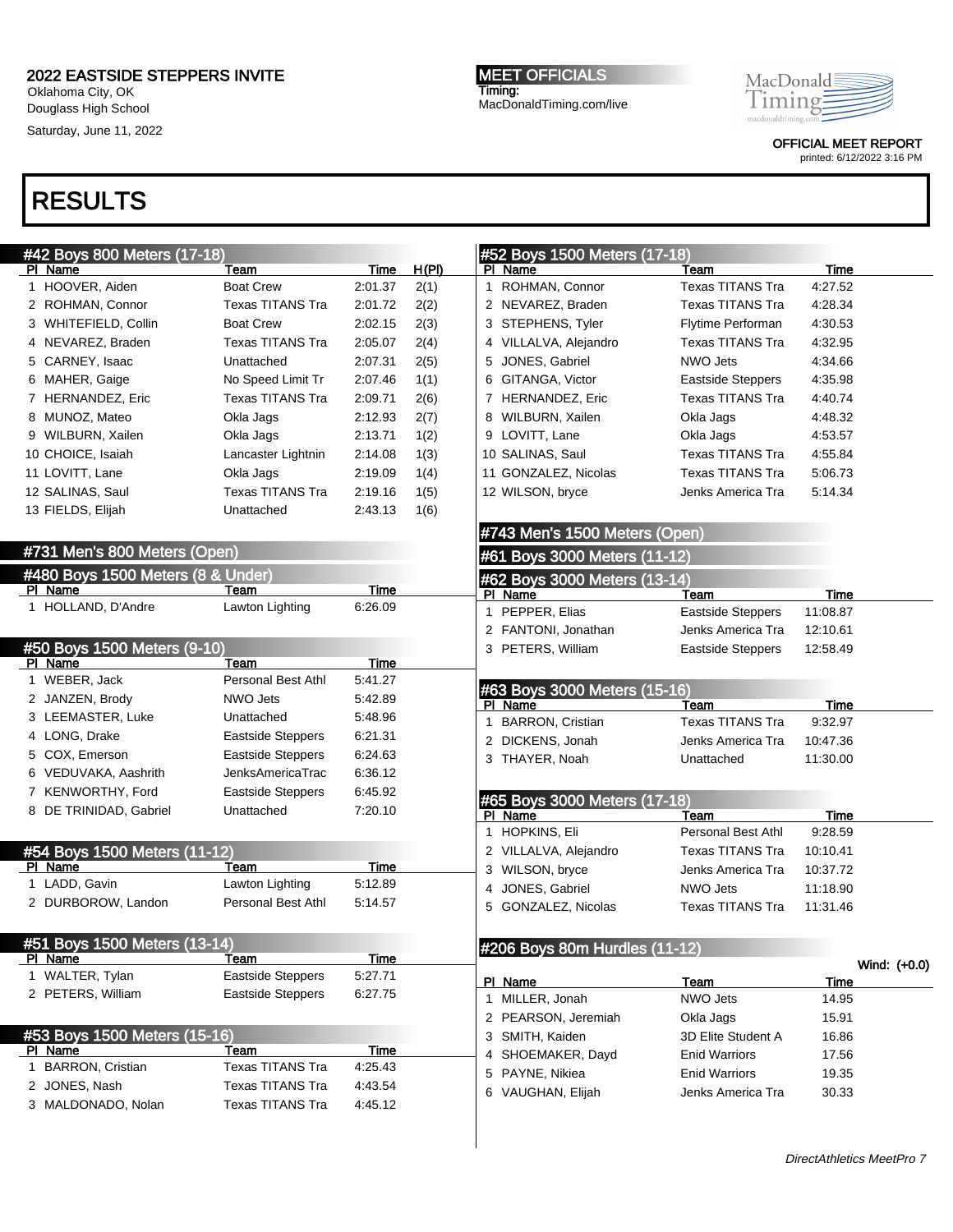Oklahoma City, OK Douglass High School

Saturday, June 11, 2022

MEET OFFICIALS Timing: MacDonaldTiming.com/live MacDonald macdonaldri

OFFICIAL MEET REPORT

printed: 6/12/2022 3:16 PM

| #71 Boys 100m Hurdles (13-14)                   |                                   |               |              | #78 Boys 400m Hurdles (17-18) (cont'd)                  |                 |          |
|-------------------------------------------------|-----------------------------------|---------------|--------------|---------------------------------------------------------|-----------------|----------|
|                                                 |                                   |               | Wind: (+0.0) | PI Name                                                 | Team            | Time     |
| PI Name                                         | Team                              | Time          |              | 4 THREATT, Eric                                         | Unattached      | 1:08.24  |
| 1 DAVIS, Caleb                                  | Stealth Track Club                | 18.86         |              |                                                         |                 |          |
|                                                 |                                   |               |              | #1002 Boys 1500m Walk (11-12)                           |                 |          |
| #74 Boys 110m Hurdles (15-16)                   |                                   |               |              | PI Name                                                 | Team            | Time     |
|                                                 |                                   |               | Wind: (+0.0) | 1 BARKER, Donte                                         | Lawton Lighting | 11:01.93 |
| PI Name                                         | Team                              | Time          |              |                                                         |                 |          |
| 1 JONES, Carvelle                               | OK Flash Track Cl                 | 16.39         |              | #1003 Boys 1500m Walk (13-14)                           |                 |          |
| 2 SOLOMON JR, Marques                           | <b>Stealth Track Club</b>         | 16.68         |              | PI Name                                                 | Team            | Time     |
| 3 MILES, Jonatan                                | <b>Eastside Steppers</b>          | 18.61         |              | 1 BARKER, Devonte                                       | Lawton Lighting | 14:05.61 |
| 4 WATSON, Amare                                 | <b>Eastside Steppers</b>          | 18.92         |              |                                                         |                 |          |
| 5 VILLACORTA, Michael                           | <b>OKC Sprinters</b>              | 19.63         |              | #515 Boys 4 x 100m Relay (8 & Under)                    |                 |          |
| 6 MARSHALL, Kameron                             | <b>Eastside Steppers</b>          | 19.73         |              | PI Team                                                 |                 | Time     |
|                                                 |                                   |               |              | 1 3D Elite Student Athletes (A)                         |                 | 1:11.27  |
| #75 Boys 110m Hurdles (17-18)                   |                                   |               |              |                                                         |                 |          |
|                                                 |                                   |               |              | Wind: (+0.0) #221 Boys 4 x 100m Relay (9-10)<br>PI Team |                 | Time     |
| PI Name                                         | Team                              | Time          |              | 1 Okla Jags (A)                                         |                 | 59.46    |
| 1 JORDAN, Daylin                                | Lancaster Lightnin                | 15.64         |              | 2 OKC Sprinters (A)                                     |                 | 1:16.33  |
| 2 THREATT, Eric                                 | Unattached                        | 15.69         |              |                                                         |                 |          |
| 3 MCQUEEN, Austin                               | Southern Oklahom                  | 16.59         |              |                                                         |                 |          |
| 4 FOSTER, Joshua                                | NWO Jets                          | 16.81         |              | #516 Boys 4 x 100m Relay (11-12)<br>PI Team             |                 | Time     |
| 5 KENNEDY, Thomas                               | <b>OKC Sprinters</b>              | 18.06         |              | 1 Southern Oklahoma Track Club (A)                      |                 | 57.28    |
|                                                 |                                   |               |              | 2 OKC Sprinters (A)                                     |                 | 58.89    |
| #765 Men's 110m Hurdles (Masters)               |                                   |               |              |                                                         |                 |          |
|                                                 |                                   |               |              |                                                         |                 |          |
|                                                 |                                   |               | Wind: (+0.0) |                                                         |                 |          |
| PI Name                                         | Team                              | Time          |              | #222 Boys 4 x 100m Relay (13-14)<br>PI Team             |                 | Time     |
|                                                 |                                   |               |              | 1 Stealth Track Club (A)                                |                 | 45.80    |
| #76 Boys 200m Hurdles (13-14)                   |                                   |               |              | 2 3D Elite Student Athletes (A)                         |                 | 50.15    |
|                                                 |                                   |               | Wind: (+0.0) | 3 Lancaster Lightning YTC (A)                           |                 | 52.44    |
| PI Name<br>1 DAVIS, Caleb                       | Team<br><b>Stealth Track Club</b> | Time<br>30.79 |              | 4 Southern Oklahoma Track Club (A)                      |                 | 52.55    |
| 2 LEE, Kyron                                    | 3D Elite Student A                | 31.67         |              |                                                         |                 |          |
| 3 JOHNSON, Jarrett                              | Oklahoma Cheeta                   | 34.33         |              |                                                         |                 |          |
| 4 WELLS, Cole                                   | Okla Jags                         | 40.06         |              | #520 Boys 4 x 100m Relay (15-16)<br>PI Team             |                 | Time     |
|                                                 |                                   |               |              | 1 OKC Sprinters (A)                                     |                 | 45.79    |
|                                                 |                                   |               |              |                                                         |                 |          |
| #79 Boys 400m Hurdles (15-16)<br>PI Name        | Team                              | Time          |              | #518 Boys 4 x 100m Relay (17-18)                        |                 |          |
| 1 JONES, Carvelle                               | OK Flash Track Cl                 | 1:02.50       |              | PI Team                                                 |                 | Time     |
| 2 MILES, Jonatan                                | <b>Eastside Steppers</b>          | 1:06.92       |              | 1 OKC Sprinters (A)                                     |                 | 43.65    |
| 3 MARSHALL, Kendric                             | <b>Eastside Steppers</b>          | 1:09.60       |              | 2 OK Flash Track Club (A)                               |                 | 46.20    |
| 4 WATSON, Amare                                 | <b>Eastside Steppers</b>          | 1:20.26       |              |                                                         |                 |          |
| 5 MARSHALL, Kameron                             | <b>Eastside Steppers</b>          | 1:26.81       |              | #527 Boys 4 x 400m Relay (9-10)                         |                 |          |
|                                                 |                                   |               |              |                                                         |                 |          |
|                                                 |                                   |               |              | #365 Boys 4 x 400m Relay (11-12)<br>PI Team             |                 | Time     |
| #78 Boys 400m Hurdles (17-18)<br><u>PI Name</u> | Team                              | <u>Time</u>   |              | 1 Southern Oklahoma Track Club (A)                      |                 | 4:55.96  |
| 1 JORDAN, Daylin                                | Lancaster Lightnin                | 1:01.61       |              | 2 Eastside Steppers Track Club (A)                      |                 | 5:01.74  |
| 2 FOSTER, Joshua                                | NWO Jets                          | 1:01.86       |              | 3 OKC Sprinters (A)                                     |                 | 5:36.83  |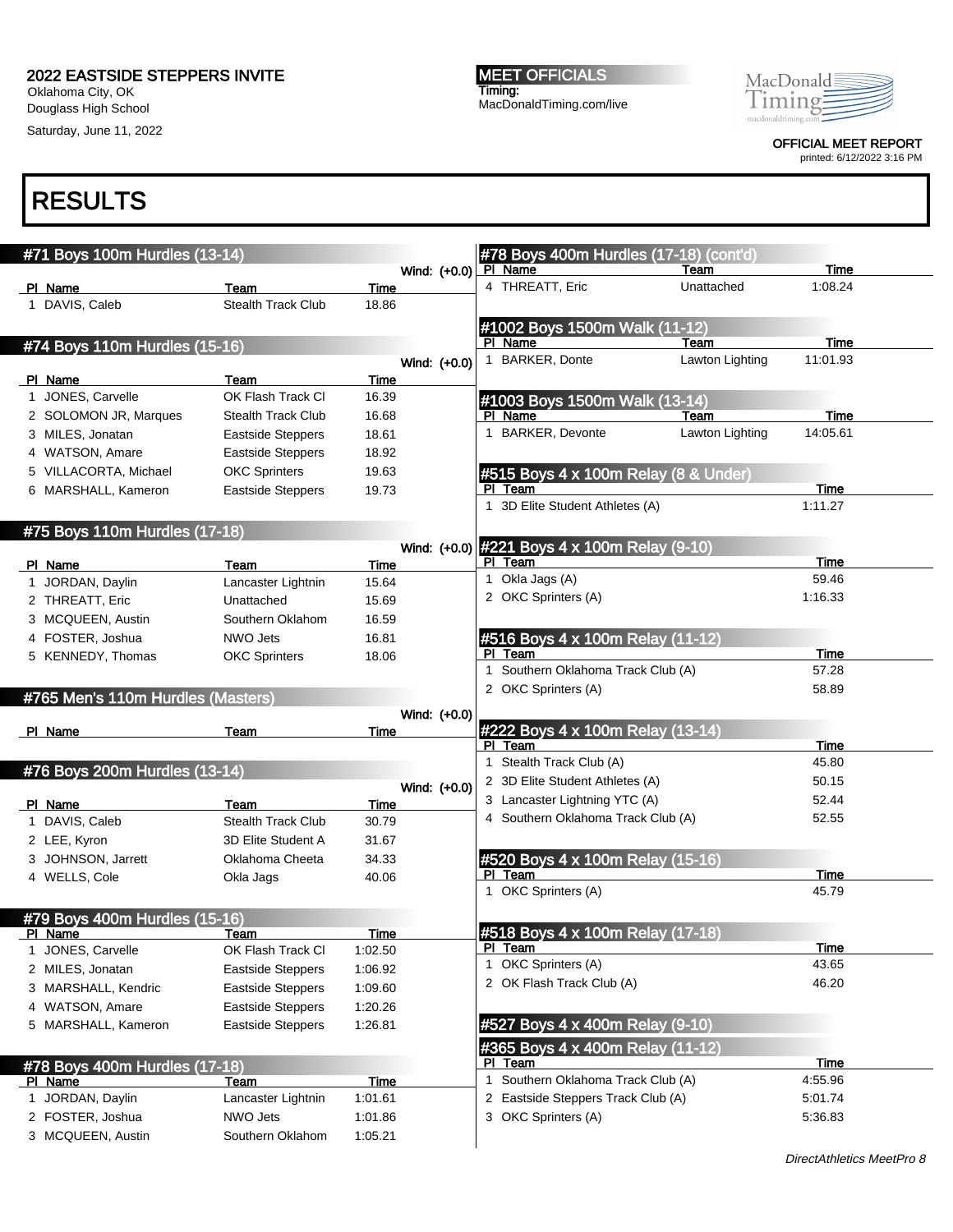Oklahoma City, OK Douglass High School

Saturday, June 11, 2022

MEET OFFICIALS Timing: MacDonaldTiming.com/live MacDonald macdonaldtim

OFFICIAL MEET REPORT printed: 6/12/2022 3:16 PM

| #224 Boys 4 x 400m Relay (13-14)              |                           |                 | #791 Men's Pole Vault (17-18)         |                                 |                           |
|-----------------------------------------------|---------------------------|-----------------|---------------------------------------|---------------------------------|---------------------------|
| PI Team<br>1 Southern Oklahoma Track Club (A) |                           | Time<br>4:37.54 | PI Name<br>1 LANE, Mason              | Team<br>OK Flash Track CI       | Mark<br>3.66m             |
|                                               |                           |                 |                                       |                                 |                           |
| #528 Boys 4 x 400m Relay (15-16)              |                           |                 | #93 Boys Long Jump (8 & Under)        |                                 |                           |
| #225 Boys 4 x 400m Relay (17-18)              |                           |                 | PI Name<br>1 LOWDER, Jordan           | Team<br>Unattached              | Mark<br>10' 2" (NW)       |
| PI Team                                       |                           | Time            | 2 NEAL, Eric                          | 3D Elite Student A              | 9' 9" (NW)                |
| 1 OKC Sprinters (A)                           |                           | 3:46.8h         | 3 SHAW, Kole                          | Unattached                      | $7' 9''$ (NW)             |
|                                               |                           |                 | 3 BENNETT, Evan                       | <b>Krush Athletics</b>          | 7' 9" (NW)                |
| #88 Boys High Jump (9-10)<br>PI Name          |                           | <b>Mark</b>     | 3 WHITE, Amare                        | 3D Elite Student A              | 7' 9" (NW)                |
| 1 JANZEN, Brody                               | Team<br>NWO Jets          | 3' 10"          | 6 VEDUVAKA, Rishith                   | JenksAmericaTrac 7' 6.50" (NW)  |                           |
| 2 POTEAT, Jackson                             | Eastside Steppers         | 3' 8''          | 7 GUSTASON, Vincent                   | Jenks America Tra               | $7'3''$ (NW)              |
| 3 GIBBS, Phillip                              | Unattached                | 3'2"            | 8 VAUGHAN, Emmet                      | Jenks America Tra               | 6' 9" (NW)                |
|                                               |                           |                 | 9 BROWN, Kyson                        | No Speed Limit Tr               | $6'3''$ (NW)              |
|                                               |                           |                 | 10 MENSAH, Kingston                   | <b>OKC Sprinters</b>            | 4' 5" (NW)                |
| #87 Boys High Jump (11-12)<br>PI Name         | Team                      | <b>Mark</b>     | 11 ELLER, Caleb                       | Jenks America Tra               | $4'3''$ (NW)              |
| 1 SCHULTZ, Caden                              | NWO Jets                  | 4' 6"           | <b>WORTHAM, Solomon</b>               | 3D Elite Student A              | NM (NW)                   |
| 2 MILLER, Jonah                               | NWO Jets                  | 4' 6"           | ALFORD, Riley                         | <b>OKC Sprinters</b>            | FOUL (NW)                 |
| 3 SANDERS, Braelon                            | <b>Eastside Steppers</b>  | 4' 6"           | KANDIKATLA, Dhanvin                   | Jenks America Tra               | FOUL (NW)                 |
| 4 ADAMS, Jalan                                | Lawton Lighting           | 4' 0"           | KANAPALA, Dhruv                       | Jenks America Tra               | FOUL (NW)                 |
|                                               |                           |                 | LEDBETTER JR., Edward                 | No Speed Limit Tr               | FOUL (NW)                 |
| #539 Boys High Jump (13-14)                   |                           |                 |                                       |                                 |                           |
| PI Name                                       | Team                      | Mark            | #97 Boys Long Jump (9-10)             |                                 |                           |
| 1 SCOTT, Dawson                               | NWO Jets                  | 5'2"            | PI Name                               | Team                            | Mark                      |
| 2 GRANT, Khali                                | <b>OKC Sprinters</b>      | 5' 0"           | 1 HEMPHILL, Jaleel                    | Stealth Track Club 12' 10" (NW) |                           |
| 3 BANKS, Preston                              | <b>Eastside Steppers</b>  | 4' 2"           | 2 MAXWELL, Jonathan                   | No Speed Limit Tr 11' 11" (NW)  |                           |
| 4 WELLS, Cole                                 | Okla Jags                 | 3'5''           | 3 GRAYSON, K'Brione                   | No Speed Limit Tr               | $11'2''$ (NW)             |
|                                               |                           |                 | 3 GRAYSON, Kayne                      | No Speed Limit Tr               | $11'2''$ (NW)             |
| #912 Men's High Jump (15-16)                  |                           |                 | 5 PORTER, Izacc                       | No Speed Limit Tr               | 10' 8" (NW)               |
| PI Name                                       | Team                      | Mark            | 6 SWANAGAN, Dallan                    | No Speed Limit Tr               | 9' 1" (NW)                |
| 1 CURTIS, Romaryea                            | Flytime Performan         | 5' 8''          | 7 DAVIS, Anthony                      | OK Flash Track CI               | 8' 9" (NW)                |
|                                               |                           |                 | 8 SMITH, Amarley                      | Southern Oklahom                | $8'5''$ (NW)              |
| #373 Boys High Jump (17-18)                   |                           |                 | 9 VEDUVAKA, Aashrith                  | <b>JenksAmericaTrac</b>         | $8' 4''$ (NW)             |
| PI Name                                       | Team                      | <b>Mark</b>     | 10 GRAYSON, Kameron                   | No Speed Limit Tr               | $7' 9''$ (NW)             |
| 1 MCQUARTERS, Kielon                          | Oklahoma Cheeta           | 6' 4''          | 11 PREAR, James                       | Okla Jags                       | $7' 4''$ (NW)             |
| 2 CATO JR, Kevin                              | <b>Stealth Track Club</b> | 5'6''           | 12 BLACKMON, Kamon                    | No Speed Limit Tr               | $6'3''$ (NW)              |
|                                               |                           |                 | 13 KANAPALA, Aditya                   | Jenks America Tra               | 5' 8" (NW)                |
| #784 Men's High Jump (Open)                   | Team                      | <b>Mark</b>     | 14 HALL, Christopher                  | Southern Oklahom                | 4' 7" (NW)                |
| PI Name<br>1 HAMILTON, Amari                  | OK Flash Track CI         | 6'0''           |                                       |                                 |                           |
|                                               |                           |                 | #96 Boys Long Jump (11-12)<br>PI Name | Team                            | Mark                      |
| #790 Men's Pole Vault (15-16)                 |                           |                 | 1 LOWDER, Javid                       | Unattached                      | 14' 9" (NW)               |
| PI Name                                       | Team                      | Mark            | 2 THREATT, Cordell                    | Moore Mad Cats                  | 13' 10" (NW)              |
| 1 CHAPPELL, Davis                             | OK Flash Track CI         | 2.92m           | 3 JENKINS, Octavious                  | Stealth Track Club              | 13' 9" (NW)               |
|                                               |                           |                 | 4 ADAMS, Jayden                       | <b>Stealth Track Club</b>       | 13' 7" (NW)               |
|                                               |                           |                 | 5 MILLER, Jonah                       | NWO Jets                        | 13' 4" (NW)               |
|                                               |                           |                 | 6 BYNUM, Ryder                        | Southern Oklahom                | 12' 8" (NW)               |
|                                               |                           |                 | 7 JONES, Kentrell                     | No Speed Limit Tr               | 12' 7" (NW)               |
|                                               |                           |                 |                                       |                                 | DirectAthletics MeetPro 9 |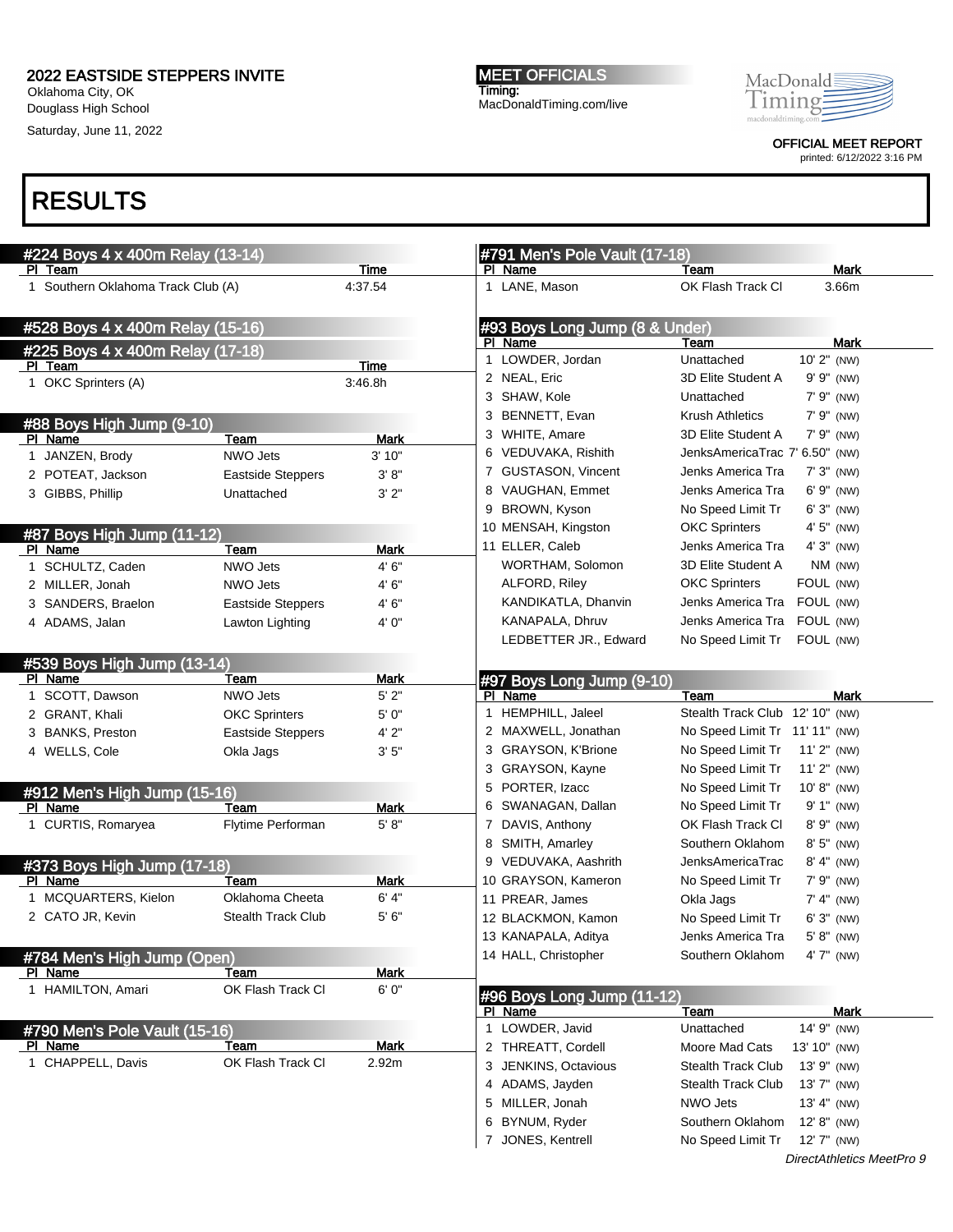Oklahoma City, OK Douglass High School

Saturday, June 11, 2022

MEET OFFICIALS Timing: MacDonaldTiming.com/live MacDonald macdonaldri

> OFFICIAL MEET REPORT printed: 6/12/2022 3:16 PM

| #96 Boys Long Jump (11-12) (cont'd) |                                 |                            |   | #794 Men's Long Jump (Open)                  |                                |             |
|-------------------------------------|---------------------------------|----------------------------|---|----------------------------------------------|--------------------------------|-------------|
| PI Name                             | Team                            | Mark                       |   | PI Name                                      | Team                           | Mark        |
| 8 SMITH, Kaiden                     | 3D Elite Student A              | $11'3''$ (NW)              |   | 1 HAMILTON, Amon                             | OK Flash Track Cl              | 19' 8" (NW) |
| 9 GRAY, Deion                       | Kingdom Elite                   | 11' 2" (NW)                |   |                                              |                                |             |
| 10 SMITH, Taylen                    | Southern Oklahom                | 10'8" (NW)                 |   | #801 Men's Long Jump (Masters)               |                                |             |
| 10 GRAYSON, Kellen                  | No Speed Limit Tr               | 10'8" (NW)                 |   | PI Name                                      | Team                           | Mark        |
| COLBERT, Dyre'                      | Lawton Lighting                 | FOUL (NW)                  |   | 1 FIKES, Miles                               | Unattached                     | 14' 7" (NW) |
|                                     |                                 |                            |   | 2 KANAPALA, Raja                             | Jenks America Tra 12' 10" (NW) |             |
| #94 Boys Long Jump (13-14)          |                                 |                            |   |                                              |                                |             |
| PI Name                             | Team                            | <b>Mark</b>                |   | #249 Boys Shot Put (8 & Under)               |                                |             |
| 1 YANCEY, Trenton                   | <b>Stealth Track Club</b>       | 18' 8" (NW)                |   | PI Name                                      | Team                           | Mark        |
| 2 DAVIS, Samajai                    | Stealth Track Club 17' 11" (NW) |                            |   | 1 BOYD, Harrison                             | Moore Mad Cats                 | 18'3"       |
| 3 SCOTT, Dawson                     | NWO Jets                        | $17'$ 6" (NW)              |   | 2 VAUGHAN, Emmet                             | Jenks America Tra              | 10' 11"     |
| 4 EVANS, Marquis                    | Flytime Performan               | 17' 3" (NW)                |   | 3 VEDUVAKA, Rishith                          | <b>JenksAmericaTrac</b>        | 10'5"       |
| 5 YOUNG, Nathan                     | <b>Stealth Track Club</b>       | 16' 3" (NW)                |   | 4 BREWER, Jacob                              | <b>JenksAmericaTrac</b>        | 9' 8''      |
| 6 GRANT, Khali                      | <b>OKC Sprinters</b>            | 15' 10" (NW)               |   |                                              |                                |             |
| 7 COMPTON, Jaymian                  | 3D Elite Student A              | 14' 5" (NW)                |   | #108 Boys Shot Put (9-10)                    |                                |             |
| 8 MILLER, Jacentos                  | No Speed Limit Tr               | $14' 4''$ (NW)             |   | PI Name                                      | Team                           | Mark        |
| 8 SMITH, Jordan                     | 3D Elite Student A              | $14' 4''$ (NW)             |   | 1 HALLEY, Kayden                             | Unattached                     | 19'7"       |
| 10 JOHNSON, Jarrett                 | Oklahoma Cheeta                 | 14' 3" (NW)                |   | 2 CONWRIGHT, Christian                       | <b>Eastside Steppers</b>       | 18'7"       |
| 11 LEE, Kyron                       | 3D Elite Student A              | 13' 11" (NW)               |   | 3 GIBBS, Phillip                             | Unattached                     | 17'5''      |
| 12 PACE, Christopher                | No Speed Limit Tr               | 12' 8" (NW)                | 4 | JOHNSON, Reko                                | Jenks America Tra              | 14' 4"      |
| 13 HALL, Judd                       | Western OK Track                | $11' 8''$ (NW)             |   | 5 VEDUVAKA, Aashrith                         | JenksAmericaTrac               | 12' 9"      |
| 14 HUNT, London                     | 3D Elite Student A              | $11'6''$ (NW)              |   | 6 DUVAL, Magnus                              | <b>Eastside Steppers</b>       | 12'2''      |
| 15 EDWARDS, Gavin                   | <b>Krush Athletics</b>          | 9' 7" (NW)                 |   |                                              |                                |             |
| 16 JONES, Cavonte                   | OK Flash Track CI               | 9' 1" (NW)                 |   | #105 Boys Shot Put (11-12)                   |                                |             |
| 17 JONES, Maliki                    | <b>OKC Sprinters</b>            | 8' 7" (NW)                 |   | PI Name                                      | Team                           | Mark        |
| 18 GRAY, Devin                      | Kingdom Elite                   | 8' 3" (NW)                 |   | 1 MILLER, Jonah                              | NWO Jets                       | 33' 0"      |
| MCGEE, Kyson                        | Southern Oklahom                | NM (NW)                    |   | 2 PHIPPS, Knox                               | Unattached                     | 24' 0"      |
| SMITH, Kaiden                       | 3D Elite Student A              | NM (NW)                    |   | 3 DUVAL, Ace                                 | <b>Eastside Steppers</b>       | 23' 3"      |
| MERGERSON, Gabriel                  | Southern Oklahom                | FOUL (NW)                  |   | 4 CATO, Kayden                               | OK Flash Track Cl              | 19'8"       |
|                                     |                                 |                            | 5 | DICKENS, Judah                               | Jenks America Tra              | 17' 5"      |
|                                     |                                 |                            |   | 6 VAUGHAN, Elijah                            | Jenks America Tra              | 15'7"       |
| #95 Boys Long Jump (15-16)          |                                 |                            |   |                                              |                                |             |
| PI Name<br>1 JONES, Carvelle        | Team<br>OK Flash Track Cl       | <b>Mark</b><br>20' 2" (NW) |   |                                              |                                |             |
|                                     |                                 |                            |   | #107 Boys Shot Put (13-14)<br>PI Name        | Team                           | <b>Mark</b> |
| 2 MILES, Jonatan                    | <b>Eastside Steppers</b>        | 18'6" (NW)<br>17' 8" (NW)  |   | 1 CAMPBELL, Princeton                        | <b>Stealth Track Club</b>      | 41'3"       |
| 3 YOUNGBLOOD, Keyonte               | Okla Jags                       |                            |   | 2 JONES, Cavonte                             | OK Flash Track CI              | 25' 9"      |
| 4 YOUNG, Kenneth                    | <b>Stealth Track Club</b>       | 17' 3" (NW)                |   | 3 SIMPSON, Mychael                           | No Speed Limit Tr              | 20'5"       |
| 5 BERLINER, Desmyn                  | Lancaster Lightnin              | 17' 1" (NW)                |   | 4 WELLS, Cole                                | Okla Jags                      | 19' 6"      |
|                                     |                                 |                            |   |                                              |                                |             |
| #240 Boys Long Jump (17-18)         |                                 |                            |   |                                              |                                |             |
| PI Name                             | Team                            | <b>Mark</b>                |   | #104 Boys Shot Put (15-16)<br>PI Name        | Team                           | Mark        |
| 1 THREATT, Eric                     | Unattached                      | 21' 1" (NW)                |   | 1 WILLIAMS, Maurice                          | Unattached                     | 36' 5"      |
| 2 VALLANDINGHAM, Brailyn            | Unattached                      | 18' 3" (NW)                |   | 2 CARDWELL, Jacob                            | <b>Eastside Steppers</b>       | 29' 0"      |
| 3 ADAMS, Daniel                     | <b>Stealth Track Club</b>       | 17' 7" (NW)                |   |                                              | 3D Elite Student A             | 28' 9"      |
| 4 CATO JR, Kevin                    | Stealth Track Club              | 17' 1" (NW)                |   | 3 WABAUNSEE, Wilburn<br>4 WASHINGTON, Dustin |                                |             |
| 5 LOVITT, Lane                      | Okla Jags                       | $15' 5''$ (NW)             |   |                                              | Jenks America Tra              | 25' 3"      |
| 6 RALEY, Brock                      | OK Flash Track Cl               | 15' 4" (NW)                |   |                                              |                                |             |
|                                     |                                 |                            |   |                                              |                                |             |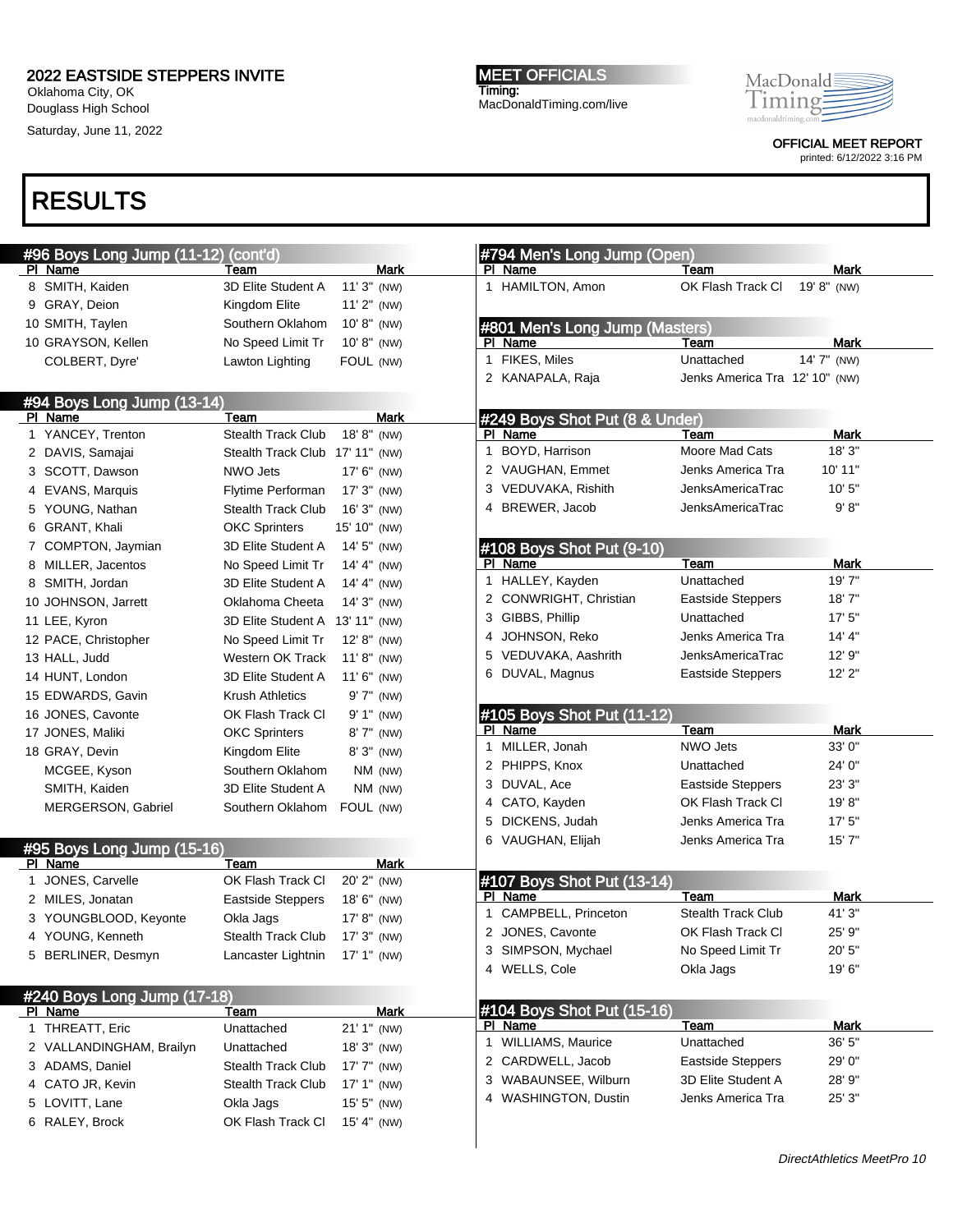Oklahoma City, OK Douglass High School

Saturday, June 11, 2022

MEET OFFICIALS Timing: MacDonaldTiming.com/live

OFFICIAL MEET REPORT

printed: 6/12/2022 3:16 PM

|    | #106 Boys Shot Put (17-18)               |                           |             |    | #125 Boys Javelin (9-10)             |                              |             |       |
|----|------------------------------------------|---------------------------|-------------|----|--------------------------------------|------------------------------|-------------|-------|
|    | PI Name                                  | Team                      | <b>Mark</b> |    | PI Name                              | Team                         | <b>Mark</b> |       |
|    | 1 ZAMANSKI, Zane                         | Unattached                | 51' 4"      |    | 1 GRAYSON, Kayne                     | No Speed Limit Tr            | 69' 1"      |       |
|    |                                          |                           |             |    | 2 GRAYSON, K'Brione                  | No Speed Limit Tr            | 59' 7"      |       |
|    | #103 Boys Shot Put (Masters)             |                           |             |    | 3 FOX, Chayton                       | Southern Oklahom             | 50' 9"      |       |
|    | PI Name                                  | Team                      | Mark        |    | 4 GRAYSON, Kameron                   | No Speed Limit Tr            | 49' 5"      |       |
|    | 1 BREWER, Dameko                         | <b>JenksAmericaTrac</b>   | 36' 9"      |    | 5 SWANAGAN, Dallan                   | No Speed Limit Tr            | 41'7"       |       |
|    |                                          |                           |             |    | 6 PORTER, Izacc                      | No Speed Limit Tr            | 40' 0"      |       |
|    | #114 Boys Discus (11-12)                 |                           |             |    | 7 JOHNSON, Reko                      | Jenks America Tra            | 36' 9"      |       |
|    | PI Name                                  | Team                      | Mark        |    | 8 BLACKMON, Kamon                    | No Speed Limit Tr            | 34' 5"      |       |
|    | 1 HALLEY, Kayden                         | Unattached                | 16.20m      |    | 9 KANAPALA, Aditya                   | Jenks America Tra            | 33' 3"      |       |
|    | 2 PHIPPS, Knox                           | Unattached                | 15.38m      |    | 10 DAVIS, Anthony                    | OK Flash Track CI            | 23'7"       |       |
|    | 3 DICKENS, Judah                         | Jenks America Tra         | 7.95m       |    |                                      |                              |             |       |
|    | 4 CATO, Kayden                           | OK Flash Track Cl         | 6.61m       |    | #123 Boys Javelin (11-12)            |                              |             |       |
|    |                                          |                           |             |    | PI Name                              | Team                         | <b>Mark</b> |       |
|    | #118 Boys Discus (13-14)                 |                           | <b>Mark</b> |    | 1 SMITH, Kaiden                      | 3D Elite Student A           | 61'5''      |       |
|    | PI Name<br>1 PACE, Christopher           | Team<br>No Speed Limit Tr | 23.30m      |    | 2 JONES, Kentrell                    | No Speed Limit Tr            | 50' 6"      |       |
|    | 2 SIMPSON, Mychael                       | No Speed Limit Tr         | 16.80m      |    | 3 WALLACE, Ryion                     | <b>Tru Speed</b>             | 33' 2"      |       |
|    | 3 CROSS, Jherimyah                       | <b>Eastside Steppers</b>  | 16.37m      |    |                                      |                              |             |       |
|    |                                          |                           |             |    | #127 Boys Javelin (13-14)<br>PI Name | Team                         | Mark        |       |
|    | #117 Boys Discus (15-16)                 |                           |             |    | 1 PACE, Christopher                  | No Speed Limit Tr            | 32.83m      |       |
|    | PI Name                                  | Team                      | <b>Mark</b> |    | 2 GEE, Devon                         | <b>Tru Speed</b>             | 26.90m      |       |
|    | 1 WILLIAMS, Maurice                      | Unattached                | 35.05m      |    | 3 CROSS, Jherimyah                   | <b>Eastside Steppers</b>     | 19.00m      |       |
|    | 2 CARDWELL, Jacob                        | <b>Eastside Steppers</b>  | 32.48m      |    | 4 SIMPSON, Mychael                   | No Speed Limit Tr            | 14.48m      |       |
|    | 3 WABAUNSEE, Wilburn                     | 3D Elite Student A        | 30.44m      |    |                                      |                              |             |       |
|    | 4 WASHINGTON, Dustin                     | Jenks America Tra         | 23.85m      |    |                                      |                              |             |       |
|    |                                          |                           |             |    | #124 Boys Javelin (15-16)<br>PI Name | Team                         | Mark        |       |
|    | #116 Boys Discus (17-18)                 |                           |             |    | 1 FITZGERALD, Tyler                  | Unattached                   | 42.13m      |       |
|    | PI Name                                  | Team                      | Mark        |    | 2 CARDWELL, Jacob                    | <b>Eastside Steppers</b>     | 25.54m      |       |
| 1  | ZAMANSKI, Zane                           | Unattached                | 39.44m      |    | 3 WABAUNSEE, Wilburn                 | 3D Elite Student A           | 23.16m      |       |
|    | 2 DEVEAU, Brock                          | <b>Boat Crew</b>          | 35.08m      |    | 4 WASHINGTON, Dustin                 | Jenks America Tra            | 22.21m      |       |
|    |                                          |                           |             |    |                                      |                              |             |       |
|    | #115 Boys Discus (Masters)               |                           |             |    | #269 Boys Javelin (17-18)            |                              |             |       |
|    | PI Name                                  | Team                      | <b>Mark</b> |    | PI Name                              | Team                         | <b>Mark</b> |       |
| 1. | GARCIA, Mariah                           | Unattached                | 48.40m      |    | 1 MAHER, Gaige                       | No Speed Limit Tr            | 38.02m      |       |
|    | 2 BREWER, Dameko                         | JenksAmericaTrac          | 29.01m      |    | 2 WILLIAMS, Malachi                  | OK Flash Track Cl            | 34.12m      |       |
|    |                                          |                           |             |    | 3 WILSON, bryce                      | Jenks America Tra            | 26.81m      |       |
|    | #122 Boys Javelin (8 & Under)<br>PI Name | Team                      | <b>Mark</b> |    | 4 HARPER, Xavier                     | OK Flash Track CI            | 20.00m      |       |
|    | 1 MAYES, Bryson                          | Eastside Steppers         | 46' 8"      |    |                                      |                              |             |       |
|    | 2 BOYD, Harrison                         | Moore Mad Cats            | 40' 5"      |    | #9 Girls 100 Meters (8 & Under)      |                              |             |       |
|    | 3 PERRY, Majai                           | <b>Tru Speed</b>          | 28' 6"      |    | PI Name                              | Team                         | Time        | H(PI) |
|    | 4 LEDBETTER JR., Edward                  | No Speed Limit Tr         | 27' 4"      |    | 1 FRANKLIN, Kaliyah                  | <b>Tru Speed</b>             | 15.50 (NW)  | 4(1)  |
|    | 5 ELLER, Caleb                           | Jenks America Tra         | 27' 2"      |    | 2 PERRY, Lunai                       | <b>Tru Speed</b>             | 16.06 (NW)  | 4(2)  |
|    | 6 FRANKLIN, Zyon                         | Southern Oklahom          | 24' 6"      |    | 3 HUNT, Maredi                       | NWO Jets                     | 16.83 (NW)  | 4(3)  |
|    | 7 LEDBETTER, Karter                      | No Speed Limit Tr         | 20' 0"      |    | 4 MYERS, Aleena                      | <b>Krush Athletics</b>       | 17.08 (NW)  | 4(4)  |
|    | 8 TAFT, Amir                             | OK Flash Track CI         | 12'7"       | 5. | JOHNSON, Caylee                      | <b>Krush Athletics</b>       | 17.08 (NW)  | 4(5)  |
|    |                                          |                           |             | 6  | TAYLOR, Emmariee                     | No Speed Limit Tr 17.16 (NW) |             | 1(1)  |
|    |                                          |                           |             |    | 7 BROWN, Ayva                        | Krush Athletics              | 17.27 (NW)  | 4(6)  |

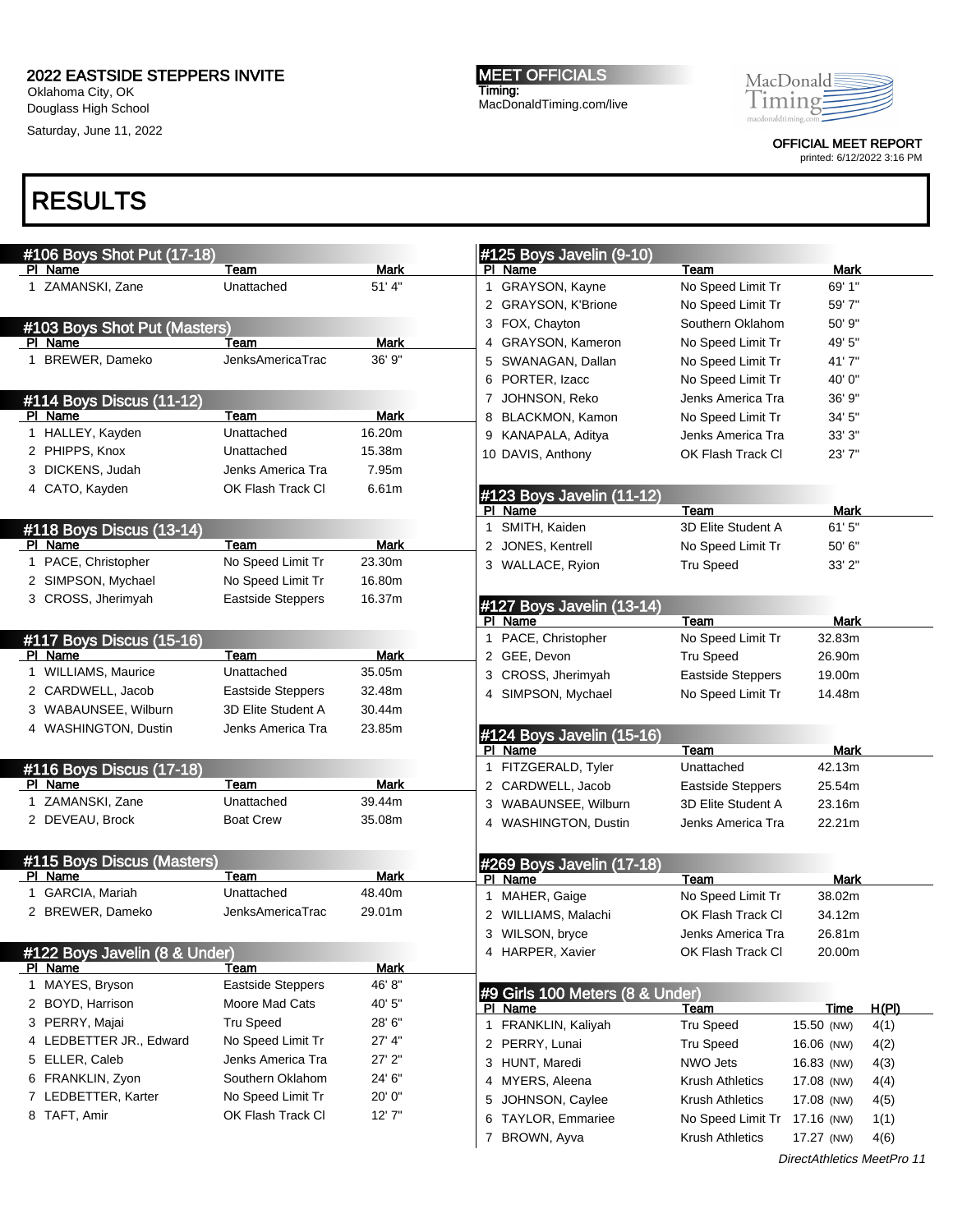Oklahoma City, OK Douglass High School

Saturday, June 11, 2022

MEET OFFICIALS Timing: MacDonaldTiming.com/live MacDonald Timing!

> OFFICIAL MEET REPORT printed: 6/12/2022 3:16 PM

### RESULTS

| #9 Girls 100 Meters (8 & Under) (cont'd) |                          |                           |            |              |  |  |  |  |
|------------------------------------------|--------------------------|---------------------------|------------|--------------|--|--|--|--|
| ΡI                                       | Name                     | Team                      | Time       | <u>H(PI)</u> |  |  |  |  |
| 8                                        | HUNT, Maris              | NWO Jets                  | 17.80 (NW) | 3(1)         |  |  |  |  |
| 9                                        | FLENORY, Ner'Riah        | Krush Athletics           | 17.88 (NW) | 4(7)         |  |  |  |  |
|                                          | 10 DORSEY, Auree         | Okla Jags                 | 17.94 (NW) | 2(1)         |  |  |  |  |
|                                          | 11 BROWN, Alaya          | No Speed Limit Tr         | 18.63 (NW) | 2(2)         |  |  |  |  |
|                                          | 12 DE TRINIDAD, Mariella | Unattached                | 18.65 (NW) | 1(2)         |  |  |  |  |
|                                          | 13 GILLESPIE, Amari      | 3D Elite Student A        | 18.87 (NW) | 1(3)         |  |  |  |  |
|                                          | 14 WALDRIDGE, Scotti     | NWO Jets                  | 18.94 (NW) | 3(2)         |  |  |  |  |
|                                          | 15 MCKEE, Parker         | Eastside Steppers         | 18.98 (NW) | 3(3)         |  |  |  |  |
|                                          | 16 WIDEMON, Cambry       | <b>Stealth Track Club</b> | 19.47 (NW) | 2(3)         |  |  |  |  |
|                                          | 17 GRAYSON, Araya        | No Speed Limit Tr         | 19.72 (NW) | 3(4)         |  |  |  |  |
|                                          | 18 RICHARDSON, Aubree    | Eastside Steppers         | 20.28 (NW) | 4(8)         |  |  |  |  |
|                                          | 19 BUNN, Nylah           | <b>NWO Jets</b>           | 20.84 (NW) | 3(5)         |  |  |  |  |
|                                          | 20 BROWN, Mya            | Southern Oklahom          | 20.85 (NW) | 1(4)         |  |  |  |  |
|                                          | 21 GILLESPIE, Arielle    | 3D Elite Student A        | 20.92 (NW) | 2(4)         |  |  |  |  |
|                                          | 22 SANDERS, Paetynn      | Unattached                | 21.04 (NW) | 1(5)         |  |  |  |  |
|                                          | 23 SMITH, Chandler       | Southern Oklahom          | 21.08 (NW) | 3(6)         |  |  |  |  |
|                                          | 24 MAYHUE, Adreonna      | No Speed Limit Tr         | 22.52 (NW) | 1(6)         |  |  |  |  |
|                                          | 25 GARCIA, Penelope      | OK Flash Track Cl         | 23.80 (NW) | 2(5)         |  |  |  |  |
|                                          |                          |                           |            |              |  |  |  |  |

### #11 Girls 100 Meters (9-10)

| PI | Name                    | Team                      | Time       | H(PI) |
|----|-------------------------|---------------------------|------------|-------|
| 1  | RIVERS, Jordyn          | Krush Athletics           | 14.93 (NW) | 3(1)  |
| 2  | CLARK, Maleah           | Stealth Track Club        | 15.09 (NW) | 5(1)  |
| 3  | WIDEMON, Leyah          | <b>Stealth Track Club</b> | 15.30 (NW) | 5(2)  |
| 4  | WESTMORELAND, Annelaine | Eastside Steppers         | 15.75 (NW) | 5(3)  |
| 5  | LOONEY, Olivia          | Unattached                | 15.89 (NW) | 5(4)  |
| 6  | VERNON-MATTHEWS, Nayeli | Krush Athletics           | 16.06 (NW) | 5(5)  |
| 7  | FOSTER, Gabrielle       | Eastside Steppers         | 16.34 (NW) | 3(2)  |
| 8  | STUBBLEFIELD, Jaylah    | Southern Oklahom          | 16.45 (NW) | 4(1)  |
| 9  | SHAW, Mi'Lyen           | Oklahoma Cheeta           | 16.49 (NW) | 4(2)  |
|    | 10 HUBBARD, Kaydence    | 3D Elite Student A        | 16.53 (NW) | 2(1)  |
|    | 11 ALFORD, Ayanna       | <b>OKC Sprinters</b>      | 16.74 (NW) | 2(2)  |
|    | 12 HAWKINS, Malea       | Oklahoma Cheeta           | 16.88 (NW) | 4(3)  |
|    | 13 JOHNSON, Hadley      | NWO Jets                  | 16.91 (NW) | 5(6)  |
|    | 14 DRONE, Aalaijah      | Okla Jags                 | 17.22 (NW) | 5(7)  |
|    | 15 HUNTER, Aliyah       | Eastside Steppers         | 17.33 (NW) | 3(3)  |
|    | 16 DUNN, Legacy         | 3D Elite Student A        | 17.38 (NW) | 2(3)  |
|    | 17 STONE, JaNai         | Okla Jags                 | 17.39 (NW) | 1(1)  |
|    | 18 WILKINSON, Livy      | OK Flash Track CI         | 17.52 (NW) | 2(4)  |
|    | 19 BOYD, Scarlet        | Moore Mad Cats            | 17.61 (NW) | 4(4)  |
|    | 20 MCPHERSON, Nataviah  | Moore Mad Cats            | 17.88 (NW) | 5(8)  |
|    | 21 BOWN, Kayana         | No Speed Limit Tr         | 17.96 (NW) | 2(5)  |
|    | 22 BRISKER, Sarea       | 3D Elite Student A        | 18.12 (NW) | 3(4)  |
|    | 23 BRANCH, Kennedy      | Eastside Steppers         | 18.32 (NW) | 1(2)  |
|    | 24 SCOTT, Hadlee        | NWO Jets                  | 18.53 (NW) | 4(5)  |
|    | 25 HEISLER, Camberly    | Moore Mad Cats            | 18.58 (NW) | 3(5)  |
|    |                         |                           |            |       |

|   | #11 Girls 100 Meters (9-10) (cont'd)          |                             |            |         |                |
|---|-----------------------------------------------|-----------------------------|------------|---------|----------------|
|   | PI Name                                       | Team                        |            | Time    | H(PI)          |
|   | 26 EVANS, Za' Mirah                           | Moore Mad Cats              | 18.59 (NW) |         | 3(6)           |
|   | 27 EVANS, Za' Meirah                          | Moore Mad Cats              | 18.75 (NW) |         | 3(7)           |
|   | 28 WILSON, Isis                               | 3D Elite Student A          | 18.75 (NW) |         | 1(3)           |
|   | 29 MAYES, Emery                               | Eastside Steppers           | 18.89 (NW) |         | 1(4)           |
|   | 30 THOMAS, Kyndal                             | <b>OKC Sprinters</b>        | 19.54 (NW) |         | 2(6)           |
|   | 31 STRAWN-VELASQUEZ, SophieEastside Steppers  |                             | 21.45 (NW) |         | 2(7)           |
|   | 32 PHILLIPS, Lauren                           | OK Flash Track CI           | 21.92 (NW) |         | 4(6)           |
|   |                                               |                             |            |         |                |
|   | #10 Girls 100 Meters (11-12)                  |                             |            |         |                |
|   | PI Name                                       | Team                        |            | Time    | H(PI)          |
| 1 | MCKEE, Charlee                                | Eastside Steppers           | 14.15 (NW) |         | 3(1)           |
| 2 | EADES, Saniya                                 | Southern Oklahom 14.26 (NW) |            |         | 4(1)           |
| 3 | DORSEY, AubreEl                               | Okla Jags                   | 14.36 (NW) |         | 4(2)           |
| 4 | <b>GRIFFIN, Taylor</b>                        | Eastside Steppers           | 14.48 (NW) |         | 4(3)           |
| 5 | DORSEY, AubrrOna                              | Okla Jags                   | 14.53 (NW) |         | 4(4)           |
| 6 | BLAINE, Hayden                                | Tru Speed                   | 14.57 (NW) |         | 4(5)           |
| 7 | SMITH, Ivery                                  | Southern Oklahom            | 14.81 (NW) |         | 4(6)           |
| 8 | REID, Jayden                                  | Moore Mad Cats              | 14.82 (NW) |         | 3(2)           |
| 9 | WESTEY, Rylan                                 | Okla Jags                   | 15.02 (NW) |         | 4(7)           |
|   | 10 BOLIN, Ella                                | NWO Jets                    | 15.35 (NW) |         | 3(3)           |
|   | 11 COLEMAN, Zhamille                          | Kingdom Elite               | 15.43 (NW) |         | 2(1)           |
|   | 12 SHANKS, PeytonLynn                         | Eastside Steppers           | 15.62 (NW) |         | 2(2)           |
|   | 13 KROHN, Kalieh                              | Kingdom Elite               | 15.79 (NW) |         | 2(3)           |
|   | 14 THREATT, Corryne                           | Moore Mad Cats              | 15.83 (NW) |         | 3(4)           |
|   | 15 THOMAS, Lacharla                           | Eastside Steppers           | 15.85 (NW) |         | 2(4)           |
|   | 16 ABDUL-HAQQ, Ma'lsah                        | <b>Eastside Steppers</b>    | 15.89 (NW) |         | 1(1)           |
|   | 17 GRANT, Alexis                              | <b>DFW Leopards</b>         | 16.22 (NW) |         | 4(8)           |
|   | 18 RUSSELL, Jessiah                           | <b>Eastside Steppers</b>    | 16.51 (NW) |         | 3(5)           |
|   | 19 COLBERT, True                              | Lawton Lighting             | 16.69 (NW) |         | 1(2)           |
|   | 20 STRAWN-VELASQUEZ, Melodi Eastside Steppers |                             | 16.75 (NW) |         | 1(3)           |
|   | 21 LAW, Nila                                  | Krush Athletics             | 16.77 (NW) |         | 2(5)           |
|   | 22 MONTEQUE, Chantel                          | <b>Krush Athletics</b>      | 17.32 (NW) |         | 3(6)           |
|   | 23 MCPHERSON, Nataviah                        | Moore Mad Cats              | 18.64 (NW) |         | 2(6)           |
|   | VERNON-MATTHEWS, Nayeli                       | <b>Krush Athletics</b>      |            | NT (NW) | 2              |
|   | KROHN, Kalieh                                 | Unattached                  |            | NT (NW) | $\overline{2}$ |

### #145 Girls 100 Meters (13-14)

|              | PI Name                | Team                     | Time       | H(PI) |
|--------------|------------------------|--------------------------|------------|-------|
| $\mathbf{1}$ | <b>BRATTON, Kailyn</b> | Unattached               | 12.73 (NW) | 4(1)  |
|              | 2 GRIGSBY, Breanna     | <b>OKC Sprinters</b>     | 13.29 (NW) | 4(2)  |
|              | 3 YOUNG, Moriah        | OK Flash Track CI        | 13.47 (NW) | 4(3)  |
|              | 4 CONNER, Rachel       | Unattached               | 13.67 (NW) | 4(4)  |
|              | 5 TURNER-MIMS, Sydnie  | <b>Tru Speed</b>         | 14.03 (NW) | 1(1)  |
|              | 6 BALLENTINE, Aniya    | Lancaster Lightnin       | 14.21 (NW) | 1(2)  |
|              | 7 HAMMONS, Brooklyn    | Okla Jags                | 14.23 (NW) | 1(3)  |
| 8            | WILLIAMS, Elizabeth    | <b>Eastside Steppers</b> | 14.29 (NW) | 1(4)  |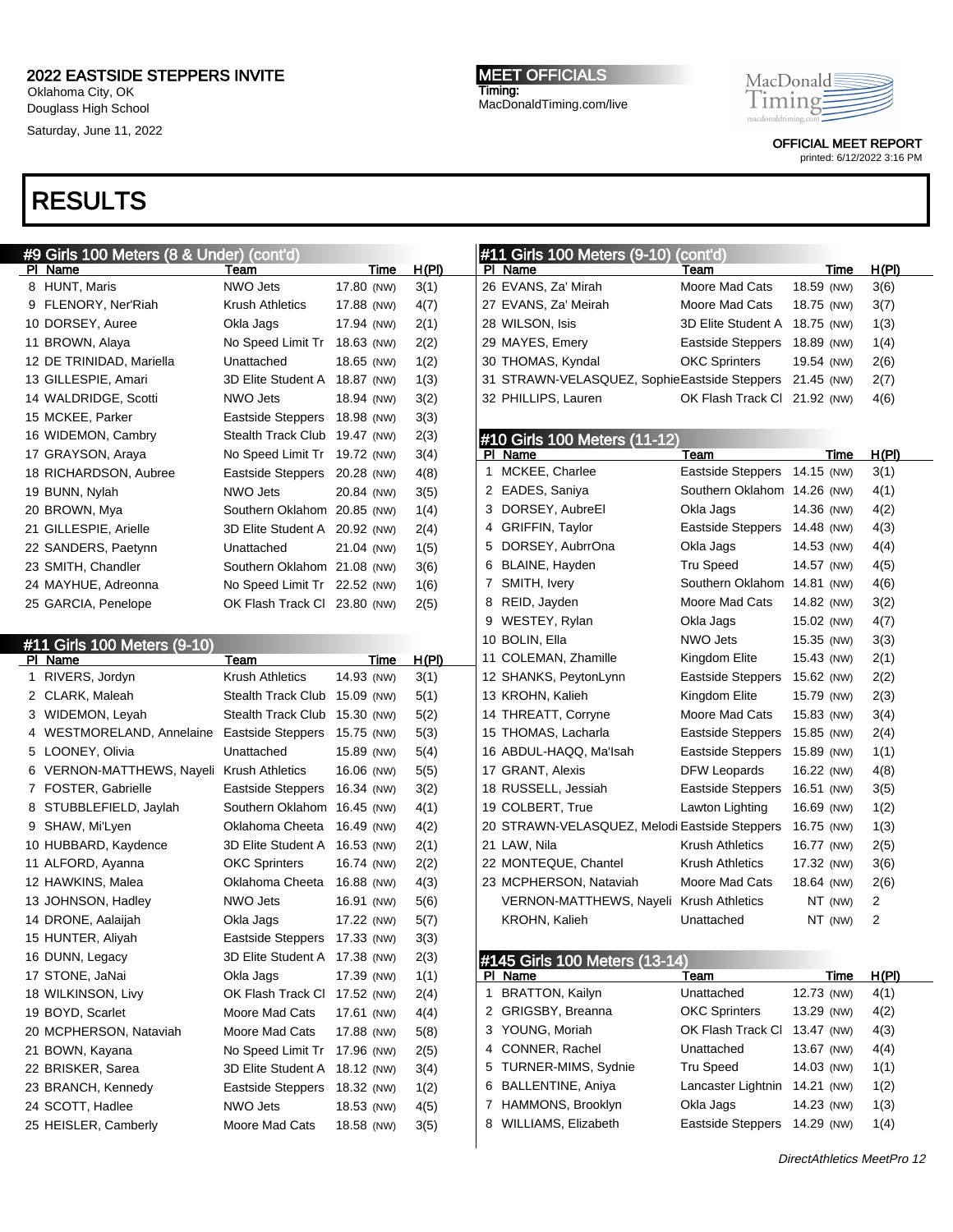Oklahoma City, OK Douglass High School Saturday, June 11, 2022

### RESULTS

#145 Girls 100 Meters (13-14) (cont'd) PI Name Team Team Time H(PI) VONWALD, Kaileigh OK Flash Track Cl 14.36 (NW) 3(1) HARDIMAN, Makenzie Eastside Steppers 14.37 (NW) 4(5) ROBERTS, Braelynn OK Flash Track Cl 14.43 (NW) 4(6) BERRY, Kailah Krush Athletics 14.63 (NW) 4(7) MCGEE-WILLIAMSON, Kayion Southern Oklahom 14.63 (NW) 1(5) DANSBERRY, Aniyah No Speed Limit Tr 14.88 (NW) 3(2) TROUPE, Talaya Norman High-Step 15.06 (NW) 2(1) YOUNG, Kamryn Eastside Steppers 15.10 (NW) 3(3) STUBBLEFIELD, Zaelyn Southern Oklahom 15.16 (NW) 3(4) 18 DUNN, Catherine Run This Way OK 15.28 (NW) 3(5) HALSTIED, Jareiyah Southern Oklahom 15.38 (NW) 3(6) MONEQUE, Destinee Okla Jags 15.73 (NW) 1(6) BURKHALTER, Tristynn No Speed Limit Tr 15.75 (NW) 2(2) VERNON-MATTHEWS, Nyla Krush Athletics 16.24 (NW) 2(3) 23 ANDERSON, Dayonna Tru Speed 16.46 (NW) 1(7) REYES, Dalana Jenks America Tra 16.69 (NW) 2(4) ARCHIE, Lyrique No Speed Limit Tr 16.73 (NW) 2(5) WILSON, D'Mya Moore Mad Cats 16.98 (NW) 2(6) 27 COLEMAN, Heaven Kingdom Elite 17.73 (NW) 3(7)

#### #8 Girls 100 Meters (15-16)

| PI | Name                    | Team                      | Time       | H(PI) |
|----|-------------------------|---------------------------|------------|-------|
| 1  | GRIGSBY, Avionna        | OKC Sprinters             | 12.66 (NW) | 1(1)  |
| 2  | THREATT, Chloe'         | Unattached                | 12.69 (NW) | 4(1)  |
| 3  | STRICKLIN, Addison      | Lancaster Lightnin        | 12.82 (NW) | 4(2)  |
| 4  | STEELE, Abigail         | Oklahoma Cheeta           | 12.84 (NW) | 2(1)  |
| 5  | DEAN, Jayla             | Flytime Performan         | 13.08 (NW) | 4(3)  |
| 6  | HAMILTON, Chadydee      | <b>OKC Sprinters</b>      | 13.10 (NW) | 2(2)  |
| 7  | SMITH, Zakarya          | Lancaster Lightnin        | 13.17 (NW) | 4(4)  |
| 8  | <b>BUNN, Geralyn</b>    | NWO Jets                  | 13.19 (NW) | 3(1)  |
| 9  | GORDON, A'Niya          | <b>OKC Sprinters</b>      | 13.30 (NW) | 1(2)  |
| 9  | COLEMAN, Lauren         | OK Flash Track Cl         | 13.30 (NW) | 4(5)  |
|    | 11 PENN, Kamyah         | <b>OKC Sprinters</b>      | 13.33 (NW) | 1(3)  |
|    | 11 JOHNSON, Rayanna     | <b>Stealth Track Club</b> | 13.33 (NW) | 4(6)  |
|    | 13 WILLIAM, Sha'Breal'l | No Speed Limit Tr         | 13.34 (NW) | 1(4)  |
|    | 14 THOMPSON, Jada       | Lancaster Lightnin        | 13.43 (NW) | 2(3)  |
|    | 15 RUSSELL, Ava         | Southern Oklahom          | 13.57 (NW) | 3(2)  |
|    | 16 GRESHAM, Antionette  | Southern Oklahom          | 13.60 (NW) | 2(4)  |
|    | 17 WILLIAMS, Zariah     | <b>Stealth Track Club</b> | 13.64 (NW) | 3(3)  |
|    | 18 HARRIS, India        | Lancaster Lightnin        | 13.66 (NW) | 1(5)  |
|    | 19 WILSON, Zanhyia      | Moore Mad Cats            | 13.73 (NW) | 2(5)  |
|    | 20 LUCAS, Aaliyah       | Unattached                | 13.83 (NW) | 3(4)  |
|    | 21 CARTER, Angelique    | JenksAmericaTrac          | 14.12 (NW) | 2(6)  |
|    | 22 HILL, Jamiyah        | Lancaster Lightnin        | 14.20 (NW) | 4(7)  |
|    | 23 WARTSON, Shamiah     | No Speed Limit Tr         | 14.21 (NW) | 2(7)  |
|    | 24 LOZADA, Andrea       | Lancaster Lightnin        | 14.48 (NW) | 4(8)  |

**MEET OFFICIALS** Timing: MacDonaldTiming.com/live

OFFICIAL MEET REPORT

printed: 6/12/2022 3:16 PM

#### #8 Girls 100 Meters (15-16) (cont'd) PI Name Time H(PI) BUSBY, Torian Eastside Steppers 14.48 (NW) 3(5) JOHNSON, De'Shanae Unattached 14.88 (NW) 3(6) 27 STONER, Sarina Flytime Performan 14.92 (NW) 3(7) 28 GUILLORY, Shanna Stealth Track Club 15.13 (NW) 3(8)

 THOMPSON, Jernae Lancaster Lightnin 15.67 (NW) 1(6) MARSHALL, Kimberley Eastside Steppers 15.89 (NW) 1(7) ALEXANDER, Sydney Eastside Steppers 17.33 (NW) 1(8)

#### #12 Girls 100 Meters (17-18)

| PI | Name                       | Team                      | Time       | H(PI) |
|----|----------------------------|---------------------------|------------|-------|
| 1  | RAY, Lilly                 | Flytime Performan         | 12.35 (NW) | 3(1)  |
| 2  | BROOKINS, Sai              | Tru Speed                 | 12.63 (NW) | 1(1)  |
| 3  | ERE, Jordan                | Oklahoma Cheeta           | 12.83 (NW) | 1(2)  |
| 4  | HILL, Kayli                | Lancaster Lightnin        | 12.92 (NW) | 3(2)  |
| 5  | HOLT, Sidney               | <b>OKC Sprinters</b>      | 12.96 (NW) | 2(1)  |
| 6  | JORDAN, Brooklyn           | <b>Stealth Track Club</b> | 13.04 (NW) | 3(3)  |
| 7  | ROCCO-PHILLIPS, Mary       | Flytime Performan         | 13.16 (NW) | 3(4)  |
| 8  | BAKER, Taylore             | Eastside Steppers         | 13.22 (NW) | 1(3)  |
| 9  | HICKS, Kyndall             | Oklahoma Cheeta           | 13.28 (NW) | 2(2)  |
|    | 10 JAMERSON, Ja'Kouria     | <b>Stealth Track Club</b> | 13.30 (NW) | 3(5)  |
|    | 11 JACKSON-COBB, Ta'Naihya | Tru Speed                 | 13.52 (NW) | 1(4)  |
|    | 12 STEPHENS, Amaia         | OK Flash Track Cl         | 13.57 (NW) | 2(3)  |
|    | 13 MCKINNEY, Zariah        | Unattached                | 13.61 (NW) | 2(4)  |
|    | 14 RICHARD, Kyrese         | OK Flash Track Cl         | 13.83 (NW) | 2(5)  |
|    | 15 SPENCE, Risha           | <b>OKC Sprinters</b>      | 13.96 (NW) | 1(5)  |
|    | 16 REYES, Micahya          | Jenks America Tra         | 14.03 (NW) | 2(6)  |
|    | 17 ESTRADA, Jada           | Eastside Steppers         | 14.49 (NW) | 3(6)  |
|    | 18 LIGGENS, Ayanna         | Southern Oklahom          | 14.52 (NW) | 1(6)  |
|    | 19 HARPER, Karis           | Oklahoma Cheeta           | 14.57 (NW) | 2(7)  |
|    | 20 MORGAN, Courtnie        | <b>Krush Athletics</b>    | 14.89 (NW) | 2(8)  |
|    | 21 HARRIS, Zanae           | <b>Stealth Track Club</b> | 14.92 (NW) | 3(7)  |
|    | NJENJE, Emmanuella         | <b>OKC Sprinters</b>      | NT (NW)    | 3     |

#### #22 Girls 200 Meters (8 & Under)

| PI | Name                    | Team                   | Time       | H(PI) |
|----|-------------------------|------------------------|------------|-------|
|    | FRANKLIN, Kaliyah       | Tru Speed              | 34.35 (NW) | 4(1)  |
|    | 2 PERRY, Lunai          | Tru Speed              | 36.37 (NW) | 2(1)  |
|    | 3 HUNT, Maredi          | NWO Jets               | 36.75 (NW) | 4(2)  |
| 4  | MYERS, Aleena           | <b>Krush Athletics</b> | 37.15 (NW) | 4(3)  |
|    | 5 JOHNSON, Caylee       | Krush Athletics        | 37.17 (NW) | 4(4)  |
| 6  | <b>TAYLOR, Emmariee</b> | No Speed Limit Tr      | 37.55 (NW) | 1(1)  |
| 7  | BROWN, Ayva             | <b>Krush Athletics</b> | 38.52 (NW) | 4(5)  |
| 8  | <b>TAYLOR, Camielle</b> | 3D Elite Student A     | 38.80 (NW) | 2(2)  |
|    | 9 FLENORY, Ner'Riah     | <b>Krush Athletics</b> | 39.34 (NW) | 4(6)  |
|    | 10 TURNER, Jalean       | Tru Speed              | 39.45 (NW) | 1(2)  |
|    | 11 DORSEY, Auree        | Okla Jags              | 39.60 (NW) | 1(3)  |
|    |                         |                        |            |       |

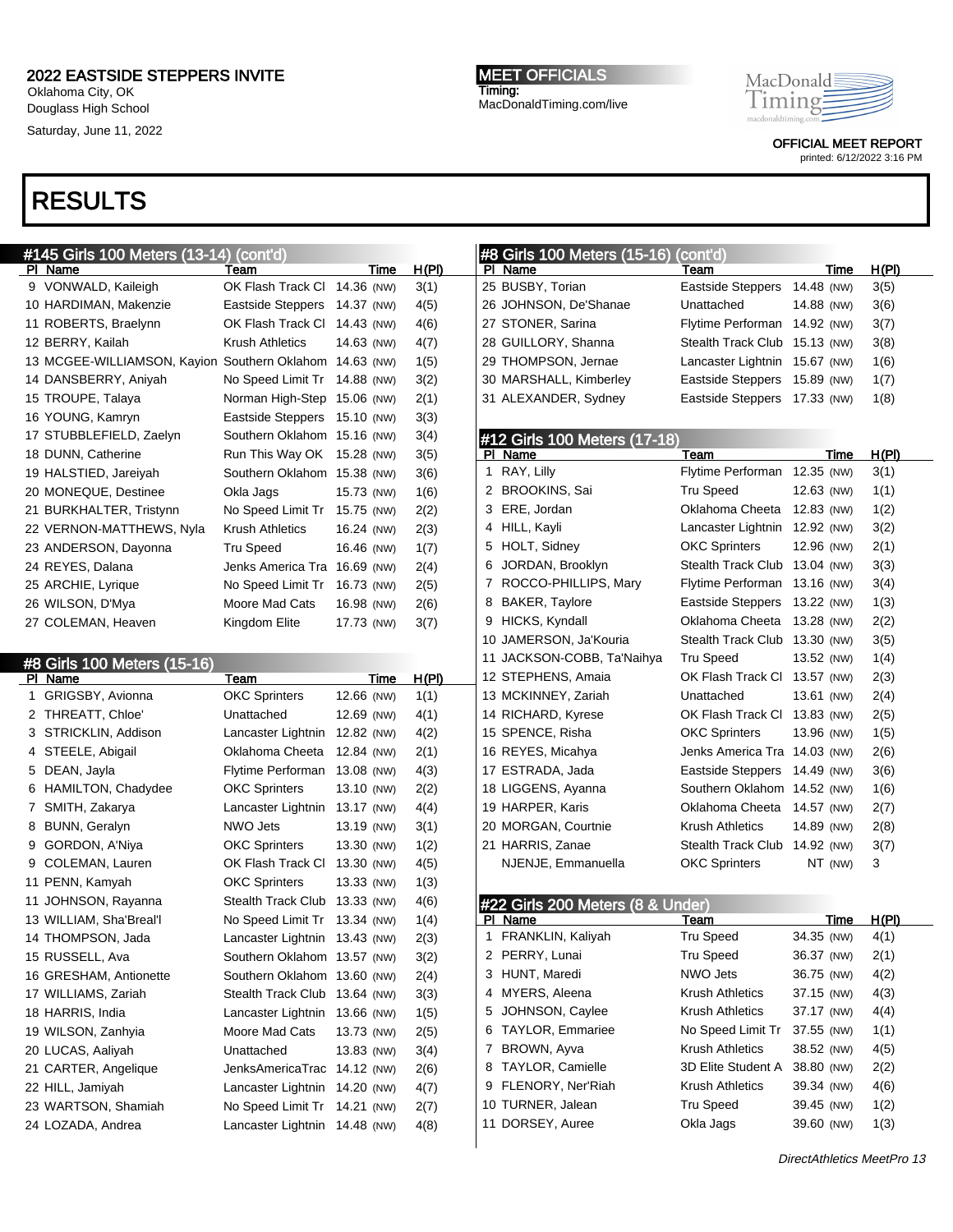#22 Girls 200 Meters (8 & Under) (cont'd)

Oklahoma City, OK Douglass High School Saturday, June 11, 2022

### RESULTS

**MEET OFFICIALS** Timing: MacDonaldTiming.com/live

Timing OFFICIAL MEET REPORT

MacDonald

printed: 6/12/2022 3:16 PM

#### PI Name Team Team Time H(PI) 12 HUNT, Maris NWO Jets 39.66 (NW) 4(7) 13 WALTER, Weslyn Krush Athletics 41.41 (NW) 2(3) 14 MCKEE, Parker Eastside Steppers 41.57 (NW) 2(4) 15 SNOW, Brooklyn Unattached 41.70 (NW) 3(1) 16 HOLMES, Kylar Eastside Steppers 42.04 (NW) 4(8) 17 DE TRINIDAD, Mariella Unattached 42.22 (NW) 1(4) 18 WIDEMON, Cambry Stealth Track Club 43.63 (NW) 2(5) 19 LEWIS, Malaysia Okla Jags 45.68 (NW) 2(6) 20 JEFFERSON, Amaia Krush Athletics 46.35 (NW) 1(5) #24 Girls 200 Meters (9-10) (cont'd) PI Name Team Team Team Time H(PI) SMITH, Rhylee Krush Athletics 40.52 (NW) 4(6) NICHOLS, Eva **Krush Athletics** 40.80 (NW) 2(3) SHAND, Bakila Krush Athletics 41.73 (NW) 2(4) SCOTT, Hadlee NWO Jets 42.56 (NW) 5(6) BOWN, Kayana No Speed Limit Tr 43.90 (NW) 3(4) CLARK, Lillian Eastside Steppers 44.32 (NW) 2(5) PINNIY, Neriah Krush Athletics 47.60 (NW) 4(7) #23 Girls 200 Meters (11-12) PI Name Team Team Team Time H(PI) E, Charlee **Eastside Steppers** 29.73 (NW) 4(1)  $E$ , Hayden Tru Speed  $30.40$  (NW)  $4(2)$ ON, Maryann Krush Athletics 30.45 (NW) 4(3) 5 April 20.79 (NW) Southern Oklahom 30.79 (NW) (1) Ivery Southern Oklahom 30.92 (NW) 3(1) N, Taylor **Eastside Steppers** 31.06 (NW) 4(4)  $-$  BS, Peyton Unattached 31.53 (NW)  $4(5)$  $(Y, R$ ylan Okla Jags  $31.53$  (NW)  $1(2)$ AN, Zhamille Kingdom Elite 32.58 (NW) 2(1) TT, Corryne Moore Mad Cats 33.16 (NW) 3(2) ACE, Kemauree Jenks america 33.29 (NW) 1(3) 1, Kanessa Lawton Lighting 33.83 (NW) 3(3) layden Moore Mad Cats 33.85 (NW) 3(4)  $1,$  Ahkiya Southern Oklahom 34.06 (NW)  $2(2)$ 14 AS, Lacharla **Eastside Steppers** 34.14 (NW) 1(4) -HAQQ, Ma'Isah Eastside Steppers 34.39 (NW) 3(5) S, PeytonLynn Eastside Steppers 34.81 (NW) 1(5) ERSON, Nataviah Moore Mad Cats 34.93 (NW) 2(3) ELL, Jessiah Eastside Steppers 35.08 (NW) 1(6) 20 SCARPA, Ella NWO Jets 35.43 (NW) 4(6) akenzie **Krush Athletics** 36.73 (NW) 3(6) VN-VELASQUEZ, Melodi Eastside Steppers 36.99 (NW) 1(7) EQUE, Chantel Krush Athletics 37.22 (NW) 2(4) Jordan Jenks America Tra 38.48 (NW) 2(5)  $26$  CRT, True Lawton Lighting  $39.49$  (NW)  $2(6)$ , Mikaela Ckla Jags 40.30 (NW) 1(8) lila Krush Athletics 42.55 (NW) 3(7) #25 Girls 200 Meters (13-14)

|   | #25 Girls 200 Meters (13-14) |                              |            |       |
|---|------------------------------|------------------------------|------------|-------|
|   | Name                         | Team                         | Time       | H(PI) |
|   | <b>BRATTON, Kailyn</b>       | Unattached                   | 26.78 (NW) | 5(1)  |
|   | 2 ERE, Jordan                | Oklahoma Cheeta 27.92 (NW)   |            | 3(1)  |
|   | 3 GRIGSBY, Breanna           | <b>OKC Sprinters</b>         | 28.53 (NW) | 1(1)  |
|   | 4 WYATT, Kailah              | Eastside Steppers 28.70 (NW) |            | 5(2)  |
|   | 5 CONNER, Rachel             | Unattached                   | 29.03 (NW) | 5(3)  |
| 6 | YOUNG, Moriah                | OK Flash Track CI 29.25 (NW) |            | 4(1)  |

|     | 21 BROWN, Mya                             | Southern Oklahom 47.05 (NW)   |            |      | 1(6)         | ΡI           | <b>Name</b>   |
|-----|-------------------------------------------|-------------------------------|------------|------|--------------|--------------|---------------|
|     | 22 DAVIS, Justyce                         | <b>Krush Athletics</b>        | 47.11 (NW) |      | 1(7)         | $\mathbf{1}$ | <b>MCKEE</b>  |
|     | 23 FABERLLE, Allison                      | Southern Oklahom 47.70 (NW)   |            |      | 2(7)         | $\mathbf{2}$ | <b>BLAINE</b> |
|     | 24 RICHARDSON, Aubree                     | Eastside Steppers 50.15 (NW)  |            |      | 3(2)         | 3            | <b>GORD</b>   |
|     | 25 BUNN, Nylah                            | NWO Jets                      | 50.19 (NW) |      | 3(3)         | 4            | <b>EADES</b>  |
|     | 26 DUPLISSIS, Penelope                    | Krush Athletics               | 51.37 (NW) |      | 3(4)         | 5            | SMITH,        |
|     | 27 SMITH, Chandler                        | Southern Oklahom 52.39 (NW)   |            |      | 3(5)         | 6            | <b>GRIFFI</b> |
|     | 28 KRIMMER, Annabelle                     | Southern Oklahom 55.76 (NW)   |            |      | 2(8)         | 7            | <b>BRAGG</b>  |
|     |                                           |                               |            |      |              | 8            | <b>WESTE</b>  |
|     | #24 Girls 200 Meters (9-10)               |                               |            |      |              | 9            | <b>COLEM</b>  |
| PI. | Name                                      | Team                          |            | Time | <u>H(PI)</u> |              | 10 THREA      |
|     | CLARK, Maleah                             | <b>Stealth Track Club</b>     | 32.04 (NW) |      | 6(1)         |              | 11 LOVEL      |
|     | WESTMORELAND, Annelaine Eastside Steppers |                               | 32.33 (NW) |      | 6(2)         |              | 12 ZILLES     |
|     | FANTROY, Lena                             | Stealth Track Club            | 32.39 (NW) |      | 6(3)         |              | 13 REID, J    |
|     | RIVERS, Jordyn                            | <b>Krush Athletics</b>        | 32.66 (NW) |      | 1(1)         |              | 14 COLAR      |
|     | LOONEY, Olivia                            | Unattached                    | 33.89 (NW) |      | 6(4)         |              | 15 THOMA      |
|     | <b>IVEY, Shayne</b>                       | Unattached                    | 34.32 (NW) |      | 6(5)         |              | 16 ABDUL      |
|     | <b>BROWN, Victoria</b>                    | <b>Krush Athletics</b>        | 34.36 (NW) |      | 6(6)         |              | 17 SHANK      |
|     | WIDEMON, Leyah                            | <b>Stealth Track Club</b>     | 34.39 (NW) |      | 2(1)         |              | 18 MCPHE      |
|     | HUBBARD, Kaydence                         | 3D Elite Student A            | 35.31 (NW) |      | 3(1)         |              | 19 RUSSE      |
|     | FOSTER, Gabrielle                         | <b>Eastside Steppers</b>      | 35.48 (NW) |      | 4(1)         |              | 20 SCARP      |
|     | SHAW, Mi'Lyen                             | Oklahoma Cheeta               | 36.62 (NW) |      | 1(2)         |              | 21 LEE, M     |
|     | HAWKINS, Malea                            | Oklahoma Cheeta               | 36.77 (NW) |      | 4(2)         |              | 22 STRAW      |
|     | ALFORD, Ayanna                            | <b>OKC Sprinters</b>          | 36.78 (NW) |      | 5(1)         |              | 23 MONTE      |
|     | DRONE, Aalaijah                           | Okla Jags                     | 36.99 (NW) |      | 1(3)         |              | 24 WHITE.     |
|     | REVELLE, Olivia                           | Unattached                    | 37.06 (NW) |      | 5(2)         |              | 25 COLBE      |
|     | HASKIN, Tynlee                            | <b>NWO Jets</b>               | 37.09 (NW) |      | 5(3)         |              | 26 LUCAS      |
|     | VO, Andan                                 | Okla Jags                     | 37.25 (NW) |      | 1(4)         |              | 27 LAW, N     |
|     | BOYD, Scarlet                             | Moore Mad Cats                | 37.27 (NW) |      | 5(4)         |              |               |
|     | MCCOMB, Presley                           | Unattached                    | 37.45 (NW) |      | 3(2)         |              | #25 Girls     |
|     | STEVENSON, Demayiah                       | Southern Oklahom 37.66 (NW)   |            |      | 2(2)         | PI.          | <u>Name</u>   |
|     | HUNTER, Aliyah                            | Eastside Steppers             | 38.22 (NW) |      | 4(3)         | $\mathbf{1}$ | <b>BRATT</b>  |
|     | <b>WILKINSON, Livy</b>                    | OK Flash Track Cl             | 38.87 (NW) |      | 1(5)         |              | 2 ERE, Jo     |
|     | JOHNSON, Hadley                           | <b>NWO Jets</b>               | 39.39 (NW) |      | 5(5)         | 3            | <b>GRIGS</b>  |
|     | <b>BRISKER, Sarea</b>                     | 3D Elite Student A 39.39 (NW) |            |      | 3(3)         |              | 4 WYATT       |
|     | <b>BRANCH, Kennedy</b>                    | Eastside Steppers             | 39.63 (NW) |      | 4(4)         | 5.           | <b>CONNE</b>  |
|     | MAYES, Emery                              | Eastside Steppers             | 39.68 (NW) |      | 4(5)         | 6            | <b>YOUNG</b>  |
|     |                                           |                               |            |      |              |              |               |
|     |                                           |                               |            |      |              |              |               |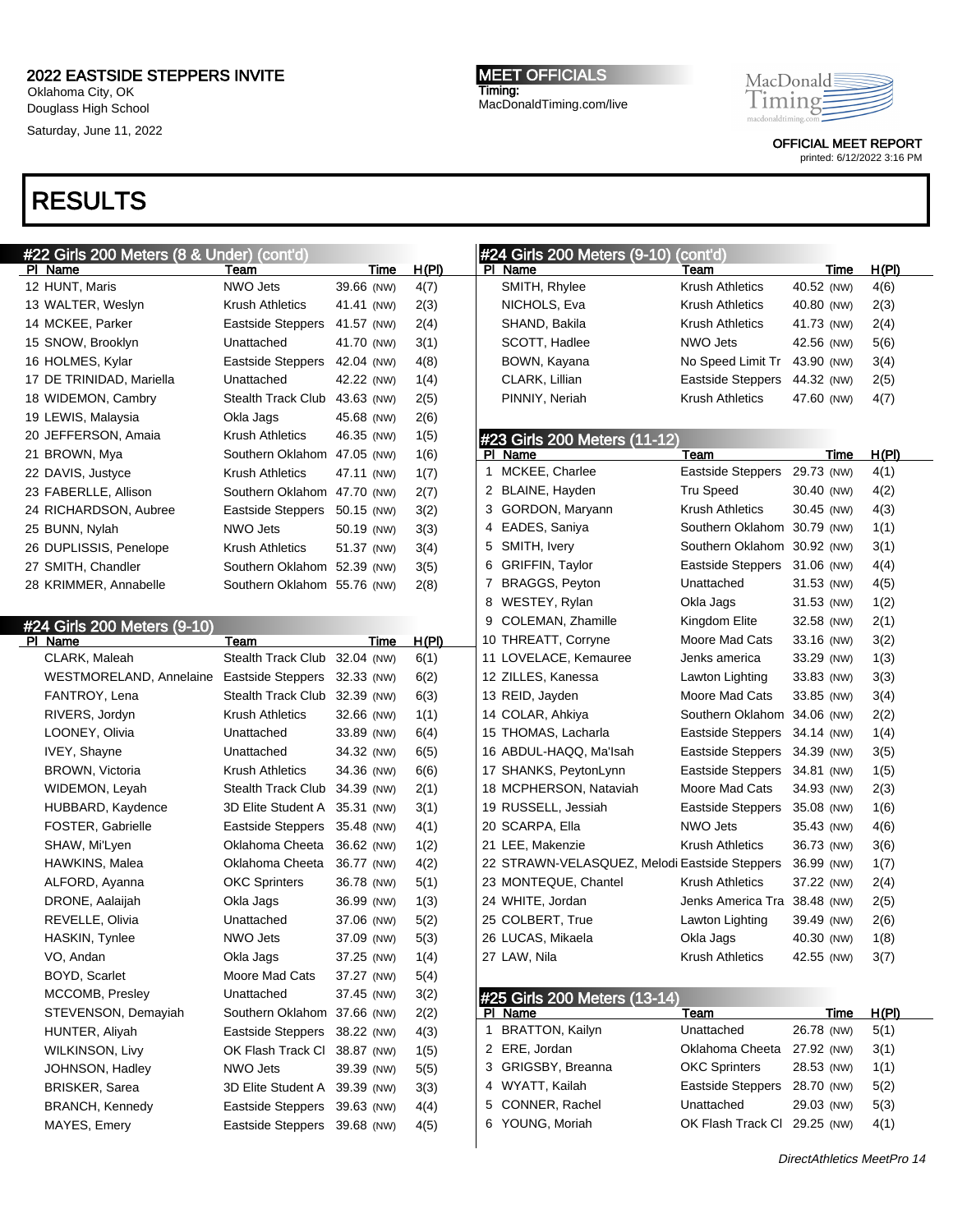Oklahoma City, OK Douglass High School Saturday, June 11, 2022

### RESULTS

#25 Girls 200 Meters (13-14) (cont'd) PI Name Team Team Time H(PI) HAMMONS, Brooklyn Okla Jags 29.63 (NW) 1(2) VONWALD, Kaileigh OK Flash Track Cl 29.71 (NW) 4(2) DANIELS, Khanari Okla Jags 29.72 (NW) 1(3) BERRY, Kailah Krush Athletics 30.31 (NW) 5(4) BALLENTINE, Aniya Lancaster Lightnin 30.58 (NW) 5(5) BRYANT, Aaliyah OKC Sprinters 30.92 (NW) 2(1) HARDIMAN, Makenzie Eastside Steppers 31.11 (NW) 5(6) ROBERTS, Braelynn OK Flash Track Cl 31.14 (NW) 4(3) MCGEE-WILLIAMSON, Kayion Southern Oklahom 31.18 (NW) 2(2) COLEMAN, Lyric Eastside Steppers 31.58 (NW) 3(2) MONEQUE, Destinee Okla Jags 32.26 (NW) 1(4) HALL, Johari Eastside Steppers 32.46 (NW) 4(4) YOUNG, Kamryn Eastside Steppers 32.50 (NW) 4(5) STUBBLEFIELD, Zaelyn Southern Oklahom 32.63 (NW) 1(5) BALL, Savanah OKC Sprinters 32.86 (NW) 3(3) DANSBERRY, Aniyah No Speed Limit Tr 33.87 (NW) 1(6) 23 TROUPE, Talaya Norman High-Step 34.90 (NW) 3(4) VERNON-MATTHEWS, Nyla Krush Athletics 35.04 (NW) 2(3) 25 WILSON, D'Mya Moore Mad Cats 36.22 (NW) 4(6) HALSTIED, Jareiyah Southern Oklahom 37.00 (NW) 2(4) CRAYTON, Tajayla Lawton Lighting 37.10 (NW) 2(5) REYES, Dalana Jenks America Tra 37.81 (NW) 3(5) #20 Girls 200 Meters (15-16) PI Name Team Time H(PI) STRICKLIN, Addison Lancaster Lightnin 26.62 (NW) 5(1) GRIGSBY, Avionna OKC Sprinters 26.94 (NW) 5(2) THREATT, Chloe' Unattached 27.13 (NW) 4(1) MOORE, Nia Eastside Steppers 27.38 (NW) 5(3) BUNN, Geralyn NWO Jets 27.55 (NW) 5(4) GORDON, A'Niya OKC Sprinters 27.62 (NW) 2(1) HAMILTON, Chadydee OKC Sprinters 27.64 (NW) 2(2) 8 DEAN, Jayla **Flytime Performan 27.86 (NW)** 5(5) PENN, Kamyah OKC Sprinters 28.08 (NW) 2(3) CURRY, Laniyah Eastside Steppers 28.13 (NW) 5(6) JOHNSON, Rayanna Stealth Track Club 28.15 (NW) 3(1) GRESHAM, Antionette Southern Oklahom 28.64 (NW) 2(4) LUCAS, Aaliyah Unattached 29.07 (NW) 3(2) HARRIS, India Lancaster Lightnin 29.22 (NW) 2(5) WILSON, Zanhyia Moore Mad Cats 29.23 (NW) 2(6) 16 RUSSELL, Ava Southern Oklahom 29.32 (NW) 1(1) BUSBY, Torian Eastside Steppers 29.46 (NW) 4(2) CARTER, Angelique JenksAmericaTrac 29.59 (NW) 2(7) LOZADA, Andrea Lancaster Lightnin 29.97 (NW) 4(3) WILLIAM, Sha'Breal'l No Speed Limit Tr 29.97 (NW) 3(3) JONES, Regan Eastside Steppers 30.21 (NW) 4(4) #20 Girls 200 Meters (15-16) (cont'd) PI Name Team Team Time H(PI) 22 WARTSON, Shamiah No Speed Limit Tr 30.79 (NW) 3(4) 23 GUILLORY, Shanna Stealth Track Club 32.36 (NW) 3(5) THOMPSON, Jernae Lancaster Lightnin 33.19 (NW) 1(2) MARSHALL, Kimberley Eastside Steppers 37.08 (NW) 1(3) REYES, Liliana Jenks America Tra 44.15 (NW) 3(6) #21 Girls 200 Meters (17-18) PI Name Team Team Time H(PI) ERE, Camryn Oklahoma Cheeta 25.77 (NW) 1(1) BROOKINS, Sai Tru Speed 26.02 (NW) 1(2) HILL, Kayli Lancaster Lightnin 26.57 (NW) 3(1) JORDAN, Brooklyn Stealth Track Club 27.61 (NW) 3(2) JACKSON-COBB, Ta'Naihya Tru Speed 27.91 (NW) 1(3) MALDONADO, Aiciles OK Flash Track Cl 28.13 (NW) 3(3) TURNER, Janyiah Tru Speed 28.30 (NW) 3(4) STEPHENS, Amaia OK Flash Track Cl 28.87 (NW) 2(1) 9 JAMERSON, Ja'Kouria Stealth Track Club 29.07 (NW) 3(5) RICHARD, Kyrese OK Flash Track Cl 29.29 (NW) 2(2) REYES, Micahya Jenks America Tra 30.17 (NW) 2(3) ESTRADA, Jada Eastside Steppers 30.83 (NW) 3(6) LIGGENS, Ayanna Southern Oklahom 31.18 (NW) 1(4) MORGAN, Courtnie Krush Athletics 31.30 (NW) 2(4) #38 Girls 400 Meters (8 & Under) PI Name Team Team Time H(PI) PERRY, Lunai Tru Speed 1:18.87 3(1) HUNT, Maredi NWO Jets 1:21.93 3(2) TAYLOR, Camielle 3D Elite Student A 1:24.71 2(1) HUNT, Maris NWO Jets 1:30.37 3(3) SNOW, Brooklyn Unattached 1:30.79 3(4) HOLMES, Kylar Eastside Steppers 1:32.00 3(5) DE TRINIDAD, Mariella Unattached 1:33.55 2(2) 8 TURNER, Jalean Tru Speed 1:38.21 1(1) LEWIS, Malaysia Okla Jags 1:40.09 1(2) FABERLLE, Allison Southern Oklahom 1:47.13 2(3) RICHARDSON, Aubree Eastside Steppers 1:52.20 3(6) DAVIS, Justyce Krush Athletics 1:53.25 2(4) JEFFERSON, Amaia Krush Athletics 1:53.86 2(5) BUNN, Nylah NWO Jets 1:59.29 3(7) DUPLISSIS, Penelope Krush Athletics 2:00.06 2(6) KRIMMER, Annabelle Southern Oklahom 2:01.63 1(3) #36 Girls 400 Meters (9-10) PI Name Team Team Time H(PI) WOODS, Christina NWO Jets 1:12.32 4(1) WILSON, Cherryse Eastside Steppers 1:13.69 4(2) FANTROY, Lena Stealth Track Club 1:15.67 4(3)

MacDonald Timing:

> OFFICIAL MEET REPORT printed: 6/12/2022 3:16 PM

### DirectAthletics MeetPro 15

MEET OFFICIALS Timing: MacDonaldTiming.com/live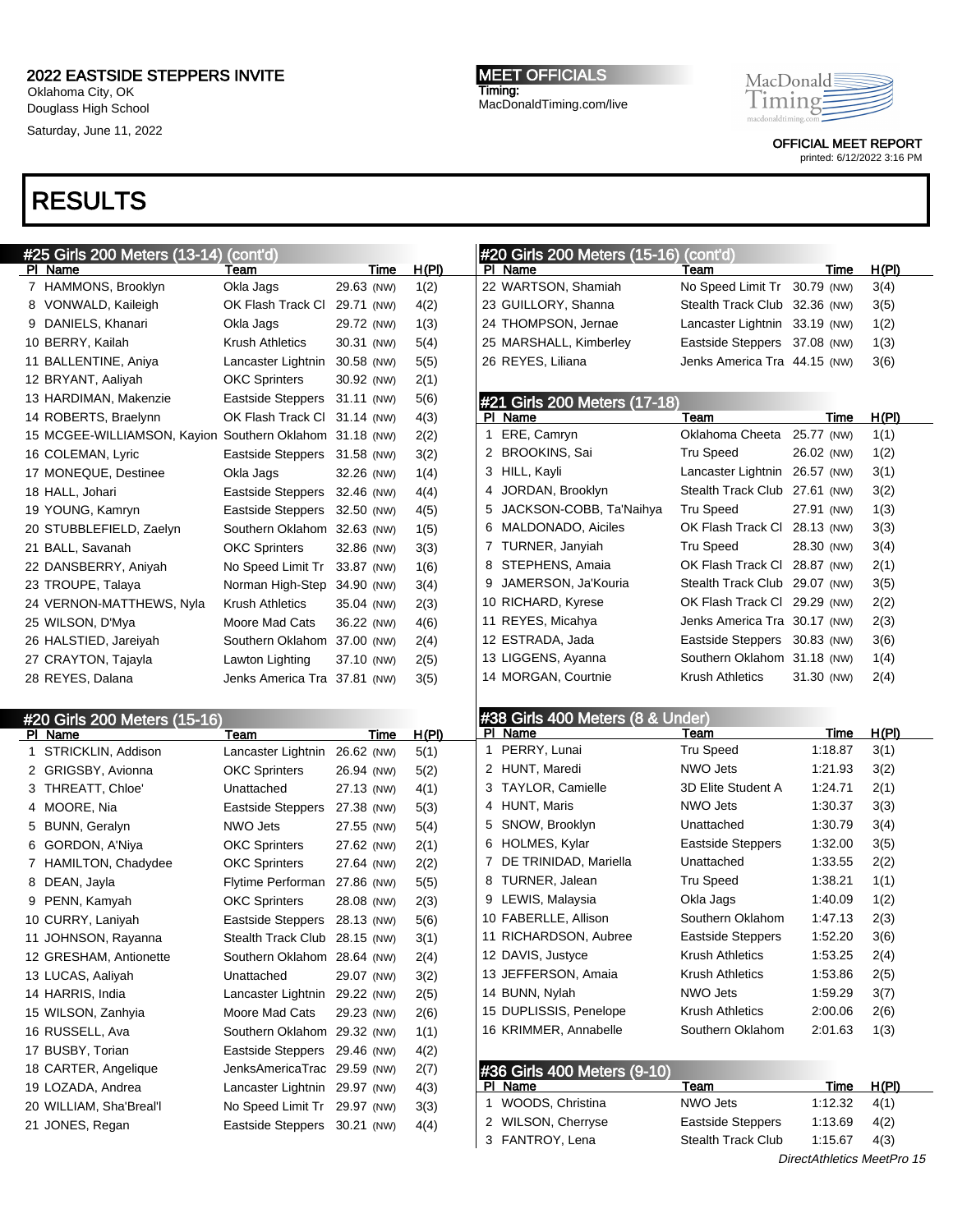Oklahoma City, OK Douglass High School

Saturday, June 11, 2022

# RESULTS

### #36 Girls 400 Meters (9-10) (cont'd)

| PI | Name                         | Team                     | Time        | H(PI) |
|----|------------------------------|--------------------------|-------------|-------|
| 4  | BROWN, Victoria              | <b>Krush Athletics</b>   | 1:17.95     | 4(4)  |
| 5  | SHAW, Mi'Lyen                | Oklahoma Cheeta          | 1:18.73     | 2(1)  |
| 6  | REVELLE, Olivia              | Unattached               | 1:19.09     | 4(5)  |
| 7  | <b>FOSTER, Gabrielle</b>     | Eastside Steppers        | 1:19.23     | 2(2)  |
| 8  | ALFORD, Ayanna               | <b>OKC Sprinters</b>     | 1:19.94     | 3(1)  |
| 9  | DRONE, Aalaijah              | Okla Jags                | 1:22.10     | 1(1)  |
|    | 10 HAWKINS, Malea            | Oklahoma Cheeta          | 1:23.56     | 2(3)  |
|    | 11 HASKIN, Tynlee            | <b>NWO Jets</b>          | 1:24.87     | 4(6)  |
|    | 12 BOYD, Scarlet             | Moore Mad Cats           | 1:24.93     | 1(2)  |
|    | 13 KATHREIN, Miera           | Run This Way OK          | 1:25.46     | 3(2)  |
|    | 14 SHAND, Bakila             | <b>Krush Athletics</b>   | 1:27.18     | 2(4)  |
|    | 15 PRICE, Andie              | Jenks America Tra        | 1:27.73     | 3(3)  |
|    | 16 MCPHERSON, Nataviah       | Moore Mad Cats           | 1:29.31     | 1(3)  |
|    | 17 BRANCH, Kennedy           | <b>Eastside Steppers</b> | 1:29.72     | 1(4)  |
|    | 18 JOHNSON, Hadley           | <b>NWO Jets</b>          | 1:31.24     | 3(4)  |
|    | 19 HUNTER, Aliyah            | <b>Eastside Steppers</b> | 1:31.85     | 2(5)  |
|    | 20 CLARK, Lillian            | <b>Eastside Steppers</b> | 1:36.98     | 2(6)  |
|    | 21 PARKER, Brooklyn          | No Speed Limit Tr        | 1:38.44     | 3(5)  |
|    | 22 STONE, JaNai              | Okla Jags                | 1:38.86     | 1(5)  |
|    | 23 SMITH, Rhylee             | <b>Krush Athletics</b>   | 1:39.03     | 3(6)  |
|    | 24 WARREN, Kate              | Run This Way OK          | 1:42.80     | 3(7)  |
|    | 25 PINNIY, Neriah            | <b>Krush Athletics</b>   | 1:55.35     | 1(6)  |
|    |                              |                          |             |       |
|    | #35 Girls 400 Meters (11-12) |                          |             |       |
| ΡI | Name                         | Team                     | <b>Time</b> | H(PI) |

| гι | nane                   | ream                     | ппе     | <u>n (ri)</u> |  |
|----|------------------------|--------------------------|---------|---------------|--|
| 1  | GORDON, Maryann        | <b>Krush Athletics</b>   | 1:06.88 | 4(1)          |  |
| 2  | MCKEE, Charlee         | <b>Eastside Steppers</b> | 1:07.66 | 4(2)          |  |
| 3  | WILLIAMS, Madyson      | <b>Eastside Steppers</b> | 1:09.31 | 4(3)          |  |
| 4  | STAFFORD, Lea          | Moore Mad Cats           | 1:11.18 | 3(1)          |  |
| 5  | BLAINE, Hayden         | <b>Tru Speed</b>         | 1:11.45 | 4(4)          |  |
| 6  | REID, Jayden           | Moore Mad Cats           | 1:12.30 | 2(1)          |  |
| 7  | ZILLES, Kanessa        | Lawton Lighting          | 1:13.01 | 2(2)          |  |
| 8  | <b>BROWN, Taylor</b>   | 3D Elite Student A       | 1:13.06 | 2(3)          |  |
| 9  | <b>BRAGGS, Peyton</b>  | Unattached               | 1:15.01 | 4(5)          |  |
|    | 10 ELLER, Jane         | Jenks America Tra        | 1:15.07 | 3(2)          |  |
|    | 11 GRIFFIN, Taylor     | Eastside Steppers        | 1:15.76 | 4(6)          |  |
|    | 12 JEFFERSON, Savannah | Southern Oklahom         | 1:15.82 | 3(3)          |  |
|    | 13 KROHN, Kalieh       | Kingdom Elite            | 1:16.01 | 2(4)          |  |
|    | 14 COLAR, Ahkiya       | Southern Oklahom         | 1:16.63 | 3(4)          |  |
|    | 15 LOVELACE, Kemauree  | Jenks america            | 1:18.49 | 1(1)          |  |
|    | 16 SCARPA, Ella        | NWO Jets                 | 1:20.29 | 3(5)          |  |
|    | 17 RUSSELL, Jessiah    | <b>Eastside Steppers</b> | 1:20.64 | 3(6)          |  |
|    | 18 LEE, Makenzie       | <b>Krush Athletics</b>   | 1:28.07 | 3(7)          |  |
|    | 19 JOHNSON, Viryah     | No Speed Limit Tr        | 1:28.55 | 1(2)          |  |
|    | 20 MONTEQUE, Chantel   | <b>Krush Athletics</b>   | 1:33.62 | 2(5)          |  |
|    | 21 LAW, Nila           | <b>Krush Athletics</b>   | 1:40.12 | 2(6)          |  |
|    |                        |                          |         |               |  |

MEET OFFICIALS Timing: MacDonaldTiming.com/live

#35 Girls 400 Meters (11-12) (cont'd)

#33 Girls 400 Meters (13-14)

PI Name Team Team Team Time H(PI) 22 GRAYSON, Kaydence No Speed Limit Tr 1:43.45 2(7) COLBERT, True Lawton Lighting 1:55.33 1(3) JACKSON, Darielle 3D Elite Student A NT 3



OFFICIAL MEET REPORT printed: 6/12/2022 3:16 PM

|   | PI Name                      | Team                      | <u>Time</u> | H(PI) |
|---|------------------------------|---------------------------|-------------|-------|
|   | 1 ERE, Jordan                | Oklahoma Cheeta           | 1:02.09     | 2(1)  |
|   | 2 WYATT, Kailah              | <b>Eastside Steppers</b>  | 1:02.35     | 4(1)  |
| 3 | <b>TURNER-MIMS, Sydnie</b>   | Tru Speed                 | 1:02.65     | 2(2)  |
| 4 | WILLIAMS, Emma               | <b>Eastside Steppers</b>  | 1:05.05     | 4(2)  |
| 5 | YOUNG, Moriah                | OK Flash Track Cl         | 1:06.31     | 2(3)  |
| 6 | THRASH, Zyah                 | <b>Personal Best Athl</b> | 1:07.15     | 4(3)  |
| 7 | CONNER, Rachel               | Unattached                | 1:07.39     | 4(4)  |
| 8 | DANIELS, Khanari             | Okla Jags                 | 1:08.64     | 1(1)  |
| 9 | MUHAMMAD, Anniyah            | Anniyah Muhamm            | 1:08.76     | 3(1)  |
|   | 10 COLEMAN, Lyric            | Eastside Steppers         | 1:10.75     | 3(2)  |
|   | 11 VONWALD, Kaileigh         | OK Flash Track Cl         | 1:11.42     | 4(5)  |
|   | 12 TAYLOR, Kinley            | Unattached                | 1:11.65     | 1(2)  |
|   | 13 YOUNG, Kamryn             | <b>Eastside Steppers</b>  | 1:13.96     | 3(3)  |
|   | 14 HAMMONS, Brooklyn         | Okla Jags                 | 1:13.96     | 1(3)  |
|   | 15 PENLAND, Tatum            | Jenks America Tra         | 1:14.75     | 3(4)  |
|   | 16 ESCALERA, Alexia          | Unattached                | 1:14.95     | 3(5)  |
|   | 17 HARDIMAN, Makenzie        | Eastside Steppers         | 1:16.08     | 3(6)  |
|   | 18 BALLENTINE, Aniya         | Lancaster Lightnin        | 1:16.97     | 2(4)  |
|   | 19 KANALY, Camryn            | Eastside Steppers         | 1:16.98     | 1(4)  |
|   | 20 DUNN, Catherine           | Run This Way OK           | 1:18.30     | 3(7)  |
|   | 21 HOLLAND, Arrion           | Lawton Lighting           | 1:19.84     | 1(5)  |
|   | 22 BRYANT, Aaliyah           | <b>OKC Sprinters</b>      | 1:19.94     | 2(5)  |
|   | 23 CRAYTON, Tajayla          | Lawton Lighting           | 1:21.72     | 2(6)  |
|   | 24 TROUPE, Talaya            | Norman High-Step          | 1:22.56     | 1(6)  |
|   | 25 REYES, Dalana             | Jenks America Tra         | 1:32.07     | 1(7)  |
|   | 26 ANDERSON, Dayonna         | <b>Tru Speed</b>          | 1:32.92     | 1(8)  |
|   |                              |                           |             |       |
|   | #34 Girls 400 Meters (15-16) |                           |             |       |
|   | PI Name                      | Team                      | Time        | H(PI) |
| 1 | MOORE, Nia                   | <b>Eastside Steppers</b>  | 1:00.97     | 3(1)  |
|   | 2 BROWN, Uryaha              | <b>Tru Speed</b>          | 1:02.36     | 2(1)  |
| 3 | PHILLIPS, Charis             | <b>Stealth Track Club</b> | 1:02.48     | 3(2)  |
| 4 | ARMSTRONG, Justice           | Lancaster Lightnin        | 1:04.34     | 2(2)  |
| 5 | GRIFFITH, Gloryanna          | <b>Personal Best Athl</b> | 1:04.98     | 3(3)  |
| 6 | <b>BUNN, Geralyn</b>         | NWO Jets                  | 1:05.08     | 2(3)  |
| 7 | RUSSELL, Ava                 | Southern Oklahom          | 1:05.09     | 2(4)  |
| 8 | DOOLEN, Jenna                | Unattached                | 1:06.50     | 2(5)  |
| 9 | SMITH, Zakarya               | Lancaster Lightnin        | 1:07.13     | 3(4)  |

 LOZADA, Andrea Lancaster Lightnin 1:07.66 1(1) BUSH, Adyson Flytime Performan 1:08.21 3(5)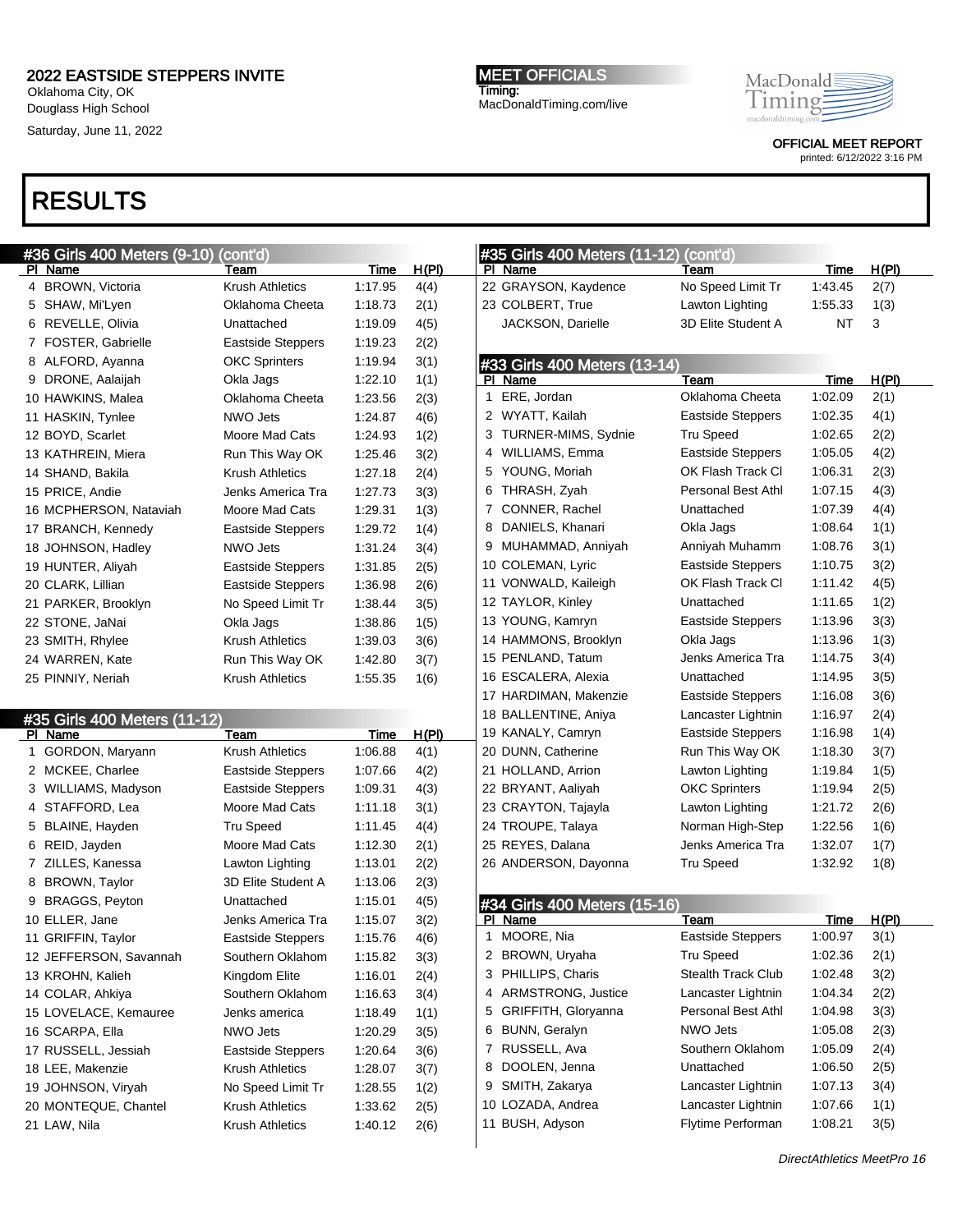Oklahoma City, OK Douglass High School

Saturday, June 11, 2022

MEET OFFICIALS Timing: MacDonaldTiming.com/live MacDonald macdonaldri OFFICIAL MEET REPORT

printed: 6/12/2022 3:16 PM

| #34 Girls 400 Meters (15-16) (cont'd) |                           |         |       |              | #49 Girls 800 Meters (11-12)  |                           |             |       |
|---------------------------------------|---------------------------|---------|-------|--------------|-------------------------------|---------------------------|-------------|-------|
| PI Name                               | Team                      | Time    | H(PI) |              | PI Name                       | Team                      | <b>Time</b> |       |
| 12 TAYLOR, Gracie                     | Unattached                | 1:09.30 | 2(6)  |              | 1 WILLIAMS, Madyson           | Eastside Steppers         | 2:43.14     |       |
| 13 JOHNSON, Kennedy                   | Oklahoma Cheeta           | 1:09.48 | 1(2)  |              | 2 STAFFORD, Lea               | Moore Mad Cats            | 2:46.27     |       |
| 14 JONES, Regan                       | <b>Eastside Steppers</b>  | 1:09.62 | 2(7)  |              | 3 PRICE, Paetyn               | Jenks America Tra         | 2:48.81     |       |
| 15 SKINNER, Jakada                    | Southern Oklahom          | 1:12.88 | 3(6)  |              | 4 ZILLES, Kanessa             | Lawton Lighting           | 2:52.29     |       |
| 16 PLUMMER, Lydia                     | Unattached                | 1:13.64 | 1(3)  |              | 5 BROWN, Taylor               | 3D Elite Student A        | 2:53.17     |       |
| 17 THOMPSON, Jernae                   | Lancaster Lightnin        | 1:22.38 | 1(4)  |              | 6 ELLER, Jane                 | Jenks America Tra         | 2:54.66     |       |
| 18 RHIANNA, Byndom-Ball               | <b>OKC Sprinters</b>      | 1:26.58 | 1(5)  |              | 7 LOVE, Mylani                | Lawton Lighting           | 2:55.35     |       |
| BATTLES, Zoey                         | Eastside Steppers         | NT      | 3     |              | 8 DAVIS, Alaina               | NWO Jets                  | 3:07.02     |       |
| MORGAN, Jordan                        | <b>DFW Leopards</b>       | NT      | 3     |              | 9 LOVITT, Sophie              | Okla Jags                 | 3:21.96     |       |
|                                       |                           |         |       |              | 10 LEE, Makenzie              | <b>Krush Athletics</b>    | 3:33.32     |       |
| #37 Girls 400 Meters (17-18)          |                           |         |       |              |                               |                           |             |       |
| PI Name                               | Team                      | Time    | H(PI) |              | #48 Girls 800 Meters (13-14)  |                           |             |       |
| 1 GREGORY, Christian                  | Moore Mad Cats            | 59.54   | 2(1)  |              | PI Name                       | Team                      | <b>Time</b> | H(PI) |
| 2 HILL, Audrey                        | Jenks America Tra         | 1:01.27 | 2(2)  | 1.           | BARBER, Kate                  | JenksAmericaTrac          | 2:28.24     | 2(1)  |
| 3 LIGGENS, Ayanna                     | Southern Oklahom          | 1:03.07 | 2(3)  |              | 2 WILLIAMS, Emma              | Eastside Steppers         | 2:33.79     | 2(2)  |
| 4 ROCCO-PHILLIPS, Mary                | Flytime Performan         | 1:03.26 | 2(4)  |              | 3 THRASH, Zyah                | Personal Best Athl        | 2:36.52     | 2(3)  |
| 5 JACKSON-COBB, Ta'Naihya             | <b>Tru Speed</b>          | 1:03.78 | 2(5)  |              | 4 WYATT, Kailah               | Eastside Steppers         | 2:38.45     | 2(4)  |
| 6 FORD, Danielle                      | Lancaster Lightnin        | 1:05.90 | 1(1)  |              | 5 KANALY, Camryn              | <b>Eastside Steppers</b>  | 2:44.66     | 1(1)  |
| 7 JAMERSON, Ja'Kouria                 | <b>Stealth Track Club</b> | 1:07.64 | 1(2)  |              | 6 TAYLOR, Kinley              | Unattached                | 2:45.23     | 1(2)  |
| 8 MORGAN, Courtnie                    | <b>Krush Athletics</b>    | 1:10.79 | 1(3)  |              | 7 CLARK, Emily                | <b>Eastside Steppers</b>  | 2:45.70     | 1(3)  |
| 9 REYES, Micahya                      | Jenks America Tra         | 1:13.49 | 1(4)  |              | 8 GRONA, Chloe                | <b>Personal Best Athl</b> | 2:46.97     | 2(5)  |
|                                       |                           |         |       |              | 9 PENLAND, Tatum              | Jenks America Tra         | 2:53.05     | 2(6)  |
| #47 Girls 800 Meters (8 & Under)      |                           |         |       |              | 10 ESCALERA, Alexia           | Unattached                | 2:56.16     | 2(7)  |
| PI Name                               | Team                      | Time    |       |              | 11 GARCIA, Abigail            | Southern Oklahom          | 2:59.99     | 1(4)  |
| 1 HOLMES, Kylar                       | <b>Eastside Steppers</b>  | 3:20.94 |       |              | 12 HOLLAND, Arrion            | Lawton Lighting           | 3:06.56     | 1(5)  |
| 2 FABERLLE, Allison                   | Southern Oklahom          | 3:48.27 |       |              | 13 CRAYTON, Tajayla           | Lawton Lighting           | 3:16.40     | 1(6)  |
| 3 JEFFERSON, Amaia                    | <b>Krush Athletics</b>    | 4:22.39 |       |              | <b>BOND, Clarissa</b>         | Kingdom Elite             | <b>DNF</b>  | 1     |
| 4 DUPLISSIS, Penelope                 | <b>Krush Athletics</b>    | 4:32.73 |       |              |                               |                           |             |       |
| 5 DAVIS, Justyce                      | <b>Krush Athletics</b>    | 4:34.07 |       |              | #45 Girls 800 Meters (15-16)  |                           |             |       |
|                                       |                           |         |       |              | PI Name                       | Team                      | Time        |       |
| #46 Girls 800 Meters (9-10)           |                           |         |       | $\mathbf{1}$ | GRIFFITH, Gloryanna           | <b>Personal Best Athl</b> | 2:30.79     |       |
| PI Name                               | Team                      | Time    |       |              | 2 COLLINS, Sienna             | Unattached                | 2:36.04     |       |
| 1 WOODS, Christina                    | NWO Jets                  | 2:46.3h |       |              | 3 TAYLOR, Gracie              | Unattached                | 2:36.09     |       |
| 2 WILSON, Cherryse                    | <b>Eastside Steppers</b>  | 2:51.4h |       | 4            | JONES, Regan                  | <b>Eastside Steppers</b>  | 2:36.54     |       |
| 3 JANZEN, Laney                       | NWO Jets                  | 2:58.8h |       | 5            | DOOLEN, Jenna                 | Unattached                | 2:40.26     |       |
| 4 ABEYTA, Nizhoniee                   | Southern Oklahom          | 3:05.4h |       | 6            | BUSH, Adyson                  | Flytime Performan         | 2:40.70     |       |
| 5 PRICE, Andie                        | Jenks America Tra         | 3:11.7h |       |              | 7 RAYBURN, Anna               | Oklahoma Cheeta           | 2:41.84     |       |
| 6 FABERLLE, Jade                      | Southern Oklahom          | 3:17.5h |       |              | 8 CLARK, Madelynn             | <b>Eastside Steppers</b>  | 2:50.38     |       |
| 7 STANTON, Ella                       | Southern Oklahom          | 3:18.7h |       |              | 9 JOHNSON, Kennedy            | Oklahoma Cheeta           | 2:57.40     |       |
| 8 SHAND, Bakila                       | Krush Athletics           | 3:21.0h |       |              | 10 RHIANNA, Byndom-Ball       | <b>OKC Sprinters</b>      | 3:14.42     |       |
| 9 VO, Andan                           | Okla Jags                 | 3:29.1h |       |              |                               |                           |             |       |
| 10 WARREN, Kate                       | Run This Way OK           | 3:41.3h |       |              | #184 Girls 800 Meters (17-18) |                           |             |       |
| 11 NICHOLS, Eva                       | Krush Athletics           | 3:55.0h |       |              | PI Name                       | Team                      | Time        |       |
| 12 PINNIY, Neriah                     | <b>Krush Athletics</b>    | 4:14.1h |       |              | 1 GREGORY, Christian          | Moore Mad Cats            | 2:16.66     |       |
|                                       |                           |         |       |              | 2 RHEIN, Kennedie             | Personal Best Athl        | 2:32.24     |       |
|                                       |                           |         |       |              | 3 MEDRANO, Londyn             | Unattached                | 2:55.26     |       |
|                                       |                           |         |       |              |                               |                           |             |       |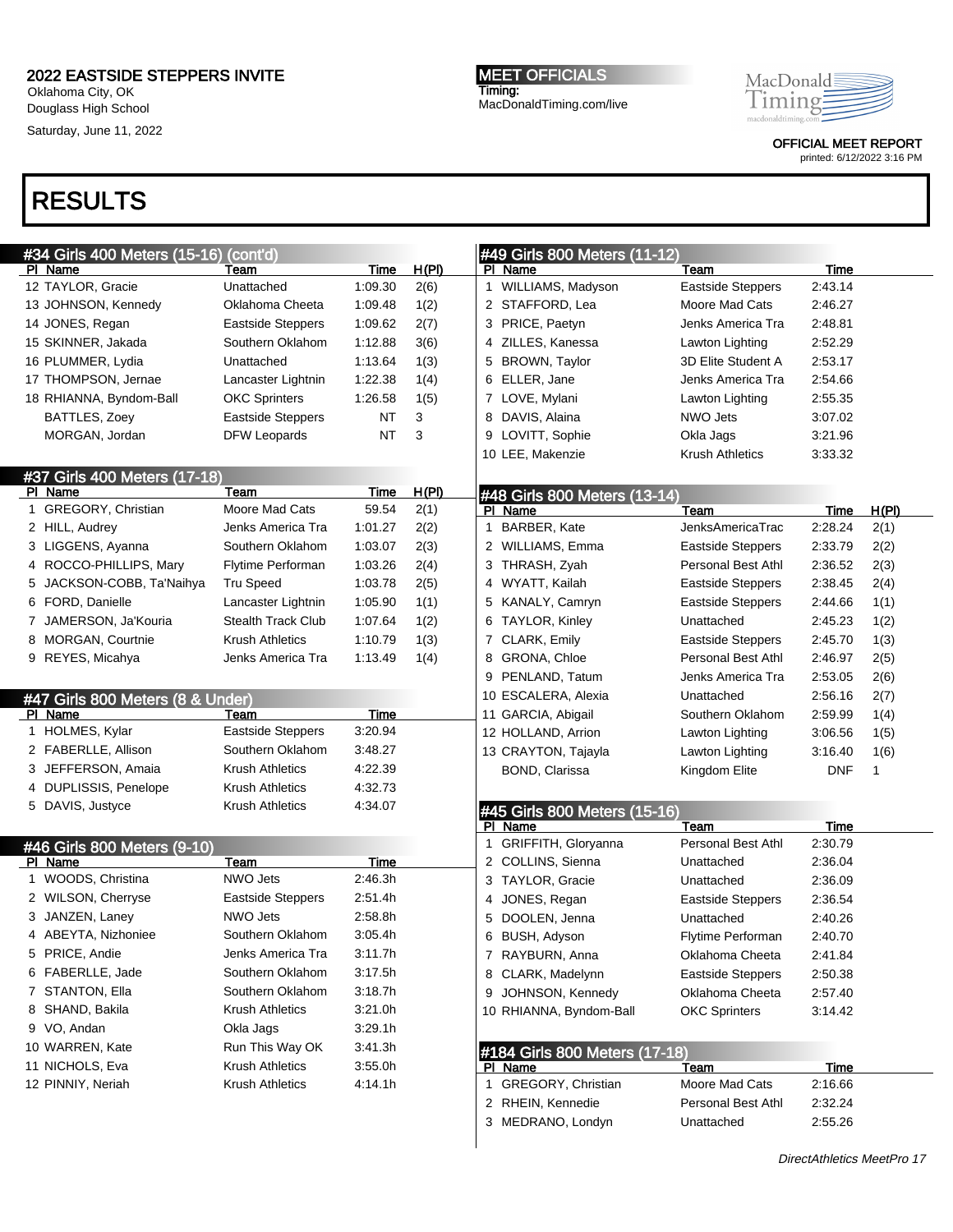Oklahoma City, OK Douglass High School

Saturday, June 11, 2022

MEET OFFICIALS Timing: MacDonaldTiming.com/live MacDonald macdonaldti

> OFFICIAL MEET REPORT printed: 6/12/2022 3:16 PM

| #58 Girls 1500 Meters (9-10)  |                           |           | #66 Girls 3000 Meters (15-16)                |                               |             |              |
|-------------------------------|---------------------------|-----------|----------------------------------------------|-------------------------------|-------------|--------------|
| PI Name                       | Team                      | Time      | PI Name                                      | Team                          | <b>Time</b> |              |
| 1 JANZEN, Laney               | <b>NWO Jets</b>           | 6:03.16   | 1 DUGGAN, Natalie                            | Jenks America Tra             | 11:07.63    |              |
| 2 PRICE, Andie                | Jenks America Tra         | 6:20.81   | 2 STEVENSON, Saylor                          | <b>Texas TITANS Tra</b>       | 11:11.87    |              |
| 3 STANTON, Ella               | Southern Oklahom          | 6:33.26   | 3 GODINEZ, Callie                            | <b>Texas TITANS Tra</b>       | 11:37.64    |              |
| 4 FABERLLE, Jade              | Southern Oklahom          | 6:53.38   | 4 HAMILTON, Charley                          | <b>Texas TITANS Tra</b>       | 11:46.95    |              |
| 5 ABEYTA, Nizhoniee           | Southern Oklahom          | 6:54.87   | 5 CLARK, Madelynn                            | <b>Eastside Steppers</b>      | 12:02.27    |              |
| WOODS, Christina              | NWO Jets                  | <b>NT</b> |                                              |                               |             |              |
|                               |                           |           | #68 Girls 3000 Meters (17-18)                |                               |             |              |
| #57 Girls 1500 Meters (11-12) |                           |           | PI Name                                      | Team                          | Time        |              |
| PI Name                       | Team                      | Time      | 1 HILL, Audrey                               | Jenks America Tra             | 10:33.07    |              |
| 1 PRICE, Paetyn               | Jenks America Tra         | 5:47.78   | 2 KIHEGA, Shelby                             | <b>Personal Best Athl</b>     | 12:16.81    |              |
| 2 ELLER, Jane                 | Jenks America Tra         | 6:20.76   |                                              |                               |             |              |
| 3 PETERS, Katherine           | Eastside Steppers         | 7:06.35   | #70 Girls 80m Hurdles (11-12)                |                               |             |              |
|                               |                           |           |                                              |                               |             | Wind: (+0.0) |
| #56 Girls 1500 Meters (13-14) |                           |           | PI Name                                      | Team                          | Time        |              |
| PI Name                       | Team                      | Time      | 1 WOODS, Athena                              | <b>NWO Jets</b>               | 17.16       |              |
| 1 BARBER, Kate                | <b>JenksAmericaTrac</b>   | 5:18.01   | 2 UNKNOWN, Unknown                           | Okla Jags                     | 18.60       |              |
| 2 THRASH, Zyah                | Personal Best Athl        | 5.26.74   | 3 DAVIS, Alaina                              | <b>NWO Jets</b>               | 19.56       |              |
| 3 ESCALERA, Alexia            | Unattached                | 5:45.34   | 4 STRAWN-VELASQUEZ, Melodi Eastside Steppers |                               | 20.21       |              |
| 4 CLARK, Emily                | <b>Eastside Steppers</b>  | 5:50.16   |                                              |                               |             |              |
| 5 PENLAND, Tatum              | Jenks America Tra         | 6:06.52   | #72 Girls 100m Hurdles (13-14)               |                               |             |              |
| 6 HOLLAND, Arrion             | Lawton Lighting           | 6:33.85   |                                              |                               |             | Wind: (+0.0) |
|                               |                           |           | PI Name                                      | Team                          | Time        |              |
| #59 Girls 1500 Meters (15-16) |                           |           | 1 HALL, Johari                               | Eastside Steppers             | 17.05       |              |
| PI Name                       | Team                      | Time      | 2 BELTRAN-HODGE, Kobee                       | Eastside Steppers             | 17.96       |              |
| 1 GRIFFITH, Gloryanna         | <b>Personal Best Athl</b> | 5:09.22   | 3 ROANE, Kiayah                              | <b>OKC Sprinters</b>          | 18.88       |              |
| 2 STEVENSON, Saylor           | <b>Texas TITANS Tra</b>   | 5:10.01   | 4 KEETON, Maddison                           | <b>Eastside Steppers</b>      | 19.01       |              |
| 3 HAMILTON, Charley           | <b>Texas TITANS Tra</b>   | 5:11.71   | 5 LOVITT, Katie                              | Okla Jags                     | 21.18       |              |
| 4 GODINEZ, Callie             | <b>Texas TITANS Tra</b>   | 5:22.11   | 6 MILLER, Anabelle                           | <b>NWO Jets</b>               | 21.57       |              |
| 5 CLARK, Madelynn             | Eastside Steppers         | 5:32.01   | 7 WILLIAMS, Elizabeth                        | <b>Eastside Steppers</b>      | 22.83       |              |
| 6 RHIANNA, Byndom-Ball        | <b>OKC Sprinters</b>      | 7:24.22   |                                              |                               |             |              |
|                               |                           |           | #73 Girls 100m Hurdles (15-16)               |                               |             |              |
| #55 Girls 1500 Meters (17-18) |                           |           | PI Name                                      | Team                          | Time        | H(PI)        |
| PI Name                       | Team                      | Time      | WATKINS, Kassidi                             | OK Flash Track Cl 16.25 (NW)  |             | 2(1)         |
| 1 HILL, Audrey                | Jenks America Tra         | 4:54.04   | HILL, Jamiyah                                | Lancaster Lightnin 17.22 (NW) |             | 2(2)         |
| 2 RHEIN, Kennedie             | <b>Personal Best Athl</b> | 5:09.08   | PETERS, Jaden                                | Southern Oklahom 17.33 (NW)   |             | 1(1)         |
| 3 KIHEGA, Shelby              | <b>Personal Best Athl</b> | 5:16.13   | <b>ARMSTRONG, Justice</b>                    | Lancaster Lightnin 18.22 (NW) |             | 2(3)         |
| 4 BARBER, Ryann               | JenksAmericaTrac          | 5:20.98   | WILLIAMS, Zariah                             | Stealth Track Club 18.48 (NW) |             | 1(2)         |
| 5 THRASH, Abriel              | Personal Best Athl        | 5:21.41   | <b>WALTER, Trinity</b>                       | Eastside Steppers 18.58 (NW)  |             | 2(4)         |
| 6 MEDRANO, Londyn             | Unattached                | 6:15.04   | ALLO, Arabella                               | Eastside Steppers 19.90 (NW)  |             | 2(5)         |
|                               |                           |           | CAGLEY, Morgan                               | Eastside Steppers 19.95 (NW)  |             | 1(3)         |
| #69 Girls 3000 Meters (11-12) |                           |           | VONWALD, Jaylin                              | OK Flash Track Cl 21.84 (NW)  |             | 2(6)         |
| PI Name                       | Team                      | Time      | STEPHENS, Amari                              | OK Flash Track Cl 22.37 (NW)  |             | 1(4)         |
| PRICE, Paetyn                 | Jenks America Tra         | 11:59.45  | WELLS, Tatum                                 | Okla Jags                     | 24.50 (NW)  | 1(5)         |
| PETERS, Katherine             | <b>Eastside Steppers</b>  | 12:50.89  |                                              |                               |             |              |
| DE TRINIDAD, Madelena         | <b>Eastside Steppers</b>  | 13:14.51  |                                              |                               |             |              |
|                               |                           |           |                                              |                               |             |              |
|                               |                           |           |                                              |                               |             |              |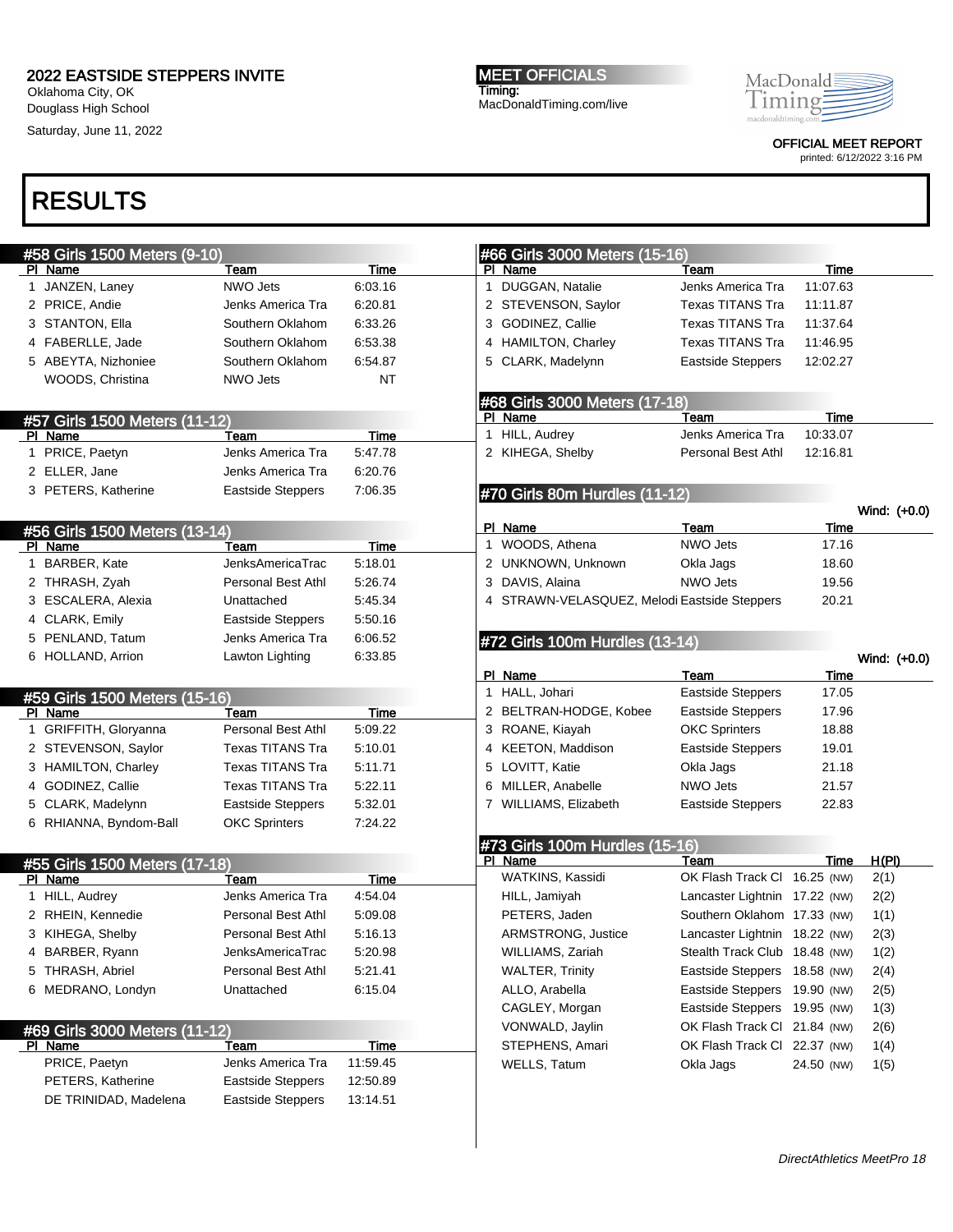Oklahoma City, OK Douglass High School Saturday, June 11, 2022 MEET OFFICIALS Timing: MacDonaldTiming.com/live MacDonald macdonaldri

#### OFFICIAL MEET REPORT printed: 6/12/2022 3:16 PM

| #210 Girls 100m Hurdles (17-18)               |                           |          |              |              | #525 Girls 4 x 100m Relay (13-14)            |                          |               |
|-----------------------------------------------|---------------------------|----------|--------------|--------------|----------------------------------------------|--------------------------|---------------|
|                                               |                           |          | Wind: (+0.0) |              | PI Team                                      |                          | Time          |
| PI Name                                       | Team                      | Time     |              | $\mathbf{1}$ | OKC Sprinters (A)                            |                          | 54.67         |
| 1 THRASH, Abriel                              | Personal Best Athl        | 15.80    |              |              | 2 Kingdom Elite (A)                          |                          | 1:01.90       |
| 2 BAKER, Taylore                              | Eastside Steppers         | 16.39    |              |              |                                              |                          |               |
| 3 JACKSON, Kyah                               | <b>OKC Sprinters</b>      | 18.31    |              |              | #82 Girls 4 x 100m Relay (15-16)             |                          |               |
| 4 TURNER, Janyiah                             | <b>Tru Speed</b>          | 18.43    |              |              | PI Team                                      |                          | Time          |
| 5 HARRIS, Zanae                               | <b>Stealth Track Club</b> | 19.47    |              | $\mathbf{1}$ | OKC Sprinters (A)                            |                          | 50.32         |
|                                               |                           |          |              |              | 2 Eastside Steppers Track Club (A)           |                          | 50.96         |
| #77 Girls 200m Hurdles (13-14)                |                           |          |              |              | 3 Lancaster Lightning YTC (A)                |                          | 51.00         |
|                                               |                           |          | Wind: (+0.0) |              | 4 OK Flash Track Club (A)                    |                          | 53.01         |
| PI Name                                       | Team                      | Time     |              |              |                                              |                          |               |
| 1 HALL, Johari                                | <b>Eastside Steppers</b>  | 33.66    |              |              | #523 Girls 4 x 100m Relay (17-18)            |                          |               |
| 2 ROANE, Kiayah                               | <b>OKC Sprinters</b>      | 34.10    |              |              | PI Team                                      |                          | Time          |
| 3 BELTRAN-HODGE, Kobee                        | <b>Eastside Steppers</b>  | 34.64    |              |              | 1 Tru Speed (A)                              |                          | 49.52         |
| 4 WILLIAMS, Elizabeth                         | <b>Eastside Steppers</b>  | 36.12    |              |              |                                              |                          |               |
| 5 KEETON, Maddison                            | <b>Eastside Steppers</b>  | 36.15    |              |              | #533 Girls 4 x 400m Relay (8 & Under)        |                          |               |
| 6 LOVITT, Katie                               | Okla Jags                 | 38.61    |              |              | PI Team                                      |                          | Time          |
|                                               |                           |          |              |              | 1 Krush Athletics (A)                        |                          | 6:07.70       |
| #80 Girls 400m Hurdles (15-16)                |                           |          |              |              |                                              |                          |               |
| PI Name                                       | Team                      | Time     |              |              | #83 Girls 4 x 400m Relay (9-10)              |                          |               |
| 1 VONWALD, Jaylin                             | OK Flash Track CI         | 1:08.02  |              |              | PI Team                                      |                          | Time          |
| 2 PETERS, Jaden                               | Southern Oklahom          | 1:12.32  |              |              | 1 Krush Athletics (A)                        |                          | 6:14.83       |
| 3 ALLO, Arabella                              | Eastside Steppers         | 1:14.27  |              |              |                                              |                          |               |
| 4 WALTER, Trinity                             | Eastside Steppers         | 1:18.40  |              |              | #84 Girls 4 x 400m Relay (11-12)             |                          |               |
| 5 CAGLEY, Morgan                              | <b>Eastside Steppers</b>  | 1:21.76  |              |              | #85 Girls 4 x 400m Relay (13-14)             |                          |               |
| 6 THOMPSON, Jada                              | Lancaster Lightnin        | 1:22.27  |              |              | PI Team                                      |                          | Time          |
| 7 STEPHENS, Amari                             | OK Flash Track Cl         | 1:28.13  |              | 1            | Eastside Steppers Track Club (A)             |                          | 4:33.11       |
|                                               |                           |          |              |              | 2 OKC Sprinters (A)                          |                          | 5:00.99       |
| #219 Girls 400m Hurdles (17-18)               |                           |          |              |              |                                              |                          |               |
| PI Name                                       | Team                      | Time     |              |              | #86 Girls 4 x 400m Relay (15-16)             |                          |               |
| 1 BAKER, Taylore                              | Eastside Steppers         | 1:10.97  |              |              |                                              |                          |               |
| 2 HARRIS, Zanae                               | <b>Stealth Track Club</b> | 1.25.41  |              |              | #536 Girls 4 x 400m Relay (17-18)<br>PI Team |                          | Time          |
|                                               |                           |          |              |              | 1 OKC Sprinters (A)                          |                          | 5:10.2h       |
| #772 Girls 1500m Walk (11-12)                 |                           |          |              |              |                                              |                          |               |
| PI Name                                       | Team                      | Time     |              |              |                                              |                          |               |
| 1 PEERY, Aurora                               | Southern Oklahom          | 11:07.10 |              |              | #90 Girls High Jump (9-10)<br>PI Name        | Team                     | Mark          |
|                                               |                           |          |              |              | 1 WILSON, Cherryse                           | <b>Eastside Steppers</b> | 3' 8''        |
| #363 Girls 4 x 100m Relay (8 & Under)         |                           |          |              |              | 2 JANZEN, Laney                              | NWO Jets                 | 3'6''         |
| PI Team                                       |                           | Time     |              |              |                                              |                          |               |
| 1 Krush Athletics (A)                         |                           | 1:06.79  |              |              |                                              |                          |               |
| 2 Southern Oklahoma Track Club (A)            |                           | 1:07.12  |              |              | #89 Girls High Jump (11-12)                  |                          |               |
|                                               |                           |          |              |              | PI Name<br>1 WOODS, Athena                   | Team<br>NWO Jets         | Mark<br>4' 0" |
| #683 Girls 4 x 100m Relay (9-10)              |                           |          |              |              | 2 BOLIN, Ella                                | NWO Jets                 | 3'6''         |
|                                               |                           |          |              |              |                                              | NWO Jets                 |               |
| #522 Girls 4 x 100m Relay (11-12)             |                           |          |              |              | 3 DAVIS, Alaina                              |                          | 3'6''         |
| PI Team<br>1 Southern Oklahoma Track Club (A) |                           | Time     |              |              |                                              |                          |               |
|                                               |                           | 58.64    |              |              |                                              |                          |               |
| 2 Okla Jags (A)                               |                           | 59.97    |              |              |                                              |                          |               |
| 3 No Speed Limit Track Club (A)               |                           | 1:03.19  |              |              |                                              |                          |               |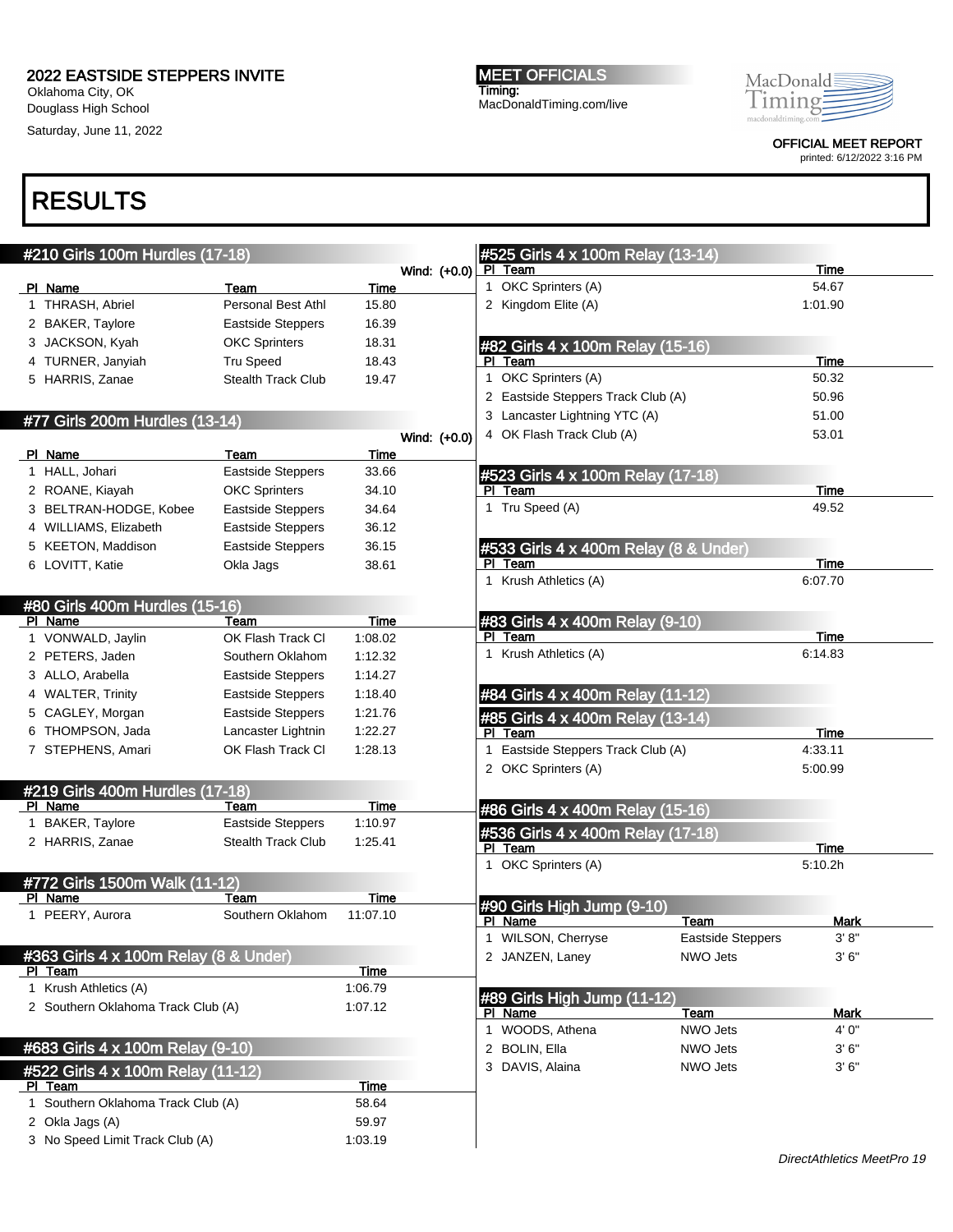Oklahoma City, OK Douglass High School Saturday, June 11, 2022 MEET OFFICIALS Timing: MacDonaldTiming.com/live MacDonald macdonaldtir OFFICIAL MEET REPORT

printed: 6/12/2022 3:16 PM

| #91 Girls High Jump (13-14)      |                           |               | #99 Girls Long Jump (9-10)       | (cont'd)                       |                |                            |
|----------------------------------|---------------------------|---------------|----------------------------------|--------------------------------|----------------|----------------------------|
| PI Name                          | Team                      | <b>Mark</b>   | PI Name                          | Team                           |                | Mark                       |
| 1 JAWORSKY, Haylee               | <b>OKC Sprinters</b>      | 4'8"          | 3 HASKIN, Tynlee                 | <b>NWO Jets</b>                | 10' 5" (NW)    |                            |
| 2 KEETON, Maddison               | <b>Eastside Steppers</b>  | 4' 4"         | 4 BOWN, Kayana                   | No Speed Limit Tr              | 9' 7" (NW)     |                            |
| 2 MILLER, Anabelle               | NWO Jets                  | 4' 4"         | 5 BOYD, Scarlet                  | Moore Mad Cats                 | 9' 1" (NW)     |                            |
| 4 TAYLOR, Kinley                 | Unattached                | 4' 2"         | 6 STONE, JaNai                   | Okla Jags                      | 8' 9" (NW)     |                            |
| 5 DUNN, Catherine                | Run This Way OK           | 4' 0"         | 7 SCOTT, Hadlee                  | NWO Jets                       | 8' 1" (NW)     |                            |
| 6 HOLLAND, Arrion                | Lawton Lighting           | 3' 10"        | PARKER, Brooklyn<br>8            | No Speed Limit Tr              | $6' 4''$ (NW)  |                            |
| 7 COLEMAN, Lyric                 | <b>Eastside Steppers</b>  | 3' 8''        | DUNN, Legacy<br>9                | 3D Elite Student A             | $6' 1''$ (NW)  |                            |
| 8 DANIELS, Khanari               | Okla Jags                 | 3'6''         | 10 PHILLIPS, Lauren              | OK Flash Track Cl              | 5' 7" (NW)     |                            |
|                                  |                           |               | 11 VAUGHAN, Elizabeth            | Jenks America Tra              | $4' 8''$ (NW)  |                            |
| #787 Women's High Jump (15-16)   |                           |               | <b>HEISLER, Camberly</b>         | Moore Mad Cats                 | FOUL (NW)      |                            |
| PI Name                          | Team                      | Mark          |                                  |                                |                |                            |
| 1 ALLO, Arabella                 | <b>Eastside Steppers</b>  | 5'2"          | #100 Girls Long Jump (11-12)     |                                |                |                            |
| 2 PLUMMER, Lydia                 | Unattached                | 5'2"          | PI Name                          | Team                           |                | Mark                       |
| 3 WATKINS, Kassidi               | OK Flash Track CI         | 5' 0"         | 1 VERNON-MATTHEWS, Nayeli        | <b>Krush Athletics</b>         | 13' 1" (NW)    |                            |
|                                  |                           |               | 2 DORSEY, AubreEl                | Okla Jags                      | 12' 2" (NW)    |                            |
| #379 Girls High Jump (17-18)     |                           |               | DORSEY, AubrrOna<br>3            | Okla Jags                      | 12' 2" (NW)    |                            |
| PI Name                          | Team                      | Mark          | 4 KROHN, Kalieh                  | Unattached                     | 12' 2" (NW)    |                            |
| 1 THRASH, Abriel                 | <b>Personal Best Athl</b> | 4' 6"         | STAFFORD, Lea<br>5               | Moore Mad Cats                 | $12' 1''$ (NW) |                            |
|                                  |                           |               | <b>BOLIN, Ella</b><br>6          | NWO Jets                       | 12' 0" (NW)    |                            |
| #793 Women's Pole Vault (15-16)  |                           |               | 7 KROHN, Kalieh                  | Kingdom Elite                  | $11'9''$ (NW)  |                            |
| PI Name                          | Team                      | <b>Mark</b>   | 8 LUCAS, Michael                 | Okla Jags                      | $11'2''$ (NW)  |                            |
| 1 MILSN, Jocelyn                 | OK Flash Track Cl         | 2.38m         | 9 WESTEY, Rylan                  | Okla Jags                      | $11'1''$ (NW)  |                            |
| 2 PENWRIGHT, Kassidy             | OK Flash Track CI         | 1.98m         | 10 SCARPA, Ella                  | NWO Jets                       | $11'0''$ (NW)  |                            |
|                                  |                           |               | 10 JONES, Kylie                  | No Speed Limit Tr              | $11'0''$ (NW)  |                            |
| #792 Women's Pole Vault (17-18)  |                           |               | 10 DAVIS, Alaina                 | NWO Jets                       | $11'0''$ (NW)  |                            |
| PI Name                          | Team                      | <b>Mark</b>   | 13 LEDBETTER, Aubri              | No Speed Limit Tr              | $10' 6''$ (NW) |                            |
| 1 STOVALL, London                | OK Flash Track CI         | 2.92m         | 14 LOVE, Mylani                  | Lawton Lighting                | $10' 5''$ (NW) |                            |
|                                  |                           |               | 15 GORDON, Maryann               | Krush Athletics                | $9' 9''$ (NW)  |                            |
| #101 Girls Long Jump (8 & Under) |                           |               | 15 GRIFFIN, Taylor               | <b>Eastside Steppers</b>       | $9' 9''$ (NW)  |                            |
| PI Name                          | Team                      | <b>Mark</b>   | 17 LOVITT, Sophie                | Okla Jags                      | $9' 8''$ (NW)  |                            |
| 1 TAYLOR, Emmariee               | No Speed Limit Tr         | 10' 5" (NW)   | 18 GRAYSON, Kaydence             | No Speed Limit Tr              | $8'1''$ (NW)   |                            |
| 2 WALTER, Weslyn                 | <b>Krush Athletics</b>    | 9' 5.50" (NW) | 19 WOODS, Athena                 | NWO Jets                       | $7' 0''$ (NW)  |                            |
| 3 GRAYSON, Araya                 | No Speed Limit Tr         | $7' 8''$ (NW) | JONES, Adrielle                  | No Speed Limit Tr              | FOUL (NW)      |                            |
| 4 BROWN, Mya                     | Southern Oklahom          | 7' 2" (NW)    | THREATT, Corryne                 | Moore Mad Cats                 | FOUL (NW)      |                            |
| JORDAN, Meeka                    | Unattached                | $7' 2''$ (NW) |                                  |                                |                |                            |
| 4 DORSEY, Auree                  | Okla Jags                 | $7' 2''$ (NW) | #102 Girls Long Jump (13-14)     |                                |                |                            |
| 7 KRIMMER, Annabelle             | Southern Oklahom          | $6'5''$ (NW)  | PI Name                          | Team                           |                | Mark                       |
| 8 GILLESPIE, Amari               | 3D Elite Student A        | $6'3''$ (NW)  | 1 HAMMONS, Brooklyn              | Okla Jags                      | 13' 7" (NW)    |                            |
| 9 GILLESPIE, Arielle             | 3D Elite Student A        | $6'$ 2" (NW)  | 2 MONEQUE, Destinee              | Okla Jags                      | 13' 7" (NW)    |                            |
| 10 MCKEE, Parker                 | <b>Eastside Steppers</b>  | 5' 9" (NW)    | BERRY, Kailah<br>3               | Krush Athletics                | 13' 3" (NW)    |                            |
| 11 HAMM, Kynnedy                 | No Speed Limit Tr         | $2' 9''$ (NW) | MILLER, Anabelle<br>4            | NWO Jets                       | 13' 2" (NW)    |                            |
| MAYHUE, Adreonna                 | No Speed Limit Tr         | FOUL (NW)     | CORBIN, McKaylan<br>5            | No Speed Limit Tr              | $12' 5''$ (NW) |                            |
|                                  |                           |               | <b>BURKHALTER, Tristynn</b><br>6 | No Speed Limit Tr              | 12' 2" (NW)    |                            |
| #99 Girls Long Jump (9-10)       |                           |               | 7 DANSBERRY, Aniyah              | No Speed Limit Tr 11' 11" (NW) |                |                            |
| <b>PI Name</b>                   | <b>Team</b>               | <b>Mark</b>   | BOND, Kaylynn<br>8               | Kingdom Elite                  | $9'3''$ (NW)   |                            |
| 1 LOONEY, Olivia                 | Unattached                | 11' 9" (NW)   | 9<br>ARCHIE, Lyrique             | No Speed Limit Tr              | $8' 8''$ (NW)  |                            |
| 2 REVELLE, Olivia                | Unattached                | 10' 7" (NW)   |                                  |                                |                |                            |
|                                  |                           |               |                                  |                                |                | DirectAthletics MeetPro 20 |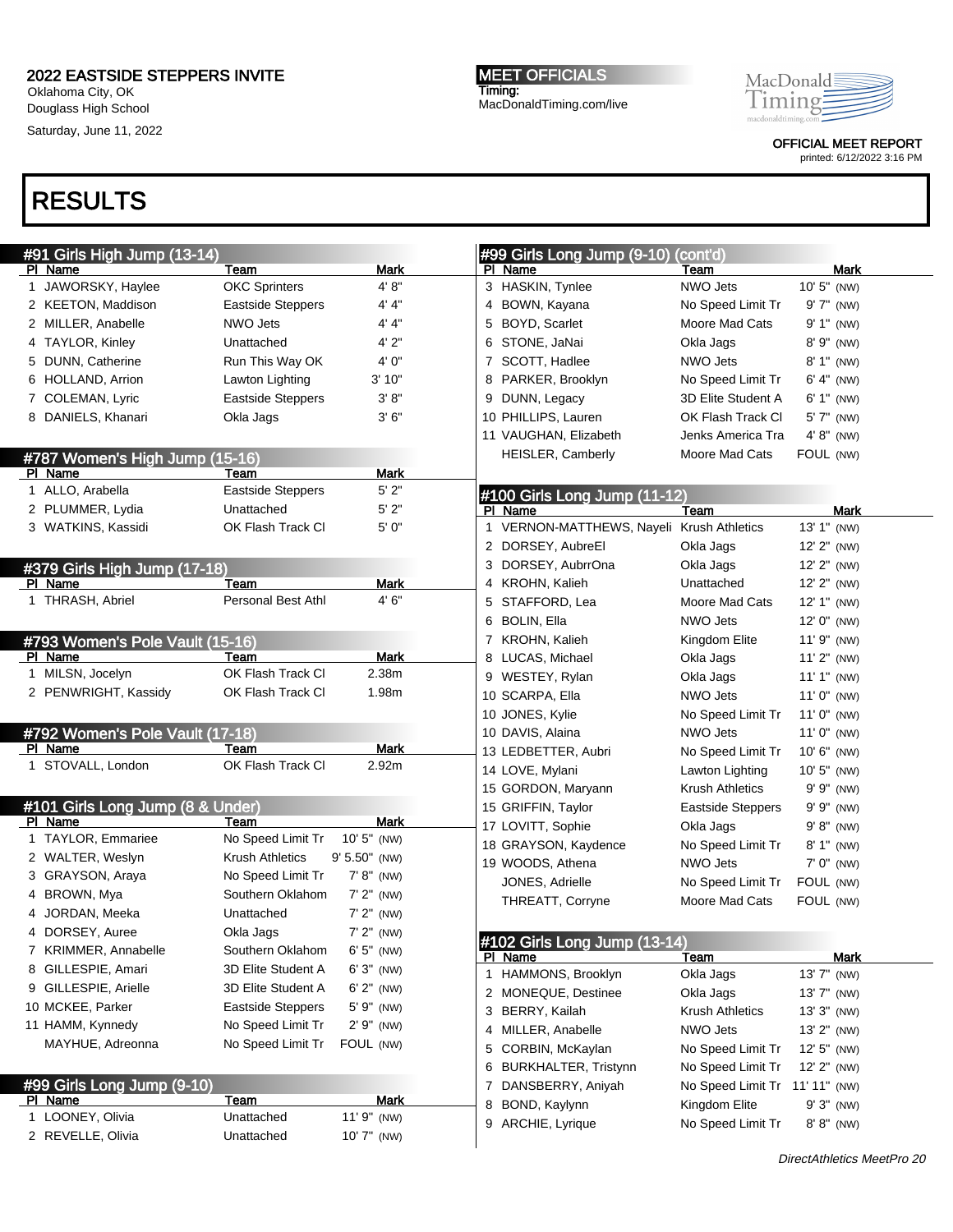Oklahoma City, OK Douglass High School

Saturday, June 11, 2022

MEET OFFICIALS Timing: MacDonaldTiming.com/live MacDonald macdonaldtir

OFFICIAL MEET REPORT printed: 6/12/2022 3:16 PM

|    | #102 Girls Long Jump (13-14) (cont'd)       |                                 |                | #110 Girls Shot Put (13-14)          |                          |             |
|----|---------------------------------------------|---------------------------------|----------------|--------------------------------------|--------------------------|-------------|
|    | PI Name                                     | Team                            | <b>Mark</b>    | PI Name                              | Team                     | Mark        |
|    | 10 VERNON-MATTHEWS, Nyla                    | <b>Krush Athletics</b>          | 8' 6" (NW)     | 1 SWINDALL, Jaedyn                   | Southern Oklahom         | 36' 11"     |
|    |                                             |                                 |                | 2 MILLER, Anabelle                   | NWO Jets                 | 33'1"       |
|    | #98 Girls Long Jump (15-16)                 |                                 |                | 3 DUVAL, Kimber                      | <b>Eastside Steppers</b> | 31' 4"      |
|    | PI Name                                     | Team                            | Mark           | 4 HALSTIED, Jareiyah                 | Southern Oklahom         | 28' 9"      |
|    | 1 BUNN, Geralyn                             | NWO Jets                        | 16' 5.50"      | 5 SAMPSON, Journey                   | Southern Oklahom         | 27' 10"     |
|    | 2 JOHNSON, Rayanna                          | Stealth Track Club 15' 11" (NW) |                | 6 REYES, Dalana                      | Jenks America Tra        | 27' 9"      |
|    | 3 GRESHAM, Antionette                       | Southern Oklahom                | 15'8" (NW)     | 7 CONLEY, Mazzy                      | Jenks America Tra        | 26' 2"      |
|    | 4 PLUMMER, Lydia                            | Unattached                      | 14' 11" (NW)   | 8 PEERY, Saige                       | Southern Oklahom         | 21'0''      |
|    | 5 STONER, Sarina                            | Flytime Performan               | 14' 1" (NW)    |                                      |                          |             |
|    | 6 RODRIGUEZ, Rylee                          | Flytime Performan               | $13'5''$ (NW)  | #255 Girls Shot Put (15-16)          |                          |             |
|    | 7 PHILLIPS, Charis                          | <b>Stealth Track Club</b>       | 13' 2" (NW)    | PI Name                              | Team                     | Mark        |
|    | 8 WILLIAM, Sha'Breal'l                      | No Speed Limit Tr               | $12' 4''$ (NW) | 1 POPA, Izabela                      | Southern Oklahom         | 36' 6"      |
|    | 9 WARTSON, Shamiah                          | No Speed Limit Tr               | 11' 9.50"      | 2 CARTER, Angelique                  | JenksAmericaTrac         | 32' 6"      |
|    | JONES, Lacey                                | Flytime Performan               | FOUL (NW)      | 3 JONES, Abigail                     | Southern Oklahom         | 32' 0"      |
|    | CURRY, Laniyah                              | <b>Eastside Steppers</b>        | FOUL (NW)      | 4 WATKINS, Kassidi                   | OK Flash Track Cl        | 28' 4"      |
|    | STEELE, Abigail                             | Oklahoma Cheeta                 | FOUL (NW)      | 5 WALTER, Trinity                    | <b>Eastside Steppers</b> | 27' 0"      |
|    |                                             |                                 |                | 6 ROBERTS, Khloe                     | Southern Oklahom         | 22' 0"      |
|    | #247 Girls Long Jump (17-18)                |                                 |                | 7 VARGAS, Emma                       | Southern Oklahom         | 20'3"       |
|    | PI Name                                     | Team                            | Mark           | 8 WELLS, Tatum                       | Okla Jags                | 19'3"       |
|    | 1 MALDONADO, Aiciles                        | OK Flash Track Cl               | $16' 1''$ (NW) | 9 REYES, Liliana                     | Jenks America Tra        | 17'7''      |
|    | 2 ESTRADA, Jada                             | <b>Eastside Steppers</b>        | $14'0''$ (NW)  | 10 ALEXANDER, Sydney                 | <b>Eastside Steppers</b> | 16' 8''     |
|    | 3 THRASH, Abriel                            | <b>Personal Best Athl</b>       | $13' 1''$ (NW) |                                      |                          |             |
|    | 4 JACKSON, Kyah                             | <b>OKC Sprinters</b>            | $13'0''$ (NW)  | #113 Girls Shot Put (17-18)          |                          |             |
|    |                                             |                                 |                | PI Name                              | Team                     | Mark        |
|    |                                             |                                 |                |                                      |                          |             |
|    |                                             |                                 |                | 1 CRONEMEYER, Makayla                | Southern Oklahom         | 34' 5"      |
|    | #111 Girls Shot Put (8 & Under)<br>PI Name  | Team                            | <b>Mark</b>    | 2 MEACHAM, Kat                       | Racer Track Club         | 29' 5"      |
|    | 1 JORDAN, Meeka                             | Unattached                      | 16'2"          |                                      |                          |             |
|    |                                             |                                 |                |                                      |                          |             |
|    |                                             |                                 |                | #578 Girls Discus (11-12)<br>PI Name | Team                     | Mark        |
|    | #112 Girls Shot Put (9-10)<br>PI Name       | Team                            | <b>Mark</b>    | 1 HILLARD, Genesis                   | Unattached               | 14.77m      |
|    | 1 WESTMORELAND, Annelaine Eastside Steppers |                                 | 20'8"          | 2 STEVENSON, Deleigha                | Southern Oklahom         | 9.66m       |
|    | 2 WILSON, Cherryse                          | <b>Eastside Steppers</b>        | 17' 9"         |                                      |                          |             |
|    | 3 THOMAS, Kyndal                            | <b>OKC Sprinters</b>            | 14' 0"         |                                      |                          |             |
|    | 4 VAUGHAN, Elizabeth                        | Jenks America Tra               | 11'9''         | #119 Girls Discus (13-14)<br>PI Name | Team                     | Mark        |
|    | 5 CATO, Ava                                 | OK Flash Track CI               | 9' 8''         | SWINDALL, Jaedyn                     | Southern Oklahom         | 22.48m      |
|    |                                             |                                 |                | 2 DUVAL, Kimber                      | <b>Eastside Steppers</b> | 18.81m      |
|    |                                             |                                 |                | 3 SAMPSON, Journey                   | Southern Oklahom         | 18.75m      |
|    | #109 Girls Shot Put (11-12)<br>PI Name      | Team                            | <b>Mark</b>    | 4 PEERY, Saige                       | Southern Oklahom         | 16.34m      |
| 1. | HILLARD, Genesis                            | Unattached                      | 27'7"          | 5 BOND, Kaylynn                      | Kingdom Elite            | 10.19m      |
|    | 2 BROWN, Taylor                             | 3D Elite Student A              | 24' 5"         |                                      |                          |             |
|    | 3 DAVIS, Alaina                             | NWO Jets                        | 19'3"          | #120 Girls Discus (15-16)            |                          |             |
| 4  | STEVENSON, Deleigha                         | Southern Oklahom                | 19' 1"         | PI Name                              | Team                     | <b>Mark</b> |
|    | 5 ABDUL-HAQQ, Ma'lsah                       | Eastside Steppers               | 15' 5.50"      | 1 JONES, Abigail                     | Southern Oklahom         | 39.28m      |
|    | 6 PEERY, Aurora                             | Southern Oklahom                | 13' 11"        | 2 POPA, Izabela                      | Southern Oklahom         | 36.92m      |
|    | 7 TURNER, Jakalah                           | Tru Speed                       | 12' 11"        | 3 CARTER, Angelique                  | JenksAmericaTrac         | 24.56m      |
|    |                                             |                                 |                | 4 ALEXANDER, Sydney                  | <b>Eastside Steppers</b> | 16.71m      |
|    |                                             |                                 |                | 5 VARGAS, Emma                       | Southern Oklahom         | 15.67m      |